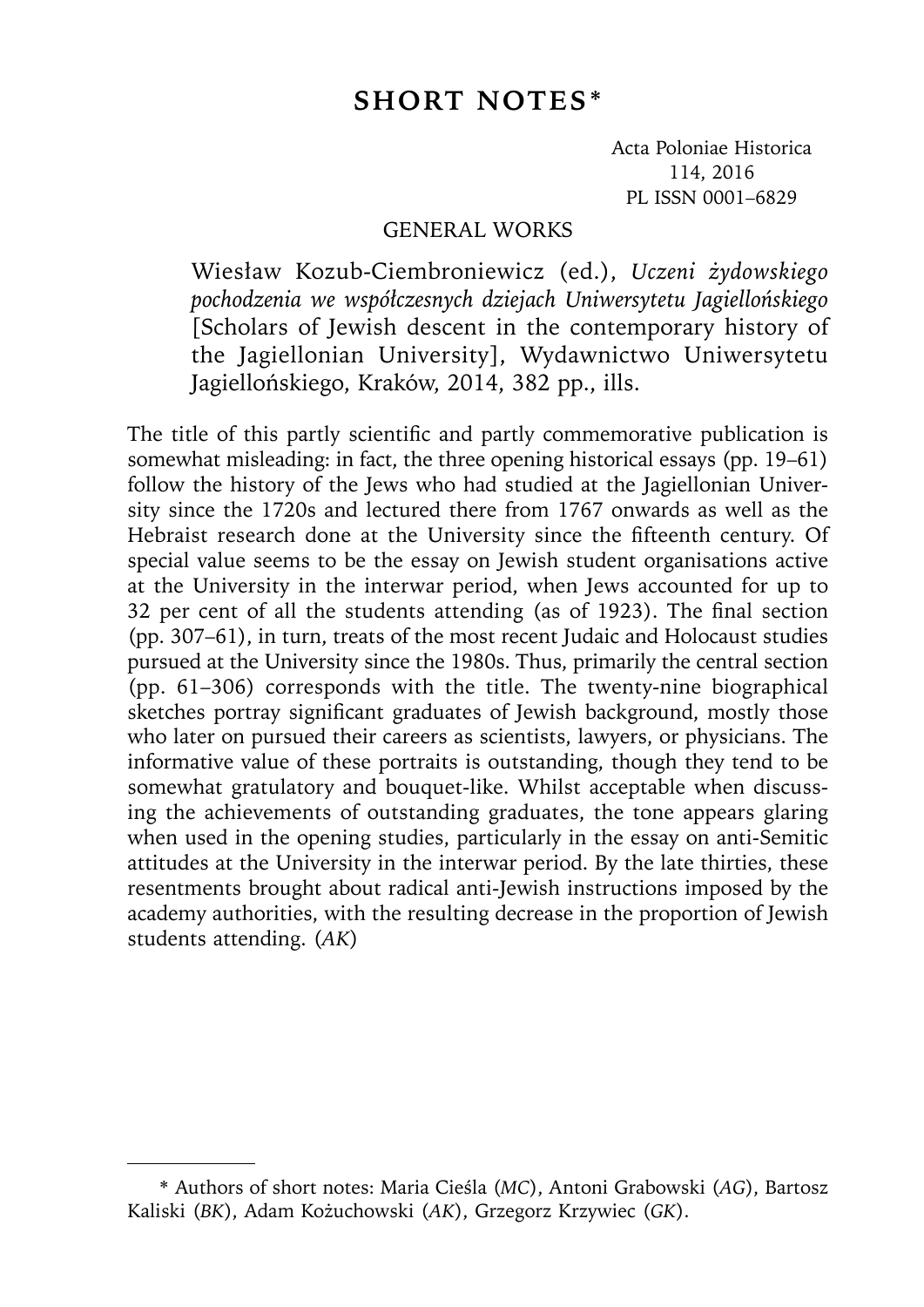# MIDDLE AGES

Krzysztof Bracha and Wojciech Brojer (eds.), *Ambona. Teksty o kulturze średniowiecza ofi arowane Stanisławowi Bylinie* [The Pulpit. Studies in Medieval Culture, dedicated to Stanisław Bylina], Instytut Historii Polskiej Akademii Nauk, Warszawa, 2016, 295 pp.

This commemorative book, offered to Stanisław Bylina, is composed of eleven essays and a bibliography of Bylina's studies from 1962–2015. The subjects of most of the texts are diverse; some of the authors (Wojciech Brojer, Beata Wojciechowska, Paweł Kras) clearly refer to the dedicatee's output. Roman Michałowski deals with early medieval missionary activities – more specifically, St Ludger of Münster's views on the topic, as expressed in his Life of Gregory. Zbigniew Dalewski has revisited the figure of St Adalbert and his relationships with the House of Přemyslid, and argues that it initially was a much larger group, extending to the Slavnikovic; with time, it was reduced to the family's main line. Marek Słoń describes the foundation of Poznań in the context of the Dominican foundation, the hospital and the location of the town; the text is a rejoinder to the findings reported by Tomasz Jurek (cf. 'Przebieg lokacji Poznania', in Zofia Kurnatowska and Tomasz Jurek [eds.], *Civitas posnaniensis: studia z dziejów średniowiecznego Poznania* [Poznań 2005, Prace Komisji Historycznej, Poznańskie Towarzystwo Przyjaciół Nauk, Wydział Historii i Nauk Społecznych, 62], 173–91). According to Słoń, there was a strict correlation between the location (i.e. foundation) of a municipal commune and the erection of the 'Blackfriars' convent, the parish church and the hospital. Maja Gąssowska describes the history of the Cistercian Nuns' Monastery in Rewal, West Pomerania, from its establishment in the thirteenth century till the Reformation. Wojciech Iwańczak deals with the image of Poland in medieval Italian cartography; this essay would have been much more complete with some relevant iconography. Wojciech Brojer refers to Stanisław of Skarbimierz's sermon 'on superstitions', whilst Beata Wojciechowska also happens to focus on Stanisław's collection of sermons entitled *Sermones sapientiales*. Paweł Kras proposes an account of Jan Hus's preparation for the journey itself, to the Council of Constance. Krzysztof Bracha's essay tells us about the vision of preaching drawn in Johannes of Wünschelburg's *Tractatus de superstitionibus*, and shows how the ideals faced the reality. Halina Manikowska presented a thorough analysis of the Wrocław community's letter to Pope Pius II of 30 April 1459, raising doubts as to its authorship; appended is a Polish translation of the letter in question. The closing essay is one by Hanna Zaremska, on rabbi Mojżesz Minc (Moses Mintz) and his activity in the Poznań Jewish religious community. (*AG*)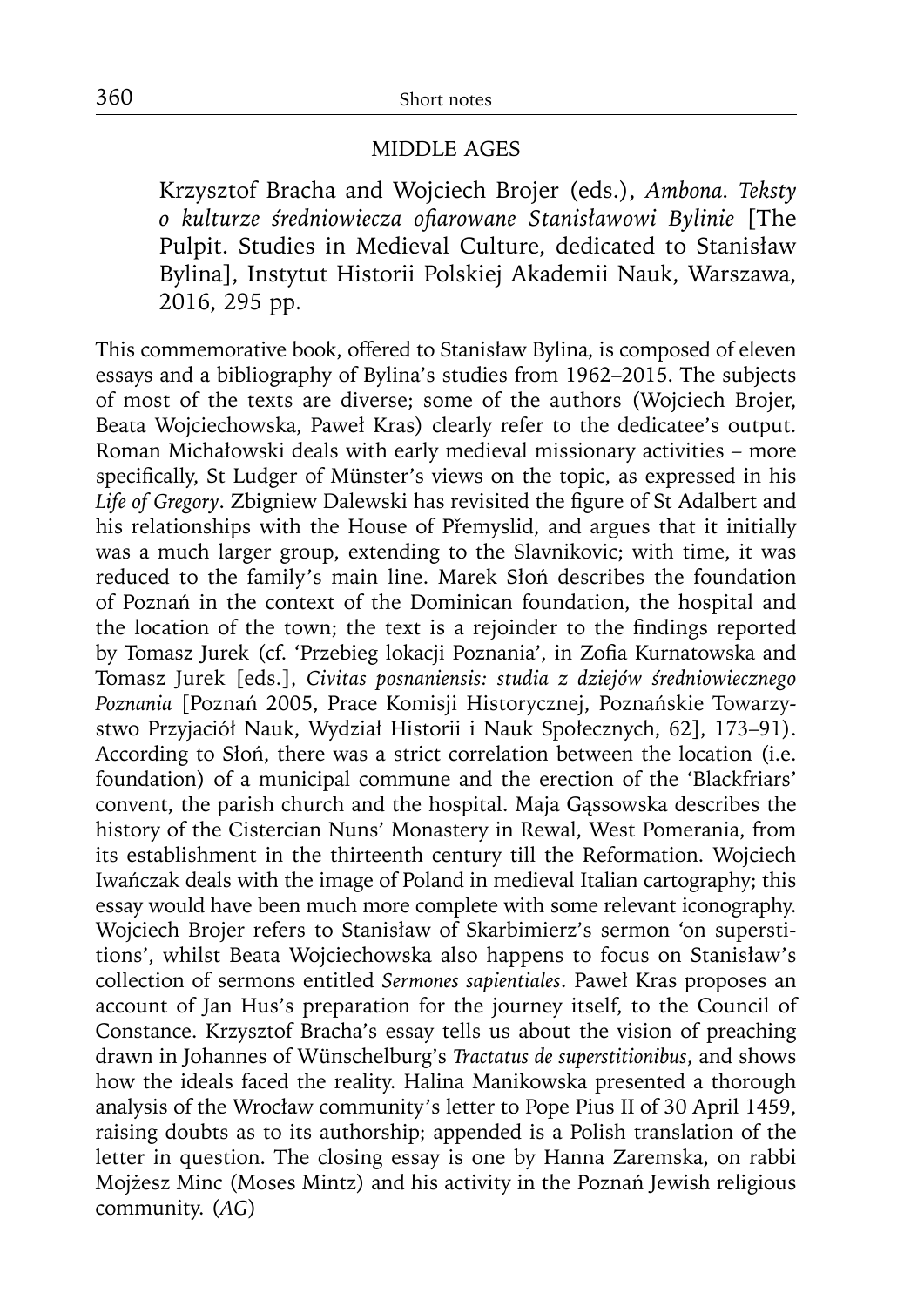Tomasz Jurek (ed.), *Andrzej Łaskarz. Dyplomata, duchowny 1362–1426* [Andrzej Łaskarz. Diplomat and priest, 1362–1426], Setidava Wydawnictwo Miejskiej Biblioteki Publicznej, Konin, 2015, 155 pp.

Apart from being a monograph on Andrzej Łaskarz, the book advertises the city of Konin, to some extent. In spite of its utilitarian character, this publication is a valuable contribution to the research on the figure of Łaskarz and his time. The book opens with Tomasz Jurek's preface entitled 'Europe and Poland at the turn of an epoch', whose 'effortless' style makes it useful for the popular reader rather than expert scholars. This is followed by Tomasz Gidaszewski's outline of the character's biography – starting with remarks on Łaskarz's family background and ending with his death. Paweł Dembiński describes the Poznań Cathedral Chapter in Łaskarz's time, the circumstances of his election as bishop, his relationship with respect to the Chapter, and the body's supposed composition. Adam Kozak presents, in his own words, a "research reconnaissance regarding the documents related to Łaskarz as the Bishop of Poznań": the categories of the documents are described and their documentary value interpreted, with respect to Łaskarz the individual. This is complemented by Jurek's recapitulation of his own remarks and comments (presented earlier in the article 'Kazanie kanonika Mikołaja Ciotczanego na zgon biskupa poznańskiego Andrzeja Łaskarzyca (1426)', *Roczniki Historyczne*, lxxx [2014], 169–84) on the sermon delivered by Mikołaj Ciotczany after Łaskarz's death (a translation of the entire sermon forms a considerable part of Jurek's text). Jerzy Łojko and Paulina Łojko-Wojtyniak's essay deals with the heraldic embellishment of the parish church in Gosławice. The topic is tackled in a broad context, including Łaskarz's biography, the history of the village of Gosławice, the site arrangement of Łaskarz's local residence; all these aspects are used to reinforce the description of the character and reasons for the numerous coats-of-arms forming the decorative setting of the church. The book is concluded by a substantial summary, penned by Jurek. (*AG*)

Błażej Cecota, *Arabskie oblężenia Konstantynopola w VII–VIII wieku: rzeczywistość i mit* [Arab Sieges of Constantinople in the seventh and eighth century: reality and myth], Byzantina Lodziensia XXI, Wydawnictwo Uniwersytetu Łódzkiego, Łódź, 2016, 218 pp., bibliog., summary in English

The book is based on the author's PhD thesis tutored by Mirosław Jerzy Leszka and defended in 2013. Described is the background behind the sieges of Constantinople, with an emphasis on how these occurrences influenced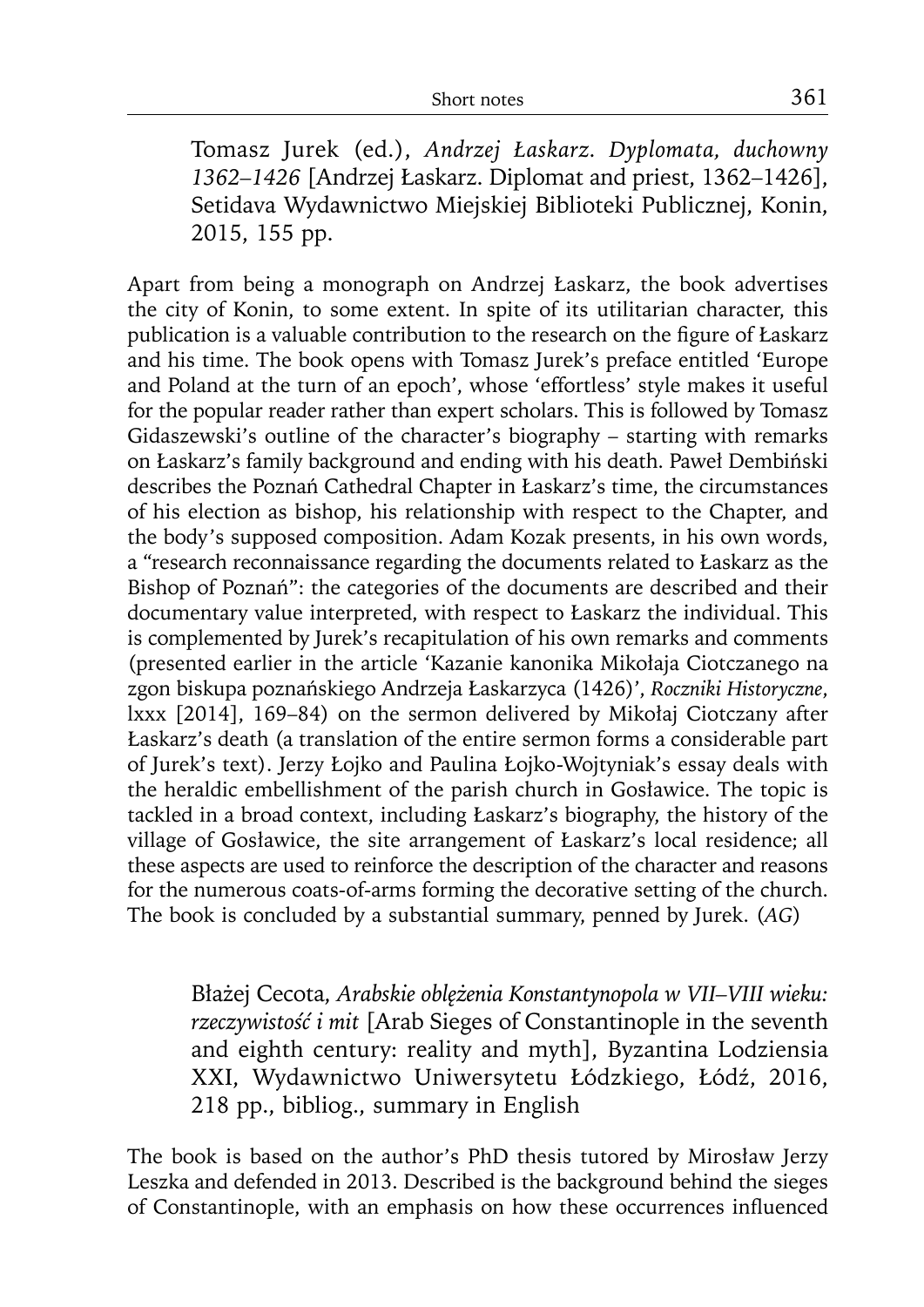Byzantium and the Umayyad state. A distinction is set between the operations that formed part of a larger project and those whose main purpose was the seizure of the city. The book has five chapters, the first two describing the overall situation in Byzantium and the Umayyad Caliphate in the period. The actual analysis of the issue heralded by the title begins with the third chapter, which describes the first beleaguerment of Constantinople, of 674–8, and the city's defence system; also relevant with respect to the later period, these findings are not repeated in the sections discussing the later events. Chapter 4 discusses the siege of  $717-8$  – specifically, the preparations for the war, the campaign, the attitude of the Bulgarians to the occurrences happening, and the relationships between the caliphate and the Khazars and the Tang dynasty in the context of warfare with respect to the Byzantine capital city. The last section concerns the undocumented sieges of Constantinople dated 654–5 and 663/666–7 (668?), as well as the memory and reception of the warfare. On the one hand, the image of the Emperors as defenders of Christianity was gaining shape, and the role of divine intervention in the perception of the battles was emphasised; on the other, a specific image of Constantinople was drawn in Arabic hadiths. The study deals with the subject in a pretty summary manner. The reader would like to get a more in-depth analysis, or a more extensive use of the records, in a number of moments (comparative analysis would have also be useful – particularly with respect to the divine intervention motif). Although the subject-matter is interesting and the author's effort evident, the study definitely leaves a feeling of dissatisfaction. A more extensive presentation of the reference literature would also have been of use at a number of points. (*AG*)

Jarosław Dudek, *Chazarowie. Polityka – kultura – religia. VII–XI wiek* [Khazars: politics, culture, religion, seventh to eleventh century], Wydawnictwo Naukowe PWN, Warszawa, 2016, 504 pp., bibliog.

According to the publisher's statement, the book is the first monograph by a Polish author on the history of Khazars. It includes seven chapters plus (reconstructed) breakdowns of the rulers of the Huns, Turks, Bulgars, and Khazars. The first chapter, dealing with the ethnogenesis of the Khazars, describes the geographic land that once became home to the tribe, its dwellers across the history, and the eventual appearance of Khazars; some research is done in the etymology of the people's name. The following section describes the birth of the Khazar state and the third, its wars against Muslims. Chapter 4 explores the importance of Khazaria within the period's trade network, including aspects of the trade routes, types of commodity traded, and the history of the city of Atil. Subsequently, described is the organisation of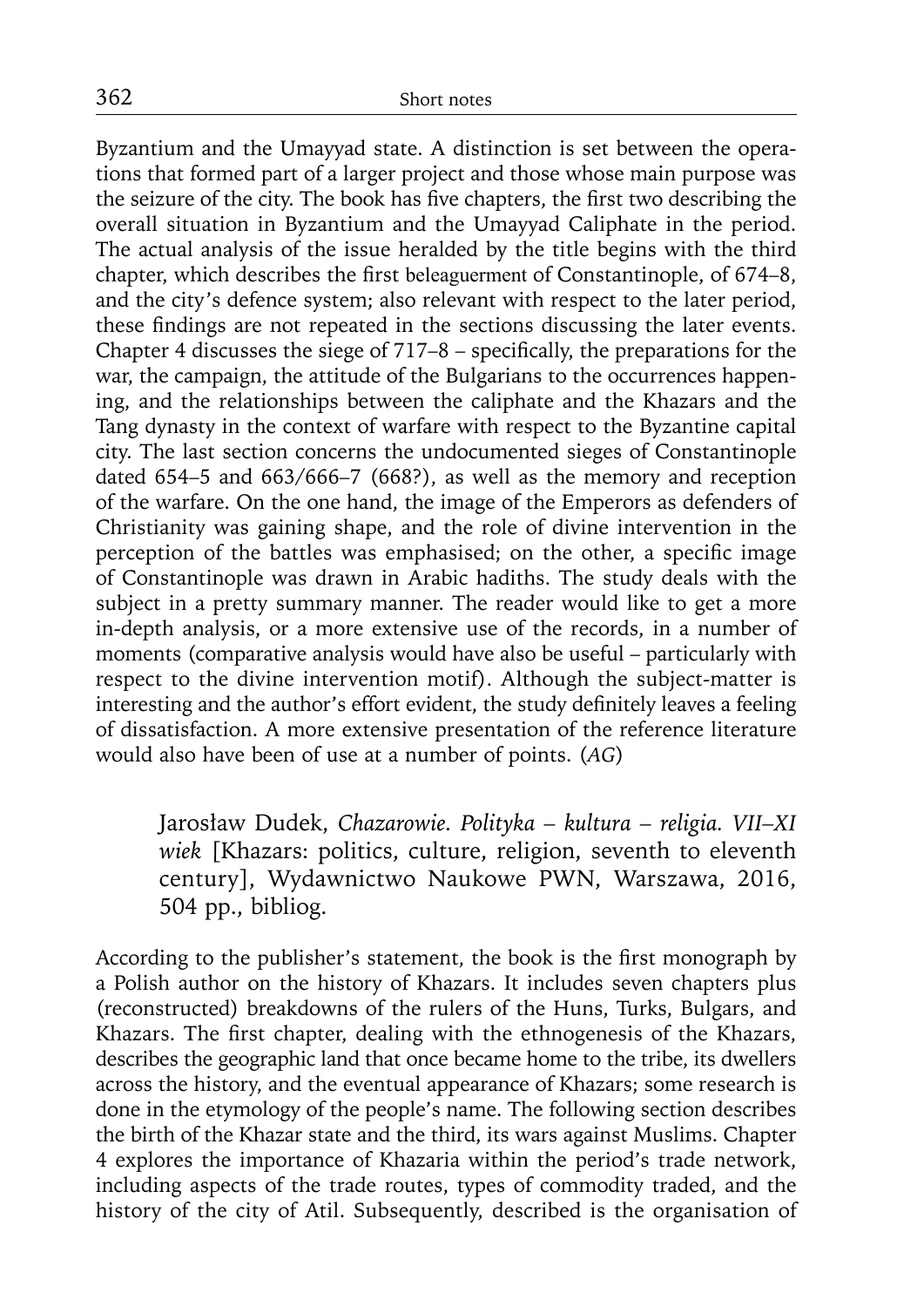the state between the seventh and the tenth century, with a discussion of the character and significance of the title of *k*[h]agan, and the ruler's ceremonial. The problem of 'pair of rulers' is visited, also in the context of 'double monarchies' present in other nomadic peoples. Chapter 6 discusses the religions of Khazaria – the traditional beliefs (shamanism) and Judaism as the confession adopted by the Khazars. Dudek also writes of Christianity and the attempts at Christianising the Khazars, and the presence of Islam. The last chapter covers the appearance of new peoples within the limits of the Khazar state and, more extensively, the Khazarian zone of influence: the Hungarians, the Pechenegs, the Oghuz and the Rus' people. Related to this issue is the description of the collapse of the Khazarian state. Making use of a number of diverse records and sources, the study is well-founded upon the reference literature. Clearly, a single work of this sort cannot be complete; while the attentive reader will discern certain deficiencies, they are not a serious flaw, taking into account the scale of problems tackled by the author. Hopefully, the book will initiate further studies in the history of Khazars. (*AG*)

Tomasz Janiak (ed.), *Chrzest – św. Wojciech – Polska: dziedzictwo średniowiecznego Gniezna. Katalog wystawy* [Baptism, Saint Adalbert, Poland: the heritage of mediaeval Gniezno. Exhibition catalogue], Muzeum Początków Państwa Polskiego, Gniezno, 2016, 252 pp.

The publication is a catalogue of the exhibition held at the Museum of the Origins of the Polish State in Gniezno between 11 March and 23 October 2016. It is composed of two parts, the first being a collection of articles on the Christianisation of Poland, the figure of St Adalbert (Wojciech), and the stronghold of Gniezno in the medieval period; the second part forms the catalogue proper. The following texts are included: Jerzy Strzelczyk, 'Gniezno – the capital and metropolis in the early medieval period', being a revised version of his earlier essay 'A tribal hub – the capital of the state of the first Piasts – a metropolis – the capital of a principality' (in Marian Aleksandrowicz [ed.], *Gniezno, pierwsza stolica Polski, miasto Świętego Wojciecha: katalog wystawy zorganizowanej w dniach od 29 września 1994 do 31 stycznia 1995 roku przy współudziale Muzeum Archidiecezji Gnieźnieńskiej i Archiwum Archidiecezjal nego w Gnieźnie* [Gniezno 1995], 13–25); Dariusz Andrzej Sikorski, 'The Baptism of Poland and the origins of the Church in Poland (till the first half of the eleventh century)' – summarising and recapitulating the author's earlier related studies; Miłosz Sosnowski, '*Est in parte regni ciuitas magna –* St Adalbert in Gniezno'; Tomasz Sawicki, 'Gniezno. The central hub of the early Piast state in the light of archaeological research'; Tomasz Janiak, 'The Romanesque cathedral in Gniezno'; Jakub Adamski, 'The cathedral in Gniezno: the *Mater*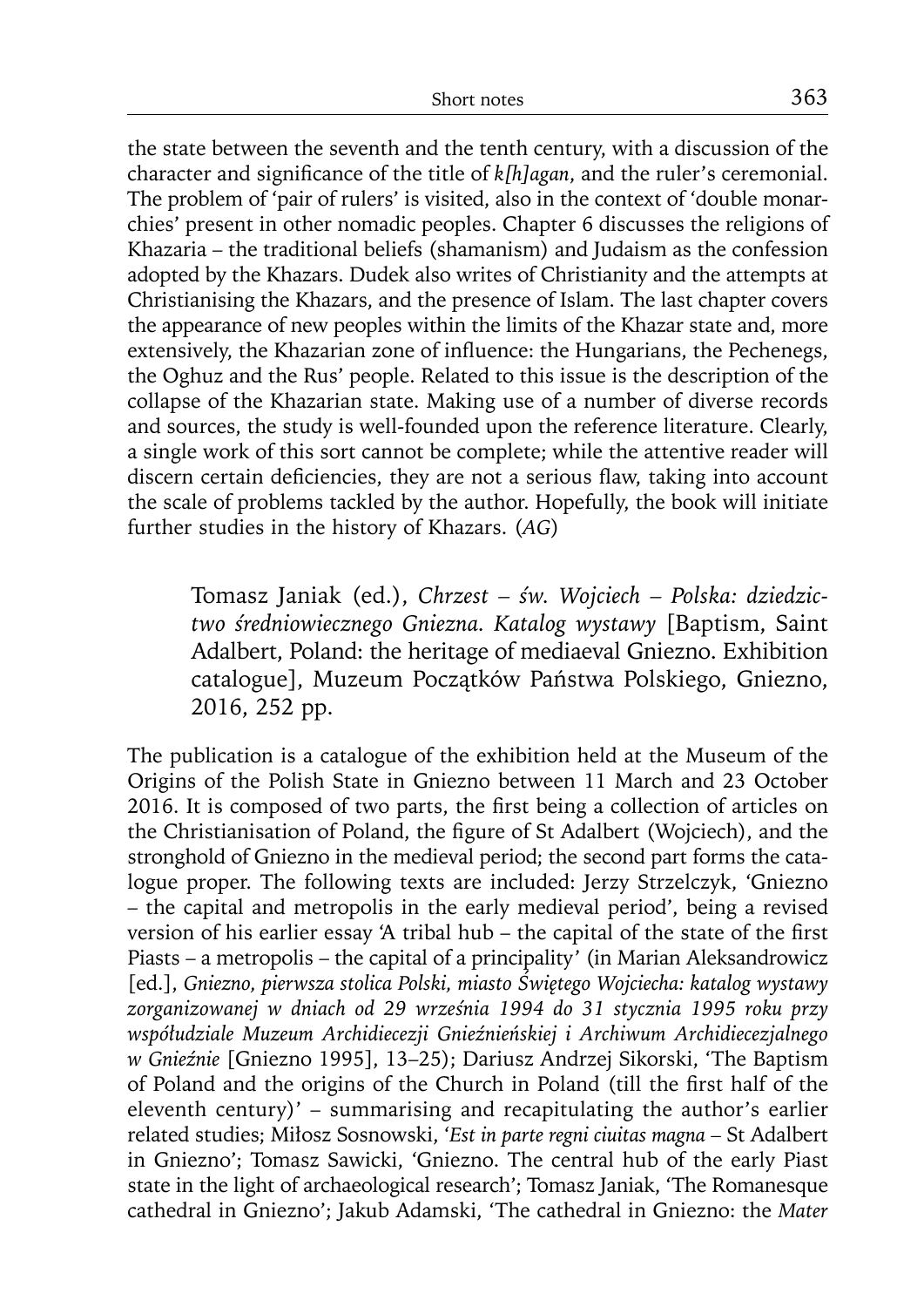*ecclesiarum Poloniae* and a Central European Gothic work'. These articles or essays, with a much limited number of notes or references, are targeted at non-expert readers. However, a reference reading list is attached to all of them; the texts by Sawicki, Janiak, Adamski, and Szulc are furnished with rich illustrative material (which is vastly an integral part of the argument, rather than merely an ornament). The catalogue has been edited by Tomasz Janiak, Dorota Malarczyk, Zbigniew Bartkowiak, and Mateusz Woźniak. Also the catalogue section consists of two parts, the first offering colour photographs, mostly of high quality (an 'infamous' exception being the first picture in the series – cat. I.3). The second section provides descriptions of all the objects displayed at the exhibition, including those not reproduced in the catalogue. However, none of the objects is analysed or discussed in more detail. The publication under review is rather eclectic. There is no clear link between the articles and the catalogue section; one could even think these are two separate books merged into one just because of a 'unifying' title. This observation is legitimate as, in the first place, there are no references in the 'text' section to the catalogue's iconographic material. Moreover, some of the texts are, essentially, secondary in reference to their earlier published versions. (*AG*)

Henryk Paner, *Gdańsk na pielgrzymkowych szlakach średniowiecznej Europy* [Gdańsk on the pilgrimage routes of medieval Europe], Muzeum Archeologiczne, Gdańsk, 2016, 590 pp., bibliog., ills., summary in English

The book has a dual function. For one thing, it is a catalogue of pilgrim signs kept at the Gdańsk Collection of Pilgrim Keepsakes; secondly, it discusses and presents the phenomenon of pilgrimage as such, plus some related threads. The author carries on with his research interests: earlier he focused on the Marian cult among Gdańsk residents and, more broadly, Pomeranians. Paner's new book deals with pilgrim signs and keepsakes as well as so-called profane signs. The signs covered are mainly heraldic, organisational, amatory, and satirical. Of the other pilgrim keepsakes, the author mentions ampoules, bells, rattles, whistles, medallions, crosses, roods and crucifixes, a memento from Volto Santo, Lucca, and keepsakes of St Wilgefortis, plaques and badges, mirrors, flasks, small portable reliquaries, horns, and hooks. As remarked by the author in the introduction, the Gdańsk collection of pilgrim signs is unique not only due to the number of objects it has (totalling some 1,200): importantly, they are very well documented. First, the history of the research on pilgrim signs in Europe is presented, with a description of the researchers and authors dealing with the topic. The next chapter discusses the origins of pilgrimages as well as the objects referred to as pilgrim signs. Subsequently, a catalogue part follows, with individual objects grouped by sanctuary (being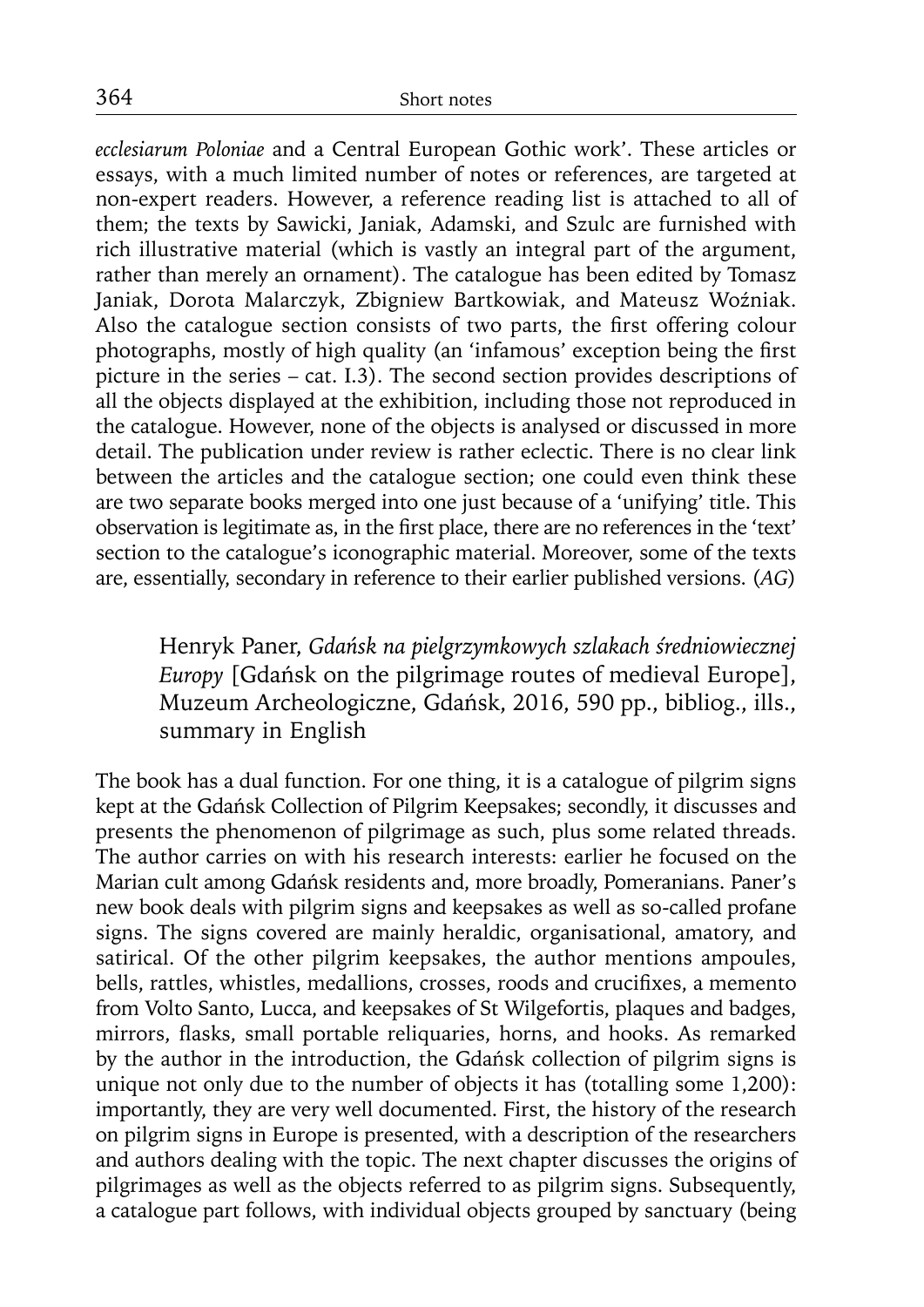their presumed original home). The headings of some of the subchapters are question-marked, but it is not always pretty clear what the doubtful aspect is. For instance, in the description headed 'Saint Hubert: Saint-Hubert-en-Ardenne?' one would not tell based on the content what is it that the doubt actually refers to; the catalogue part, in turn, has no such question marks, or suggested uncertainties. This is not to say that the origin is known of each particular pilgrim sign. For example, with a sign featuring Moses (pp. 217–18), presented under a title without a question mark, a doubt is related to the country of origin ('France?') and, more specifically, the locality of origin ('Champmol?'). The cataloguing data include a black-and-white photograph and a drawing of the object, plus the following identifications: 'GKPP' (= Gdańsk Collection of Pilgrim Keepsakes); 'No. SAZ' (i.e. Historic Monument Records System); 'MAG catalogue no.' (i.e. Archaeological Museum, Gdańsk); 'Monument location, description of context'; 'Country of origin'; 'Locality of origin'; 'Name and description of representation'; 'Description (in the extant part)'; 'Dating'; 'Size (extant part; in millimetres)'; 'Weight (extant part; in grams)'; 'Method of fixing'; 'Raw material'; and, 'Execution technique'. The presentation of pilgrim signs is followed by a discussion, in the subsequent chapters, of the aforesaid other keepsakes as well as profane signs. An identical set of columns in the catalogue is applied to all the objects covered. The catalogue section is followed by smaller-sized studies. The first of them considers the existence (and proposed location) of some forgotten sanctuaries in Pomerania. Pointing to certain groups of surviving pilgrim signs, Paner indicates that local sanctuaries might have been their original home. Subsequently, a discussion 'statistics and topography of finds from European sanctuaries' follows. The author strives to demonstrate that the finds in question were part of some incidentally lost signs, which is suggested by the fact that they were found in port areas and other public places (such as marketplaces). The next chapter describes 'The pilgrimages of Gdańsk residents and of other dwellers of Pomerania', showing, based on the artefacts, the popular destinations of pilgrimages, short or long-distance routes. The final conclusions are preceded by a chapter discussing the results of metal-science testing of the keepsakes, based on which – as Paner finds – no conclusion can yet be drawn. Let us note that the 'Summary' in English is quite minute: rather than following the book's content, it is, to an extent, an autonomous discussion of the author's key findings. Hence, no reference therein to some of the motifs (such as the metallurgical text). The book is worthy of note: it definitely broadens our knowledge of pilgrim signs. As to minor deficiencies, the choice of the iconographic material is not always clear or obvious. There is a lot of good photos (either taken by the author, or downloaded from the Web). However, with their quality all too often blatantly poor (as e.g. on p. 335), they did not contribute much to the central argument. (*AG*)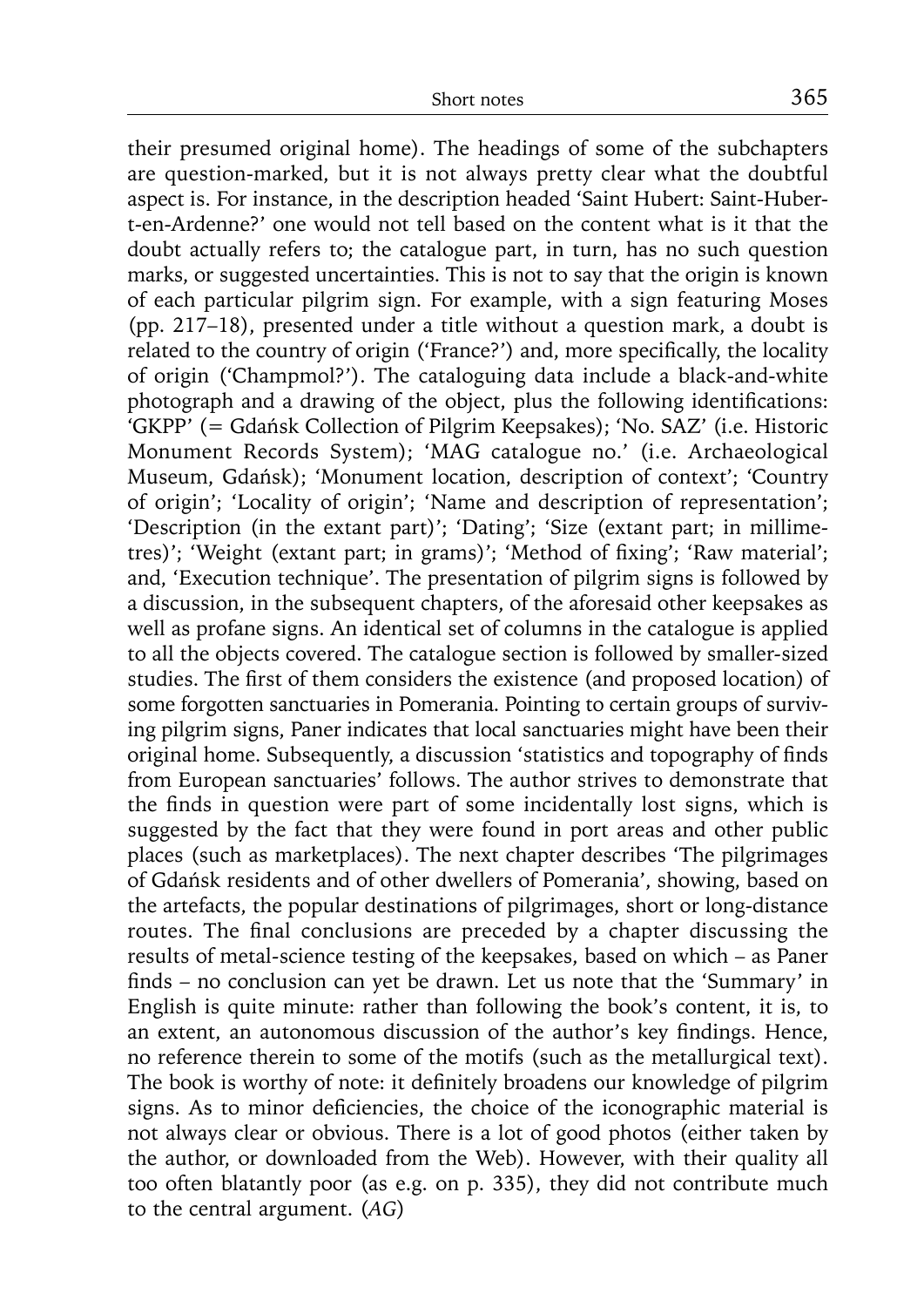Bożena Czwojdrak and Agata Aleksandra Kluczek (eds.), *Kobiety i władza w czasach dawnych* [Women and power in early times], Uniwersytet Śląski, Katowice, 2015, 476 pp., bibliog.

The book comes as an aftermath of a conference held by the Institute of History, University of Silesia, Katowice, and the Museum in Rybnik, under the title as above. Included are some articles not delivered at that time: twenty-five texts altogether, including one in Belarusian and one in Czech. The topics covered stretch from antiquity to the modern era; the texts are arranged chronologically, beginning with the Roman times which are dealt with in, i.a.: Agnieszka Dziuba, 'A lover, mother, or a sophisticated politician? The secret of Servilia'; Andrzej Gillmeister, '*Cum tacita virgine*. Vestal virgins – femininity – religion in the Republican Rome'; Danuta Musiał, 'Messalina, or, enslaved by a stereotype'. Andrzej Komp's study entitled 'The Roman woman/the Byzantine woman: What can the classical studies offer the gender studies of today?' is a step into the second section, whose focus is on Byzantium; the essays include Teresa Wolińska's 'Antonia, the most gifted to achieve the impossible of all women worldwide', and Mirosław J. Leszka's 'Zoe, with her coal-black eyes: the fourth wife of Leo VI the Philosopher'. The subsequent group of texts concerns the West European Middle Ages, beginning with 'The facets of women's authority, in light of their creative output in the Middle Ages' by Jerzy Strzelczyk, and 'A royal mother, wife, and lover: Ælfgifu of Northampton' by Jakub Morawiec. There is an essay about Rus' (Zofia Brzozowska, 'A Polotsk matriarchate? The female rule in a Ruthenian principality in the 1130s–1150s'). The other texts deal with the late medieval period and the modern times – more specifically, royal widows and their legal-and-political situation (Grażyna Rutkowska, 'The status of widows of Polish Jagiellonian kings'), conflicts in the British Isles (Zuzanna Kowalska-Sobieraj, '"Women's rule is in conformity with the divine and natural law". John Leslie, Bishop of Ross, in defence of Mary Stuart's honour'). In spite of a rather broad selection of topics, the collection lacks an (otherwise expected) exchange of comments or remarks between the articles. The authors focusing on Byzantium tend to neglect Western Europe, and *vice versa* – thus neglecting also the potential benefit for their respective arguments. Most of the researchers shun theoretical considerations (Gillmeister's article being an exception). Many of the articles boil down to quasi-biographical stories of individual women. At times, however, the biography becomes a starting point for in-depth considerations on the role and position of women (Musiał). In some articles, women are not really the topic but instead, a pretext enabling the author to write about men (as in Marek Ferenc's 'Women in the life of King Sigismund Augustus'). This eclecticism causes that some individual articles appear more interesting than the anthology as a whole. (*AG*)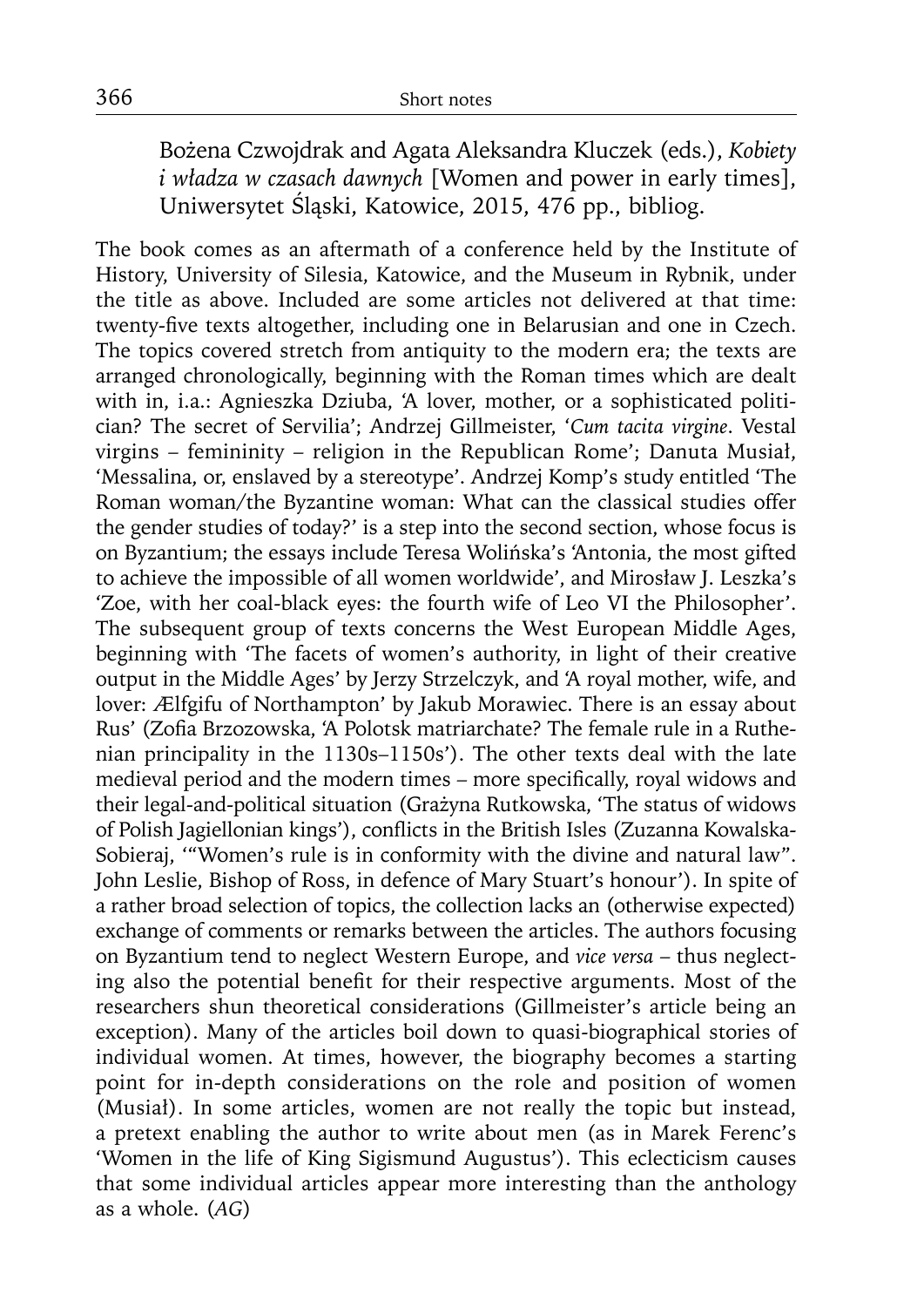Krystian Zbigniew Żelazny, *Księstwo Siewierskie. Prawo i ustrój a zakres suwerenności względem Korony Królestwa Polskiego* [The Duchy of Siewierz. Its laws and organisation in the context of sovereignty with respect to the Crown of the Kingdom of Poland], Wydawnictwo Naukowe Śląsk, Katowice, 2015, 108 pp., bibliog., ills.

This monograph of the Duchy of Siewierz consists of six chapters. The first describes the territory's history till 1443. The second discusses the 1443 sale of the land by Wacław (Wenceslaus) I to the bishop and chapter of Cracow and the waiver of the rights thereto by George of Poděbrady to the benefit of the king of Poland. Chapter 3 is composed of subchapters describing the Duchy's social system: 'The Duke'; 'The clergy'; 'The nobility'; 'The bourgeoisie'; 'The peasantry'; 'Socially privileged professions (miners [*gwarek*s], forgers [*kuźnik*s]; millers; brewers)'; 'The Jews'. The subsequent chapter discusses the local judiciary system, and consists of subsections: 'The Municipal Court of Siewierz. The Sub-prefect [*starosta*] and the Magistrates' Court of Siewierz'; 'The city courts of the Duchy of Siewierz'; 'The *modus procedendi* in the Duchy of Siewierz's courts-of-law (proceedings at first-instance court; appeals proceedings; the Tribunal of Siewierz)'. The fifth chapter discusses the situation of the Duchy as a "subject of the international law, and its interrelations with the Crown of the Kingdom of Poland" – this being a modest attempt at explaining the Duchy's political situation: dependent on the king, the unit enjoyed autonomy. The final chapter deals with the incorporation of the Duchy in the Commonwealth: its two subsections discuss the reasons and course of the incorporation and the attempts at restoring the duchy. A guide to the Dukes of Siewierz is annexed. The author has neglected some relevant original records, apparently due to their corrupt condition; yet, he should have *used*, rather than just mention, the sources kept at the Czartoryski Library. Generally, Zelazny's considerations are based on the findings of other authors. The book can doubtlessly help systematise our knowledge on the Duchy of Siewierz. However, the opportunity to view the related aspects in a broader, especially comparative, fashion has been neglected; one obvious example is the chapter on the Duchy's legal status. In the introductory section, the author points to the entity's resemblance of Andorra (p. 16); but there is not much more in this respect that we can find in the said five-page chapter. (AG)

Jakub Morawiec, *Między poezją a polityką. Rozgrywki polityczne w Skandynawii XI wieku w świetle poezji ówczesnych skaldów* [Between poetry and politics. Political affairs in eleventhcentury Scandinavia in the light of the period's skaldic poetry],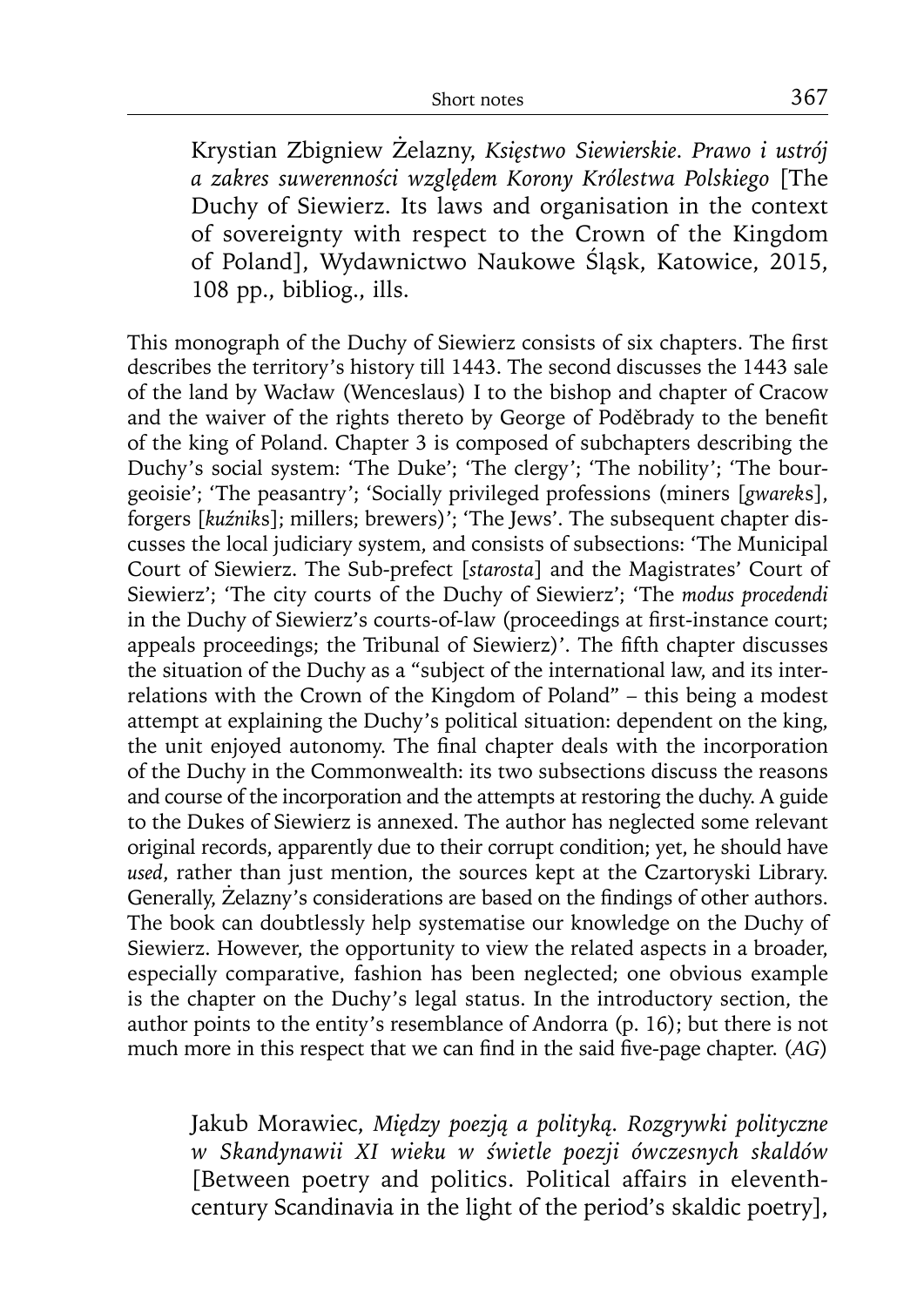Wydawnictwo Uniwersytetu Śląskiego, Katowice, 2016, 672 pp., bibliog., index, summaries in English and German

This book seeks to describe the political changes that took place in Scandinavia in the eleventh century, based on the poetry of the local scalds. Analysis of these pieces is meant to help the reader better understand the situation of their authors and the ways in which these texts reflected the political situation of the time. The pieces are analysed in this study with no reference to the context in which they are preserved within the sagas. Of the study's two parts, the former concerns a 'theory of skaldic art'. The first chapter characterises the skalds' poetry, the second draws an ideological background of the skaldic verse. The author shows the ways in which faith informed the situation of this poetry: albeit strictly related to pagan ideas, the creative output of skalds flourished in the Christian age. Not only the position of this poetry in a pagan society is discussed but also its later adaptation to Christian needs. The third chapter is on the *hieros gamos* motif – the marriage between the ruler and a character personifying the Earth. Funereal poetry is the subject of Chapter 4. Lastly, we are introduced into the skalds active in the eleventh century. The second part draws a picture of eleventh-century Scandinavia, which emerges from the skalds' pieces. We can learn more about the battle of Øresund, then the image of Olaf Haraldsson as king of Norway, Canute the Great's conquest of England, the political elements of the cult of St Olaf, the rivalry between Harald Sigurdsson ('Hardrada') and Sven Ulfsson (Sweyn Estridsson), Harald's 1066 expedition to England, and (the section's final chapter) the rule of Magnus Olafsson ('Barefoot') in Norway. This very interesting and pretty detailed study is not easy to read at some points, being a meticulous analysis. The visual setting of the book deserves special appraisal: it is uniquely nice and clear with respect to the way the text is laid out and the running head constructed; the graphic ornaments are well used. (*AG*)

Georgi Minczew, Małgorzata Skowronek, and Jan Mikołaj Wolski (eds.), *Średniowieczne herezje dualistyczne na Bałkanach. Źródła słowiańskie* [Medieval dualist heresies in the Balkans. Slavic sources], Wydawnictwo Uniwersytetu Łódzkiego, Łódź, 2016, 268 pp., index, résumé; series: Series Ceranea, 1

The volume is the first in the 'Series Ceranea', which is meant to propose editions of original sources as well as monographs. The book under review represents the former type, being a collection of Slavic anti-heretic texts. This bilingual edition features on the opposite pages the original text (based on previously issued editions) and its Polish translation. The book opens with Georgi Minczew [Minchev]'s essay on 'Slavic anti-heretic texts as a source for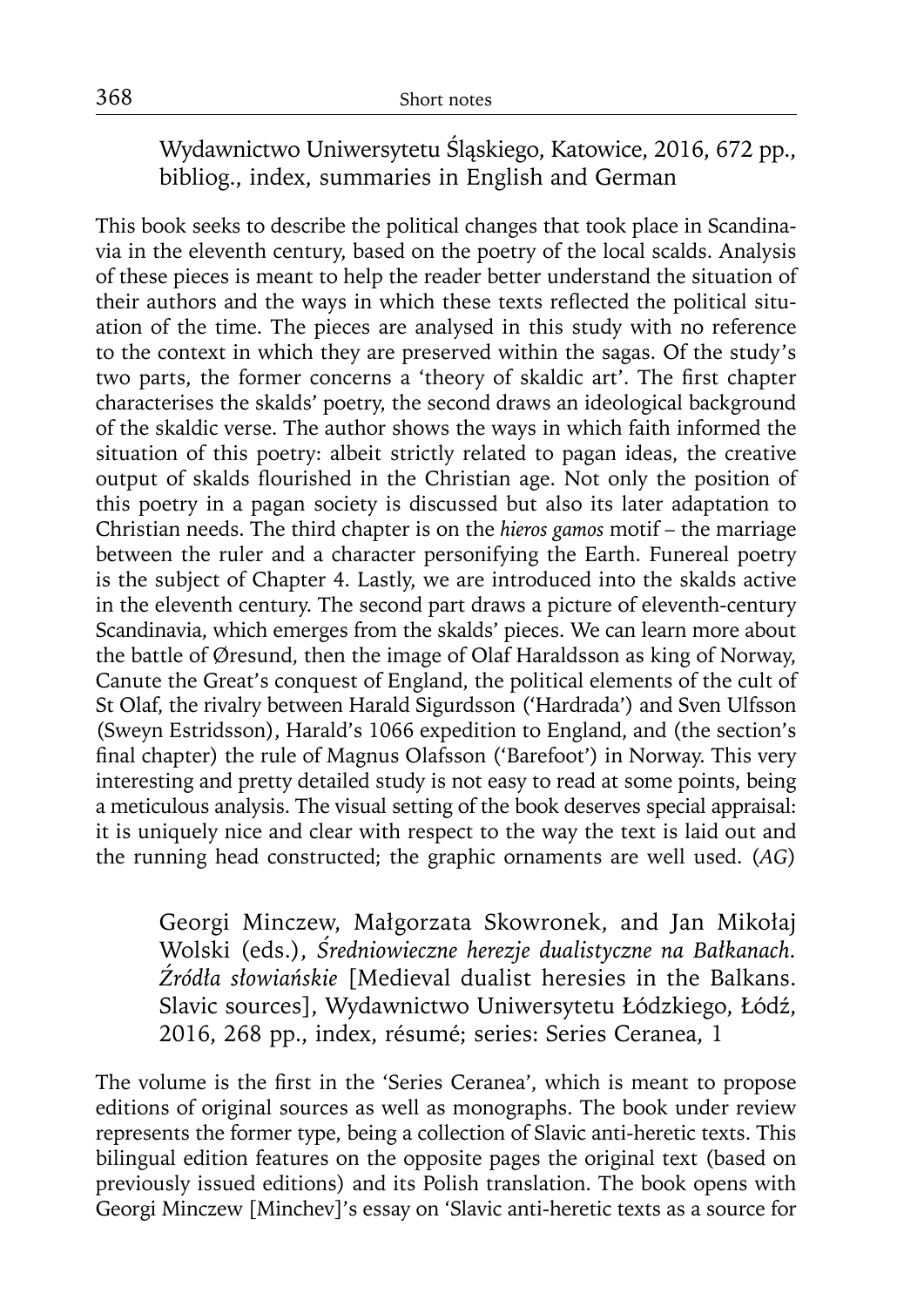cognition of dualist heresies in the Balkans'. This introduction to the selection of source texts discusses the dualist heresies and their history, with emphasis on the Bogomils. Slavic anti-heretic texts are next discussed. With respect to the existing literature of the Bogomils, it is absolutely impossible, Minczew states, that any rich and lost body of such texts has ever existed. Lastly, the Bogomilist heresy is presented, from cosmology to Christology and Mariology, with a discussion of the moral, ethical and social doctrine. The anthology includes the *Anathemas from the Bulgarian Synodicon for the Sunday of Orthodoxy* (the so-called *Tsar Boril's Synodicon*), *On Bogomil the Priest from Slavonic Kormcha*, or the *Life of Saint Theodosius of Tarnovo* written by patriarch Callixtus I. Apart from these complete texts, some fragments and even single paragraphs cut out from a larger whole are included. The texts are equipped with critical apparatus, each of them is preceded with a brief note on its origin and character, also listing the existing editions or translations and a list of reference literature. One also finds a heresiological glossary where terms related to the heresies are explained. Subsequently follow indices of quotations, biblical references, personal names and specialist terms, including an index of biblical citations and references. A summary in English complements the anthology. The book has some pretty conspicuous typesetting errors. With the fragments of the *Polemical oration against heretics* by Cosma the Presbyter, the translation is not correspondent with the original from pp. 76–7 on. A shift, initially, of a few lines gradually expands, and there are pages where you have to flick through the book to find the corresponding passage. The two versions go apart so considerably that on pp. 120–5 we meet a continuous translated text, spread on both odd and even pages. This problem, affecting all the longer texts included in this edition, makes its use remarkably difficult. Thus, one of the undisputable advantages of this publication has remained potential only, if not turned into a disadvantage. (*AG*)

Krzysztof Kwiatkowski, (in collaboration with) Maria Molenda, *Wojska zakonu niemieckiego w Prusach 1230–1525: korporacja, jej pruskie władztwo, zbrojni, kultura wojny i aktywność militarna* [Armies of the Teutonic Order in Prussia, 1230–1525: the corporation, its Prussian rule, the men in arms, the culture of war, and military activity], Wydawnictwo Naukowe Uniwersytetu Mikołaja Kopernika, Toruń, 2016, 660 pp., bibliog.; series: Dzieje Zakonu Niemieckiego, 3

An introduction to the history of the Order's military activities, the study has come out as volume 3 in the series 'History of the Teutonic Order'. It mostly deals with two issues: the armament and attire of the troops, and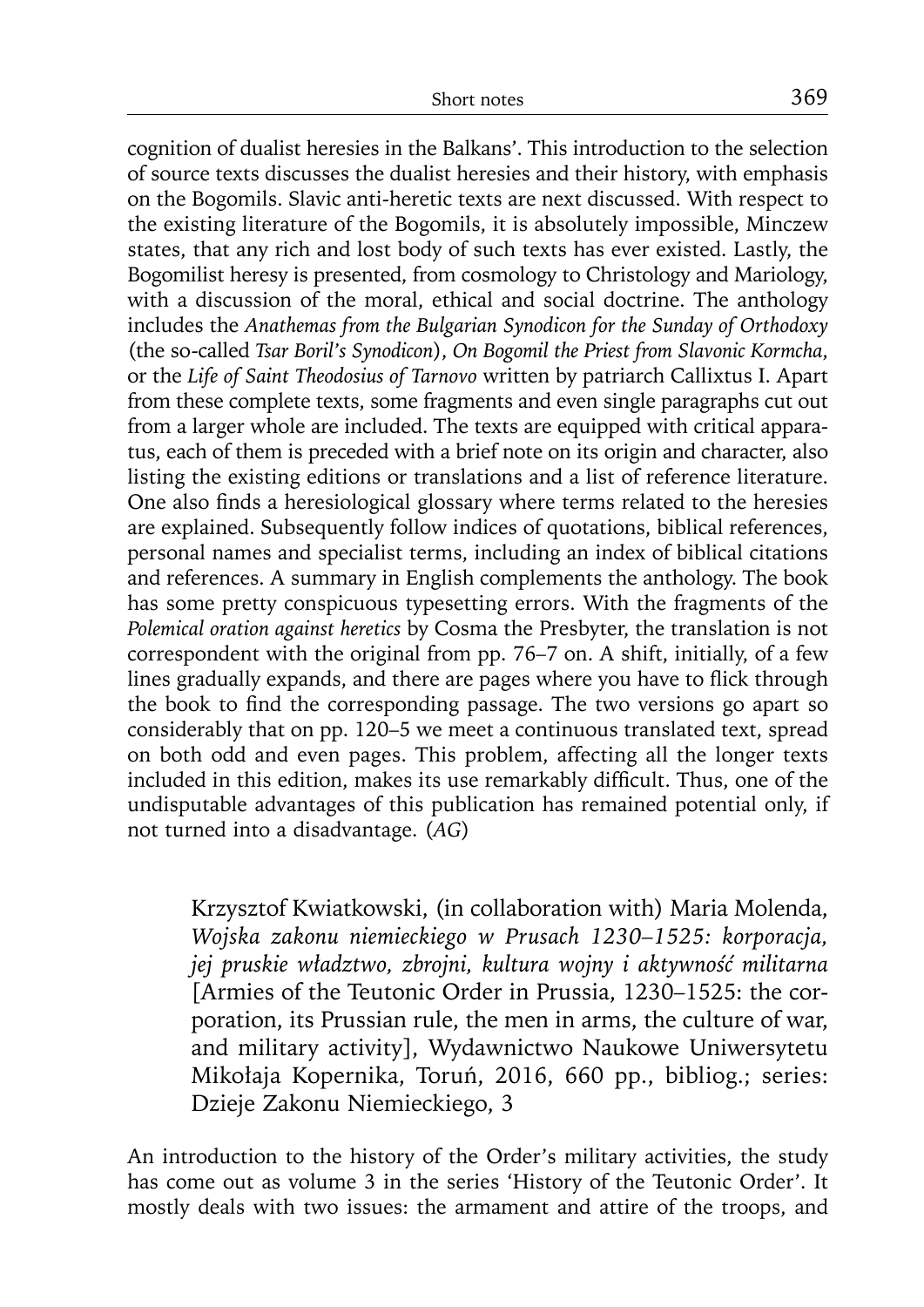a broad "spectrum of structural aspects of the Order's military activity" (p. 15), including the organisation of military actions. Chronologically, the book spans between 1128–30 and 1525. Chapter 1 presents the history of the Order in Prussia; chapter 2 deals with the "cultural background of the Order's presence", part of which was the crusading idea. The next section is about the organisation of the Order, its rule in Prussia and the rule's legitimisation. Then follows a discussion of 'social and economic grounds' for the Order's activities with respect to the inhabitants of, and comers to, Prussia. The types of activities pursued by the Order (short campaigns called the *Reisen*  [Polish, *rejza*s], etc.) and individual stages, from planning an expedition to dissolving the army, are discussed separately. The two subsequent chapters deal with the attire (with a contribution from Maria Molenda), and the arms and equipment of the army. A brief summary and a detailed survey of the literature conclude the monograph. The chapters are divided into subchapters, the latter being organised into sections (marked on page margins). Along with the core text, the author makes a number of excurses, some running over several pages. A detailed subject index and a clear graphic layout and artwork are quite laudable. As declared by the author, the popularisation aspect of the publication should come to the fore. The notes are limited to bibliographical references on margins of the pages. Also the writing style is tailored to 'ordinary' reader – as is evident also with full-page charts featuring, for instance, the attires of the brethren, and complemented with detailed descriptions. All the same, the detailed character of the study and the technical, learned language employed by the author seemingly make it targeted mostly at a professional reader (for whom the lack of reliable notes would definitely be a weak point, though). Yet, there are sections  $-$  such as the descriptions of kitchen utensils, firewood, etc.  $-$  a professional reader would find irrelevant, primarily due to the style of presentation. All this makes this publication – an outcome of the author's great effort, doubtlessly interesting as it is  $-$  somewhat hard to categorise: is it a scientific study, or a piece of popular-science literature? (*AG*)

Agnieszka Januszek-Sieradzka, Henryk Gmiterek, Wojciech Iwańczak, and Paweł Kras (eds.), *Elity i masy w społeczeństwach Czech i Polski w średniowieczu i wczesnych czasach nowożytnych*  [Elites and masses in the societies of Bohemia and Poland in the Middle Ages and the early modern period], Wydawnictwo KUL, Lublin, 2016, 478 pp., summary in English

The book, dedicated to the memory of Sister Urszula Borkowska, is an outcome of a conference of the History of Bohemia and Polish-Czech Relations Team, Committee for Historical Sciences, Polish Academy of Science,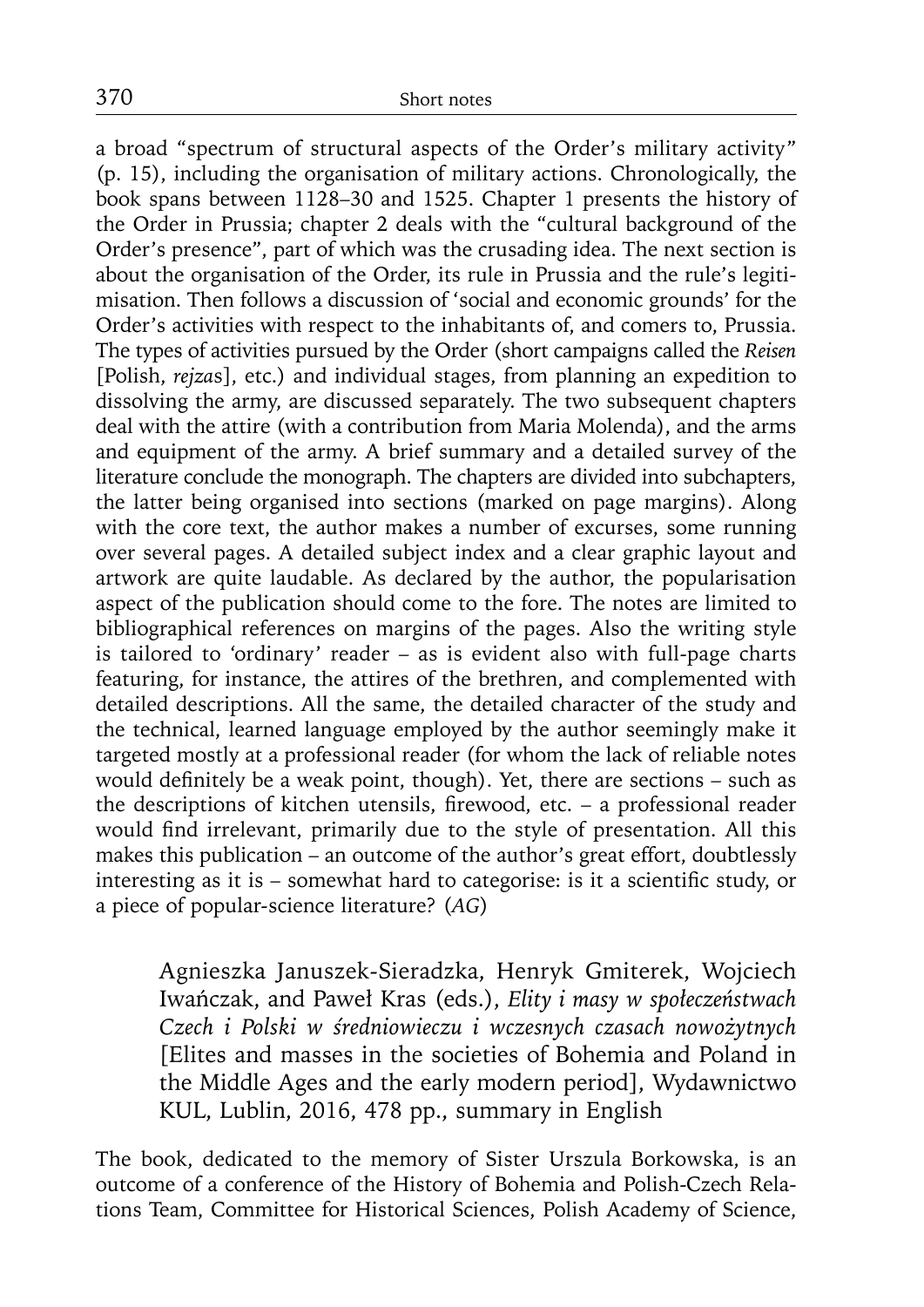which was held (under the same title) on 6–8 October 2014. Of the twentyfour articles, four are in Czech. There are four sections: 'Early and modern historiography, historical sources'; 'Those horrid Hussites'; 'Does urban air make you free?' 'Topmost authorities', 'Church – religion – faith'; and, 'Culture into economy'. The predominant issues are related to late mediaeval and modern Bohemia, save for the essays by Marie Bláhová (on the intellectual elites in the Přemyslid Bohemia) and Ivan Hlavaček (on attitudes toward books between the tenth and the thirteenth century). With a clearly defined orientation and focus proposed by the authors, the collection offers a diversity of content and viewpoints: some Bohemian rulers are viewed through the opinion expressed by Jan Długosz (Jerzy Grygiel); the career of Jan Rokycana is discussed (Anna Paner); or, urban elites in medieval Bytom are portrayed (Antoni Barciak). Two survey essays complement the anthology, Jiří Lach's on the reception of the interwar historiography of Bohemia and Paweł Kras's on the categories of 'elites' and 'masses' in Polish studies on Hussitism. One would have expected a larger comparative effort on the part of the authors, which the title seems to herald. For example, the section on towns deals for the most part with Poland-related questions (save for Jan Dvořák's essay on subservient towns in Moravia in the former half of the seventeenth century). This makes the book a collection of regular articles. Those dealing with the subjects it covers will no doubt find there a wealth of interesting material. An English abstract is attached to each of the articles. The essay by Tomáš Knoz additionally features a table and colour illustrations. (*AG*)

Włodzimierz Czarnecki, *Nobiles Chelmenses. Wybrane rodziny w późnym średniowieczu i wczesnej nowożytności. Studia osadniczogenealogiczne* [*Nobiles Chelmenses*. Selected families in the late Middle Ages and early modern era. Studies in settlement and genealogy], Studio Kropka dtp – Piotr Kabaciński, Stary Toruń, 2016, 340 pp., index, summary in English

Following up the author's earlier study on the Chełm Land's nobility before mid-sixteenthth century (*Szlachta ziemi chełmskiej do połowy XVI wieku*, Białystok 2012), this book is based on a file of settlements in Chełm Land compiled by Czarnecki for use in research into local colonisation. It basically deals with the region's noble families. The essays on individual families are modelled according to a pattern. The author starts with the estate with which one or more individuals are associated, and draws a picture of the family on this basis. A brief introduction is meant to shed light on the choices made by the author and to present the research state-of-play. Then, the core section follows, with a discussion of the families including: the heritor of Busówno; the heritors of Chłaniowo; the leaseholders of Chojeniec and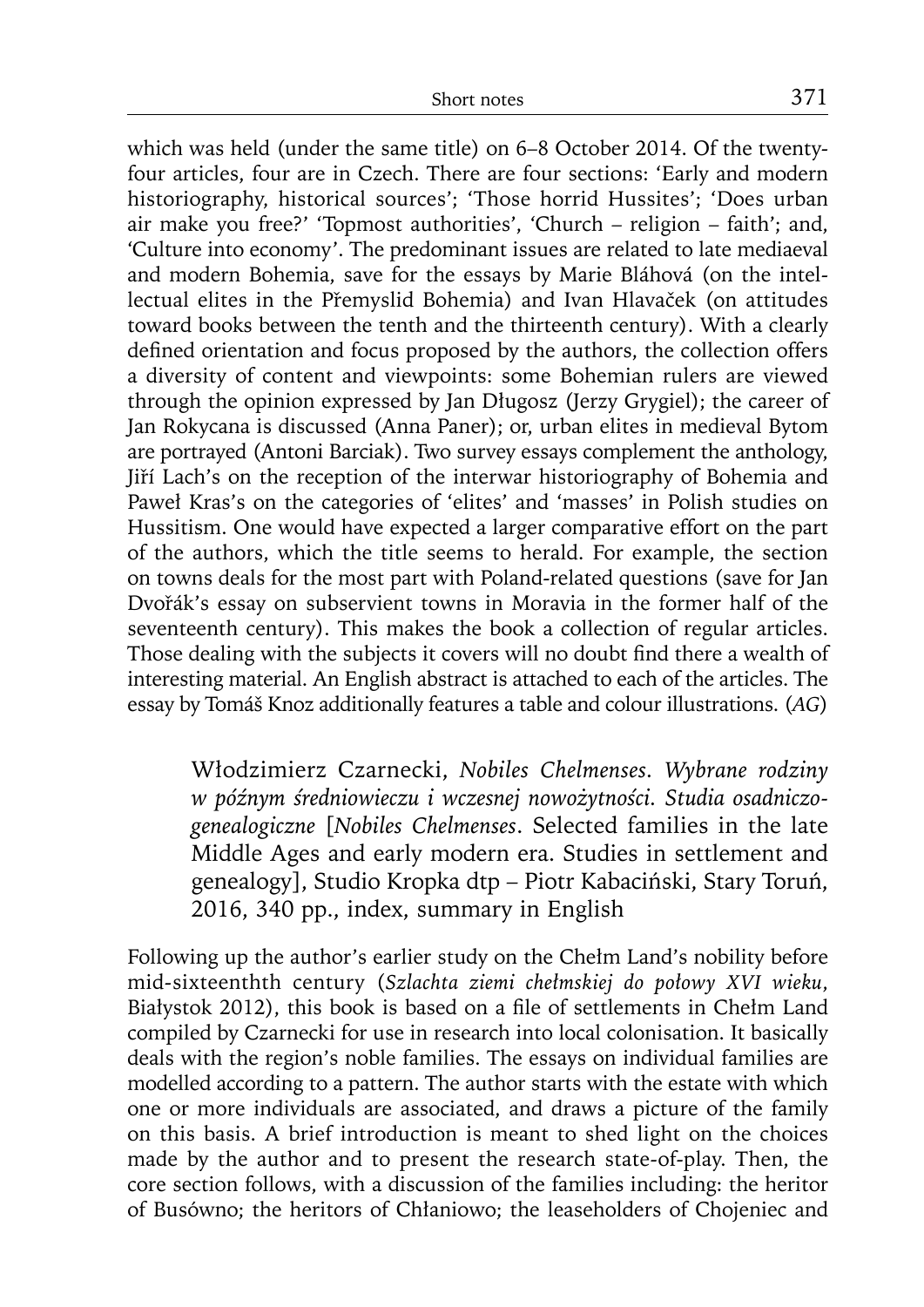the heirs of Chojno; the Czarnołozki family, of the coat-of-arms Ciołek; Czerniejowski family, coat-of-arms Korczak; the heritors of Gany, Laszczki, and Równianki; *knyaz* Hurkowicz family of Kraśniczyn; Kołaczkowski, coatof-arms Janina; the heritors of Leszczany and the leaseholders of Chutcze and Nowosiółki; heritors of Masłomęcz; the servants of the royal village of Mieniany; Podhorodyński family, coat-of-arms Korczak; heritors of Przewały and Matcze; Sienicki family, coat-of-arms Bończa; Świerszczowski family, coatof-arms Korczak; the heritors of Świerszczów (Hrubieszów area); Święcicki family, coat-of-arms Jastrzębiec; the heritors of Ternow (Tarnów); and, the heritors of, respectively, Uchanie and Żdżanne. The book is equipped with a list of sources (which is not a complete bibliography, due to the missing secondary sources) and, extremely helpful, genealogical tables. The descriptions are, to a considerable extent, detailed extracts from the records (mainly, of court cases), preceded by an introduction related to the original estate or 'substance' being the point of departure for further considerations. "The book is not for reading but a reference", the author aptly admits in the conclusion. What it definitely does is offer a good insight in the sources which thus ought to become even more helpful in further genealogical work and exploration of historical problems overall. (*AG*)

Andrzej Sikorski and Tomasz Sławiński (eds.), *Studia genealogiczne poświęcone pamięci Profesora Włodzimierza Dworzaczka*  [Studies in genealogy, dedicated to the memory of Professor Włodzimierz Dworzaczek], PIOMAR Piotr Maroński, Warszawa, 2016, 428 pp., index

Dedicated to Professor W. Dworzaczek (who died in 1988), this anthology comprises eight studies concerning, mainly, genealogical issues and chronologically spanning a period from the Middle Ages (thirteenth century) up to the nineteenth century. The opening article, by Piotr Andrzej Dmochowski, describes the casting of offices in Lesser Poland (Małopolska): the argument is based on a diploma confirming the foundation of a Cistercian monastery in Przemęt. To a large extent, this forms an introduction to further research into Lesser Poland's officials and clerks in the early thirteenth century. Then follows Jerzy Sperka's text on the Biberstein family: with their background in Meissen, they resettled into the Ruthenian area of the Crown of Poland. The family's history and major exponents are shown, perforce, in a concise form. The subsequent essay, authored by Marian Wolski, is about the Bronowski family, of the coat-of-arms Tarnawa: the members are chronologically discussed and their mutual relationships portrayed, until the late sixteenth/ early seventeenth century. There are five genealogical tables, and a number of (black-and-white) photographs. Tomasz Sławiński's essay deals with the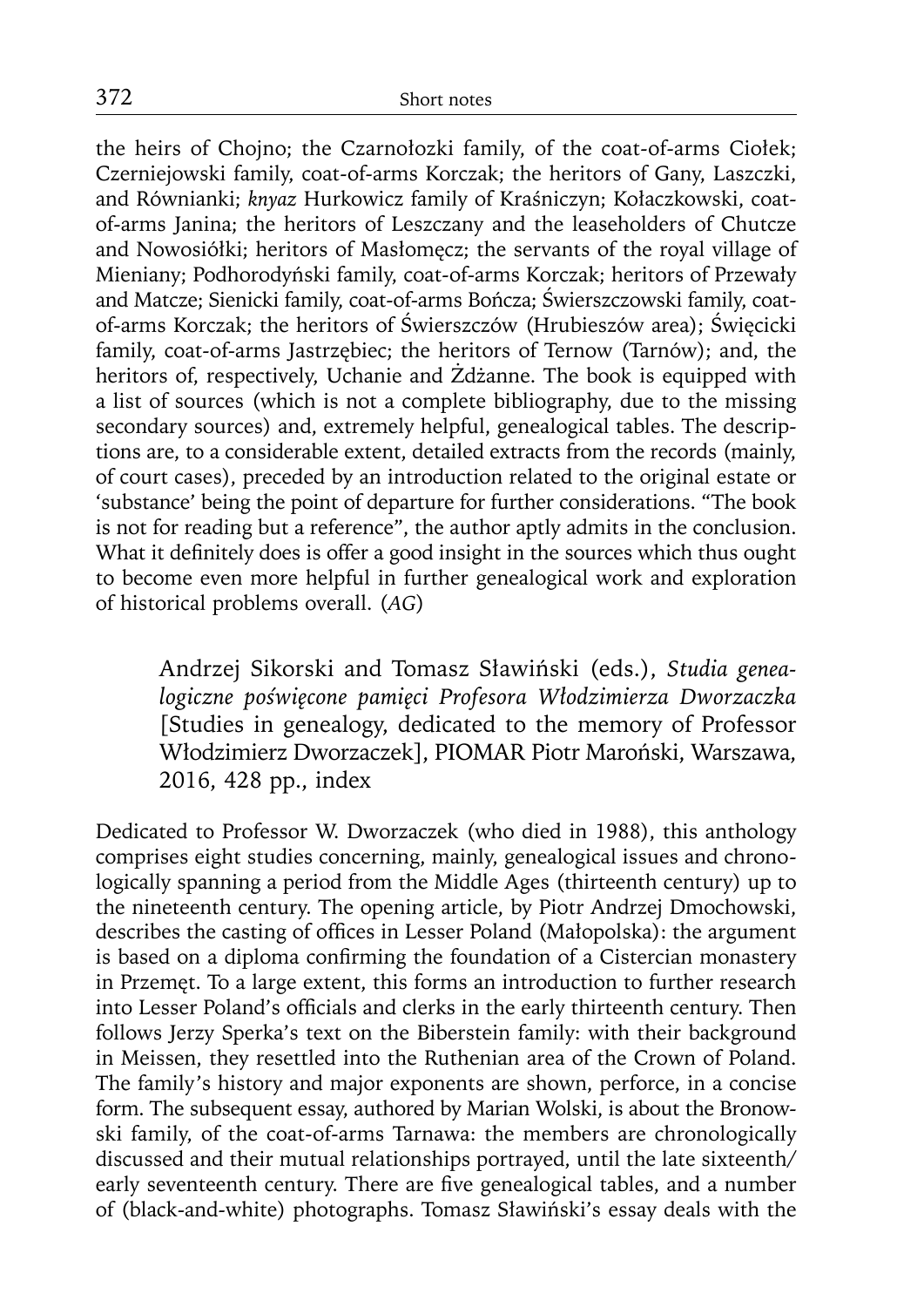state-of-play in research into the genealogy of the Olszowski family, coatof-arms Wilczekosy. The family's history is extensively pictured, with its various lines and problems with identification of the relations; a total of fourteen genealogical tables and numerous black-and-white photos complement the story. Next, Tomasz Jaszczołt's article tells a story of the Wojna family, coat-of-arms Ślepowron. Chronologically, the emphasis is on (but is not limited to) the fifteenth and sixteenth century. Apart from photographs, scanned documents and four genealogical tables, the study is completed with two annexes comprising, respectively, an edition of the foundation documents for the churches of Our Lady's Nativity and the Saints Peter, Jacob, Nicholas, and Anna in Dąbrówka; and an edition of a document issued by King Sigismund I the Old, confirming the subjection of the Wojna family to the courts of Bielsk. Sławomir Karp describes the origins, the legend and the varieties of the Karp coat-of-arms. His story extends, in parallel, to the Karp family, and (among other aspects) rebuts the hypothesis of the family's foreign, Spanish or Italian, origin. In turn, Andrzej Sikorski shows the history of the Kampenhausen family in Poland, from the earliest stage of their arrival in Poland (in the eighteenth century) till the extinction of the line in the late nineteenth/early twentieth century; the essay is complemented by a genealogical table. Lastly, Piotr Mysłakowski writes on a 1831 homage oath register from the Lipno District, featuring 3,164 items. The text is, mostly, an edition (with no in-depth analysis) of the parliamentary resolutions and other documents regarding homage registers and a list of all the persons named in the Lipno District register. The publication is definitely of use for genealogy and heraldry researchers; based on it, more extensive studies can be further be pursued (which is outright declared by some of the authors). (*AG*)

# EARLY MODERN TIMES

Jerzy Dygdała (ed.), *Od Augusta Mocnego do Augusta III. Doniesienia z Warszawy Andrzeja Cichockiego z lat 1732–1734* [From Augustus the Strong to Augustus III. Andrzej Cichocki's reports from Warsaw, 1732–4], Wydawnictwo Muzeum Pałacu Króla Jana III w Wilanowie, Warszawa, 2016, 494 pp.

Written newspapers have already been used by researchers as original sources, but never published yet. This recent edition includes reports from Warsaw compiled by Andrzej-Franciszek Cichocki, Metrics (i.e. Records)-keeper of the Crown [metrykant koronny], in 1732–4. The first addressees were Anna Radziwiłł, née Sanguszko, her son Michał Kazimierz, and Christian Klosmann, member of the Toruń (Thorn) city council. The newspapers offer a variety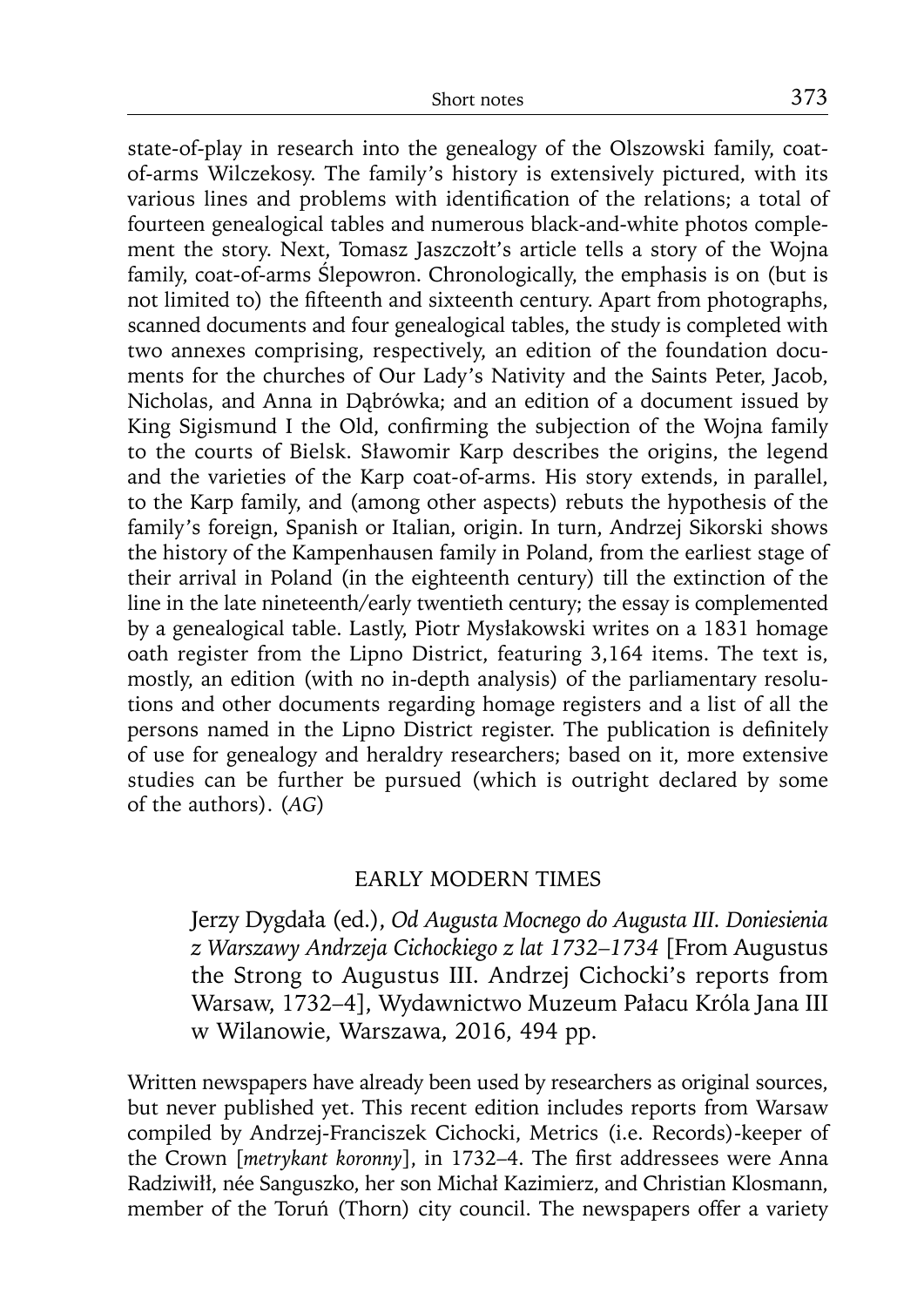of information. Cichocki describes the political occurrences in detail; interestingly and importantly, many of the details he refers to are not-well-known, of a behind-the-scenes sort. Aspects of the 1730s redevelopment projects of the capital city of Warsaw are dealt with quite at length. These newspapers also form a peculiar criminal and social life chronicle of the period's Warsaw. The edited and published specimens are presently kept at the Central Archives of Historical Records and the State Archives in Toruń. The publication is meant to be of use not only to professional historians but to a broad reading public. The text is furnished with content-related notes (no text-related notes present). An index of personal names and an index of localities help use the publication. Inserted in the text, translated versions of Latin expressions or of less typical Old Polish phrases hinder the reading, to an extent (appropriate notes should have been compiled instead). (*MC*)

*XVII a. vidurio Maskvos okupacijos Lietuvoje šaltiniai*, iii: *1658 ir 1663 m. Vilniaus miesto tarybos aktų knyga*, compiled by Elmantas Antanavičius, ed. by Algimantas Kaminskas and Milda Kvizikevičiutçe, Lietuvos Istorijos Institutas, Vilnius, 2015, 289 pp.

This is another volume in a series of source publications concerning the Muscovian occupation of the Grand Duchy of Lithuania. The original source is, this time, the register of entries of the Wilno municipal council, the main body of documents being dated 1658 and 1663; single deeds, from 1646, 1655, 1656, 1680, 1681, and 1683, respectively, have been entered on an incidental basis. The documents are quite diverse, covering multiple aspects of everyday life and municipal policies pursued under the specific occupational circumstances. The material seems to be potentially of special interest to historians of daily realities. The documents are preceded by brief editorial notes and furnished with content-related footnotes. An index of personal and geographic names, including entries covering the urban topography of Wilno, is attached. As with the preceding volumes, the source text is rendered accurately in the original language, which in this particular case is Polish and, secondarily, Latin. With the original spelling preserved, the reading is made somewhat difficult, though. *(MC)* 

Hanna Węgrzynek (ed.), *Regestr osób żydowskich spisany w miesiącu styczniu roku 1778 w Warszawie* [A register of Jewish persons, written-down in the month of January 1778, in Warsaw], Instytut Historii PAN, Centrum im. Anielewicza Instytut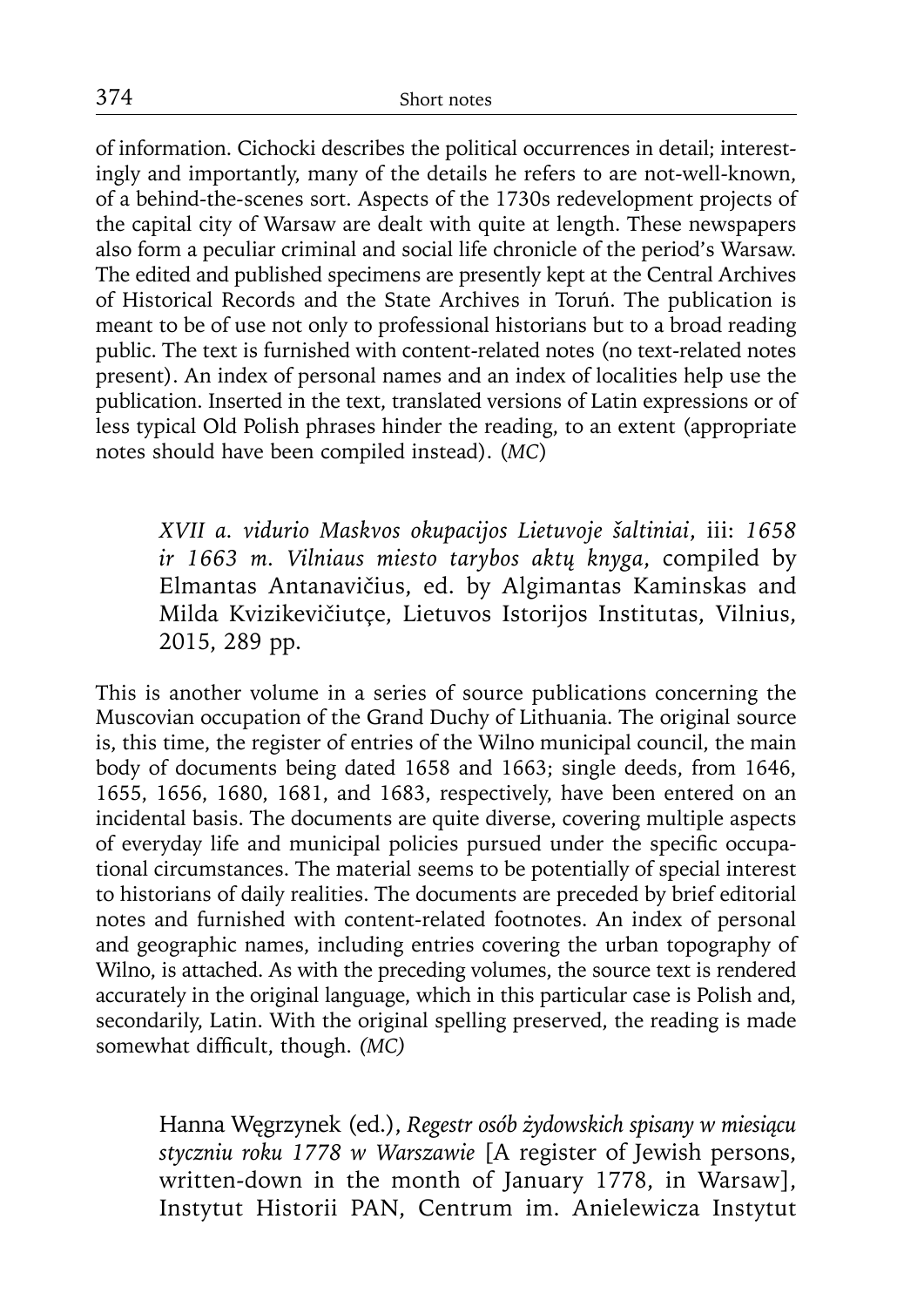Historyczny UW, Warszawa, 2016, 221 pp.; series: Źródła do dziejów Żydów Polskich, 2

The book is a new volume in the series published by the Institute of History, Polish Academy of Sciences (IH PAN) and the Mordechaj Anielewicz Centre, Institute of History, University of Warsaw. It is an edition of a list of Jews dwelling in Warsaw as of 1778 – a hitherto very little known source. The circumstances of its compilation are unknown; the register's [*regestr*, in Old Polish] purpose might have been fiscal. Apart from the names, the degree of kinship and where each individual originally came from are quoted. The document fundamentally broadens our knowledge regarding the (not too well known) history of Jewry in Warsaw. The list is shown in a tabular form, its content is rendered very accurately, without modernising the spelling of the Jewish names. Two maps are attached, one showing Jewish settlement areas within Warsaw and the other the locations of the Warsaw Jews' original abodes. The editor's introduction is largely objectionable. It outlines the history of Warsaw Jewry, discusses the earlier historiography and, in a pretty basic manner, the content of the source in question. The essay does not broaden the existing knowledge on Jews in Warsaw; its style is chaotic, with numerous repetitions, banal statements, alongside grammatical errors and misspellings. The hypotheses proposed by the author testify to a poor knowledge of the realities of the period and a bias on presenting not-quiteproven facts. That eighteenth-century Warsaw recognised a 'registration of residence' with respect to Jews – meaning that the register includes persons who actually did not reside in Warsaw but were 'allocated' thereto – is rather untrue. Also, the hypothesis whereby Warsaw became a centre of the Yiddish culture in the second half of the century is not too fortunate. (*MC*)

Jerzy Michalski, *Rousseau and Polish Republicanism*, trans. from Polish by Richard Butterwick-Pawlikowski, Instytut Historii PAN, Warszawa, 2015, 143 pp.

Jerzy Michalski, who died a few years ago, is a classical figure in Polish historiography. His interests as a researcher focused on the eighteenth-century political history. Michalski's essay on Jean-Jacques Rousseau's *Considerations on the Government of Poland* (*Considérations sur le gouvernement de Pologne*), 1771, analyses in detail the Swiss philosopher's treaty written on commission of the Bar Confederates. His excellent knowledge of source materials and great erudition has resulted in showing the Rousseau treatise against a wide background of European thought and its development. Michalski sheds a new light on the *Considerations …*, thereby drawing our attention to a number of similarities between Polish-Lithuanian Commonwealth and West European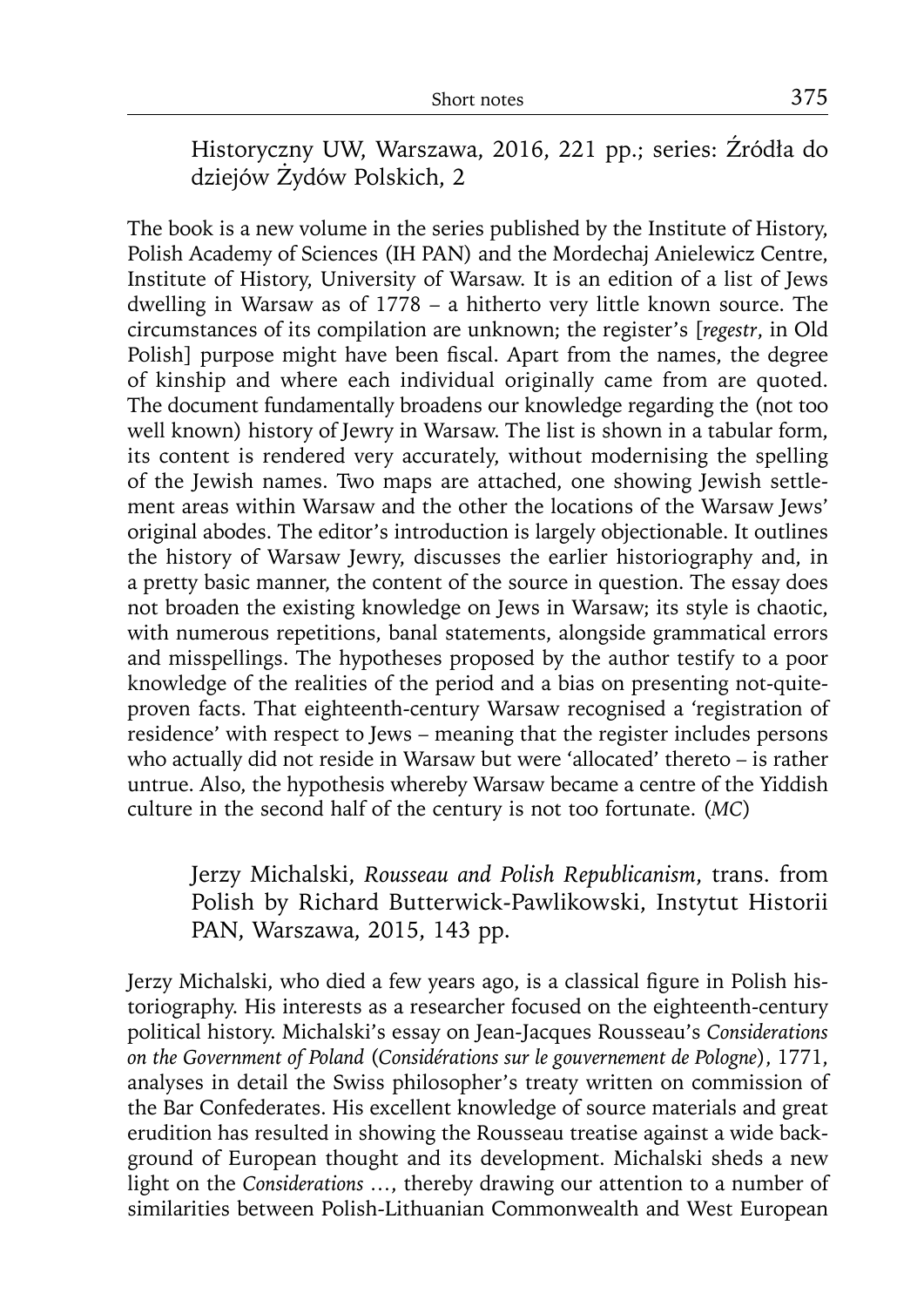countries. Although the study was first published in 1971, it remains relevant today. Most of the author's arguments and findings remained so far unknown to foreign researchers, due to language constraints. The present translation into English enables non-Polish readers to get acquainted with the ideas and propositions of Polish historiography. (*MC*)

Grzegorz Błaszczyk, *Herbarz szlachty żmudzkiej* [A book of heraldry of the Samogitian nobility], 6 vols., Wydawnictwo DiG, Warszawa, 2015

This six-volume publication seeks to present an armorial of the nobility of Samogitia for the seventeenth century. The author has included under the category of Samogitian nobles all the owners of any estate or property within the territory of Samogitia. The book mainly shows the national, religious (denominational) and material structure of Samogitian nobility. One of the research queries posed by Błaszczyk concerns the range of Polish settlements in Lithuania; this may cause concern, especially that the author's definitions of 'Polishness' and 'Lithuania' with regard to the seventeenth-century realities are unclear. The armorial's original source is a military census dated 1621, 'chimney' (i.e. per-residential-house) tariffs of 1667 and 1690, and last wills. The roll-of-arms is arranged alphabetically, each of the families being described according to an identical pattern. Citations from original sources concerning the family are quoted and the etymology of the surname described. The latter section seems the least interesting: based on lexical elaborations, it applies 'hard' national criteria with descriptions of surnames (such as 'of Polish/Lithuanian origin', instead of 'based on the Polish/Lithuanian language'). This is followed by a brief history of the family, with a focus on the consecutive generations. The extensive archive-based query and the author's knowledge and discernment of the sources (Błaszczyk has been researching the history of Samogitia for a number of years) have resulted in a description of a number of less-known Samogitian families. (*MC*)

Joanna Kodzik, *Ceremoniał polskiego dworu królewskiego w XVII wieku z perspektywy niemieckich uczonych* [The ceremonial of the Polish royal court in the seventeenth century, as viewed by German scholars], Muzeum Pałacu Króla Jana III w Wilanowie, Warszawa, 2015, 262 pp.

This study excels among Polish historical monographs with its sound theoretical foundation. The author has intended to analyse the Polish court realities with use of Talcott Parsons's theory of systems. The chronology embraces the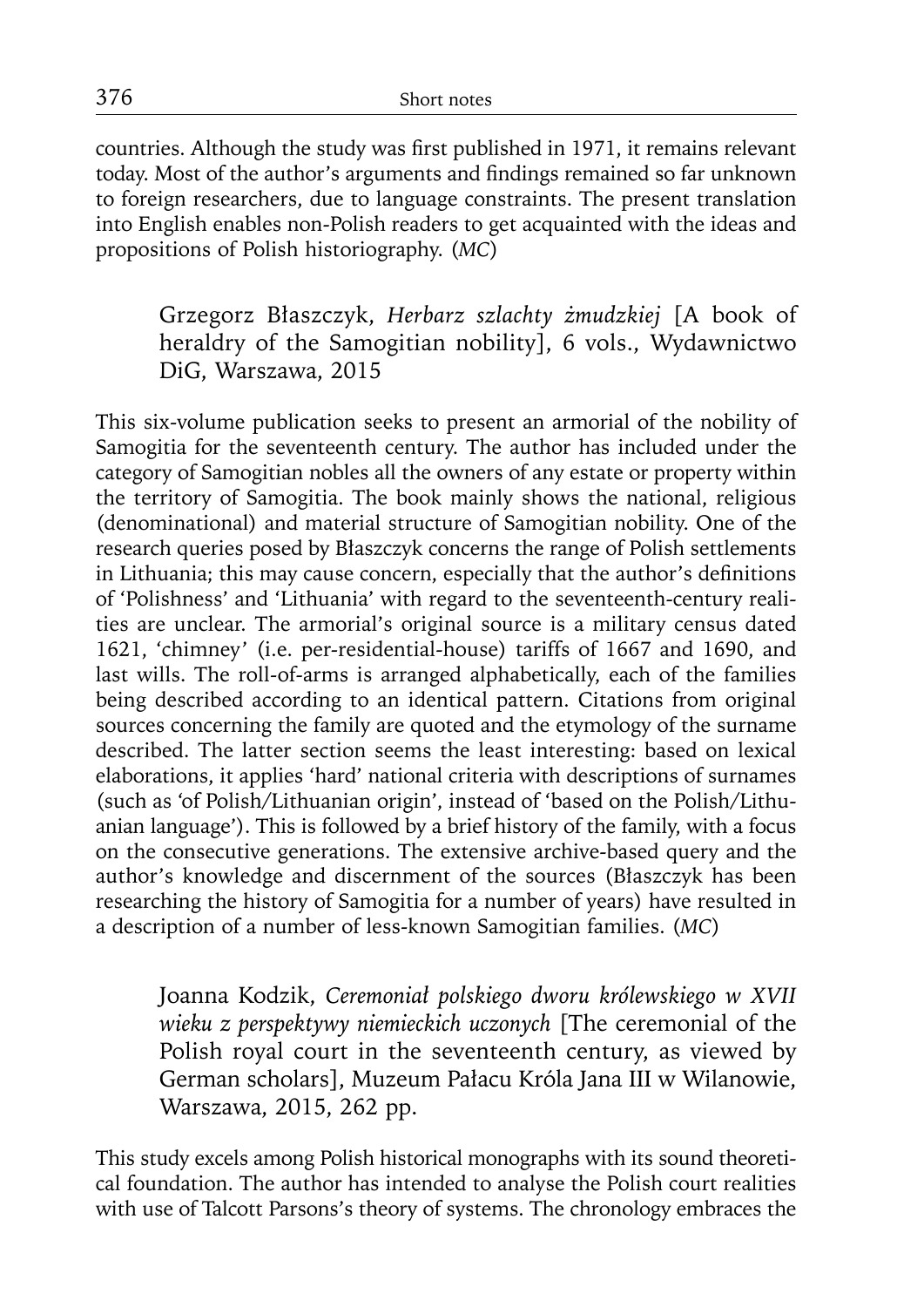period from 1641–1720. The analysis is based upon German-language treatises on the functioning of the royal court. The underlying concept approaches court in terms of a social system. While the theoretical assumptions behind the monograph are interesting, the conclusions drawn thereon are rather far from satisfactory. Kodzik namely argues that the Polish court, similarly to its Western European counterparts, partook in a symbolic communication expressed through the ceremonial. The courtly community of the Polish court was apparently driven by values such as (opportunity of) access to the King himself, holding the titles, priority/precedence and adequate treatment, and 'staging' of one's position. The author seemingly does not place enough emphasis on the differences between Polish-Lithuanian Commonwealth and West European countries. The book has moreover a number of repeated fragments; the long theoretical introductions, not all of them necessary, blur the core argument at several points. (*MC*)

Wojciech Krawczuk, *Samuel Pufendorf and some stories of the Northern War 1655–1660*, Wydawnictwo Uniwersytetu Jagiellońskiego, Kraków, 2014, 163 pp., index of personal names and notions, bibliog.; series: Jagiellonian Studies in History, 5

This book is a 'side-effect' of the author's translation into Polish of a work entitled *De rebus a Carolo Gustavo Sueciae rege gestis commentatiorum libri septem …* ('Seven Books on Deeds of Charles Gustav King of Sweden') penned by Samuel Pufendorf, one of the best-known seventeenth-century German historians and political authors. Living in 1632–94, Pufendorf enjoyed, since 1677, the function of court historiographer to the Swedish court and, after 1686, a peer function to Prince (Grand Elector) of Brandenburg-Prussia. Ordered by Charles XI, the *De rebus a Carolo*, describing the history of the Northern War, commonly known in Poland as the so-called 'Swedish Deluge', was originally published in 1696 in Nuremberg and, with support from Swedish subsidies, soon afterwards translated into German and French, which made the book, in the West, the best-known history of the Swedish-Polish war (which was joined by Denmark, Prussia, and Russia). As Krawczuk stresses, Pufendorf's advantage against his contemporaries and, to an extent, modern historians of the war was founded on his access to royal Swedish archives, which was a rare thing at that time. In a sophisticated and non-clichéd manner, the book analyses selected threads in Pufendorf's work: his sense of time, the moral appraisals passed by him, the diplomatic facet of the war, legends related with the war, and the 'war on water': marine wars and operations of redeployment of troops across the rivers. Although he obeyed Swedish instructions, Pufendorf preserved far-fetching independence, the author emphasises, and was indeed very critical toward his hero, King Charles Gustav. Also, Krawczuk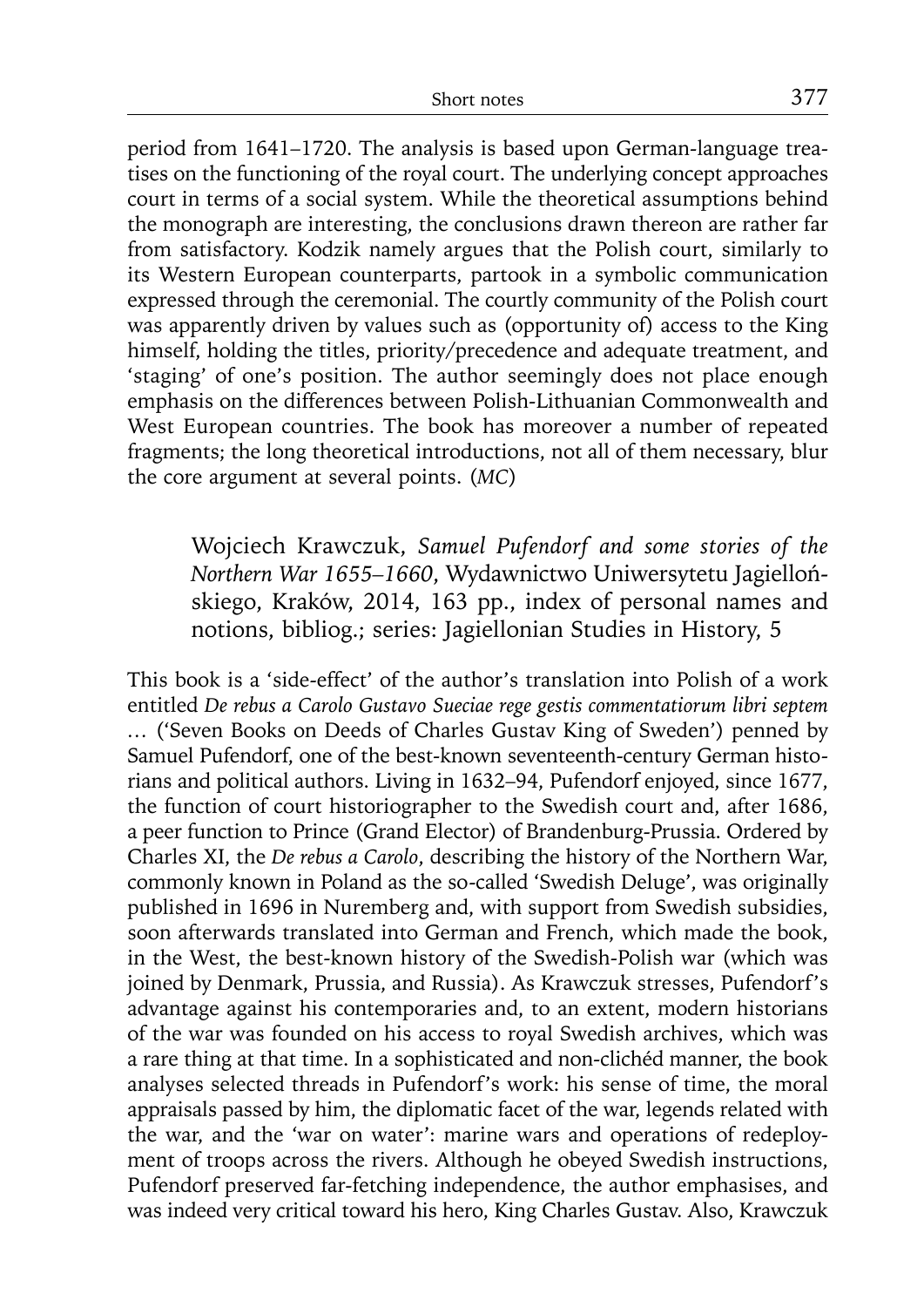stands by the statement, somewhat astonishing nowadays, that the Pufendorf work has remained a unique source of knowledge on the course of the war – particularly, the actions of Swedish diplomatic service in the course of the war; in spite of the time lapse, and the more than two-and-a-half thousand items written on the topic ever since, none of the modern-time historians can match Pufendorf as the Northern War historiographer. (*AK*)

Anna Pieńkowska and Maciej A. Pieńkowski, *Sejmiki mazowieckie wobec problemów wewnętrznych Rzeczypospolitej w latach 1661–1665*  [Masovian dietines and Poland-Lithuania's internal problems in 1661–5], Napoleon V, Oświęcim, 2015, 149 pp.

The monograph seems to promise a discussion of the activities of the dietines (*sejmik*s) operating in Masovia (*Mazowsze*) in the middle of the seventeenth century. However, the title appears misleading: this is, rather, a study on various aspects of the region's history; in spite of apparently being an academic work, the book is mostly popularisation-oriented. The bibliography includes a long list of manuscript sources whose use is not clearly confirmed in the argument. The monograph consists of three basic sections; the first deals with the history of Warsaw and Masovian deputies and senators under the rule of John II Casimir. The second describes the attempts at launching constitutional reforms at the diets held 1658–60, and how the Masovian *sejmik*s behaved in this context. The last section covers issues related to military activities within Poland-Lithuania. The reader is most of the time offered a summary of the reference literature, learning not much about the Masovian nobility's attitude towards the issues under discussion. As a general conclusion, perhaps not all studies, especially if penned by young historians, deserve being published as monographs. (*MC*)

Monika Jusupović and Adam Danilczyk (eds.), *Korespondencja polityczna Stanisława Augusta. Wiedeń*, i: *1788–1790* [King Stanislaus Augustus's political correspondence. Vienna, i: 1788–90], Instytut Historii PAN, Warszawa, 2016, 245 pp.

This edition of the letters exchanged by Viennese diplomats of King Stanislaus Augustus Poniatowski is one of the several parts of a broad editorial project to present an array of political sources from the Partitions and the Four Years' Seym period. Polish historiographers have been dealing with research into political history of the latter half of the eighteenth century for a number of years now; as a traditional concept, the subject-matter has been tackled by numerous expert researchers. The editors have designed the present publica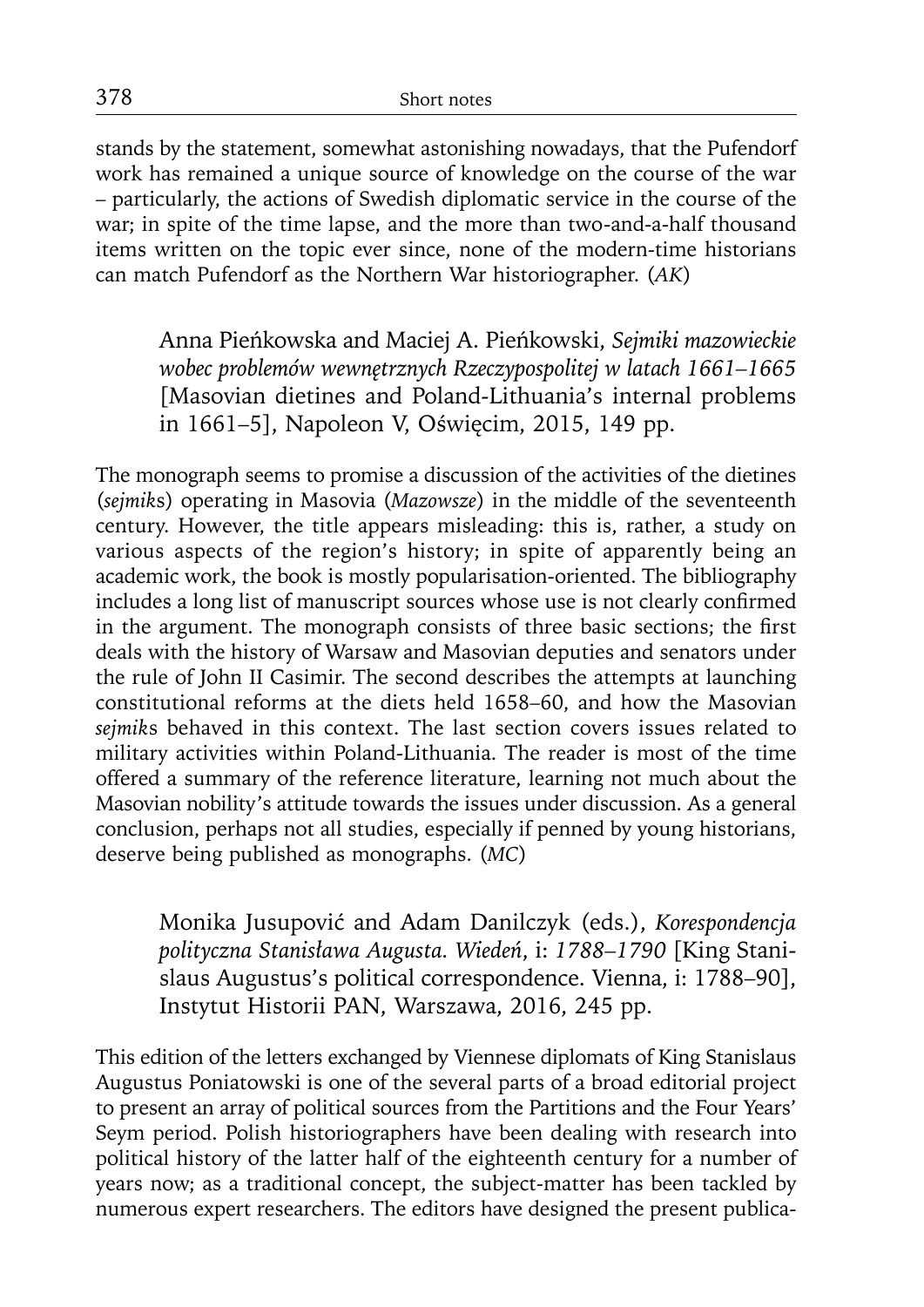tion to be of use for a narrow group of professionals – experts in the reign of Stanislaus Augustus. This narrowing of the circle of readers has partly shaped the edition: there are no content-related notes explaining or clarifying the events described in the text and no subject index. The volume includes a total of 285 letters, including those by Szymon Corticelli, Pius Kiciński, Ignacy Pokubiata (Pokubiatto), and Franciszek Ksawery Woyna. The letters mainly deal with political events. Most of them are presently kept at the Central Archives of Historical Records (AGAD) in Warsaw. The question remains debatable whether it is really necessary to publish sources of the like sort in a book form, as most experts are probably knowledgeable of the AGAD resources. It seems that the edition should have been made readable for a possibly broad group of users. (*MC*)

Anna Grześkowiak-Krwawicz (ed.), *Pamiętniki Stanisława Augusta i ich bohaterowie* [The *Memoirs* of King Stanislaus Augustus and the characters portrayed], Ośrodek Badań nad Epoką Stanisławowską, Muzeum Łazienki Królewskie, Warszawa, 2015, 352 pp.

These thirteen studies by the most outstanding experts in politics and culture of the latter half of the eighteenth century are focused on the *Memoirs* of King Stanislaus Augustus Poniatowski, which is one of the key sources in this respect. Edited by Anna Grześkowiak-Krwawicz of the University of Warsaw, the collection offers a transversal insight into the epoch that has entailed manifold far-reaching consequences. The essays shed light on some of the characters shown in the *Memoirs*, including the Author himself (the sketch by Zofia Zielińska) and the royal family (essays by Urszula Kosińska and Angela Sołtys); an excellent outline by Richard Butterwick-Pawlikowski focuses on Catherine II of Russia. Described are the political stances of the French, Prussians and the English, and those of the king's personal rivals – to mention the compelling 'double portrait' of Franciszek Ksawery Branicki and Stanislaus Augustus, penned by Dorota Dukwicz, and Marek Dębowski's sketch on Franciszek Ryx, the theatrical entrepreneur. Altogether, we are provided with a group portrait of the leading characters and with an insight in their time as read through the prism of the particular source in question. The book is more than meticulously edited, including the illustrations and a name index provided. It certainly deserves attention not only from experts in the period. (*GK*)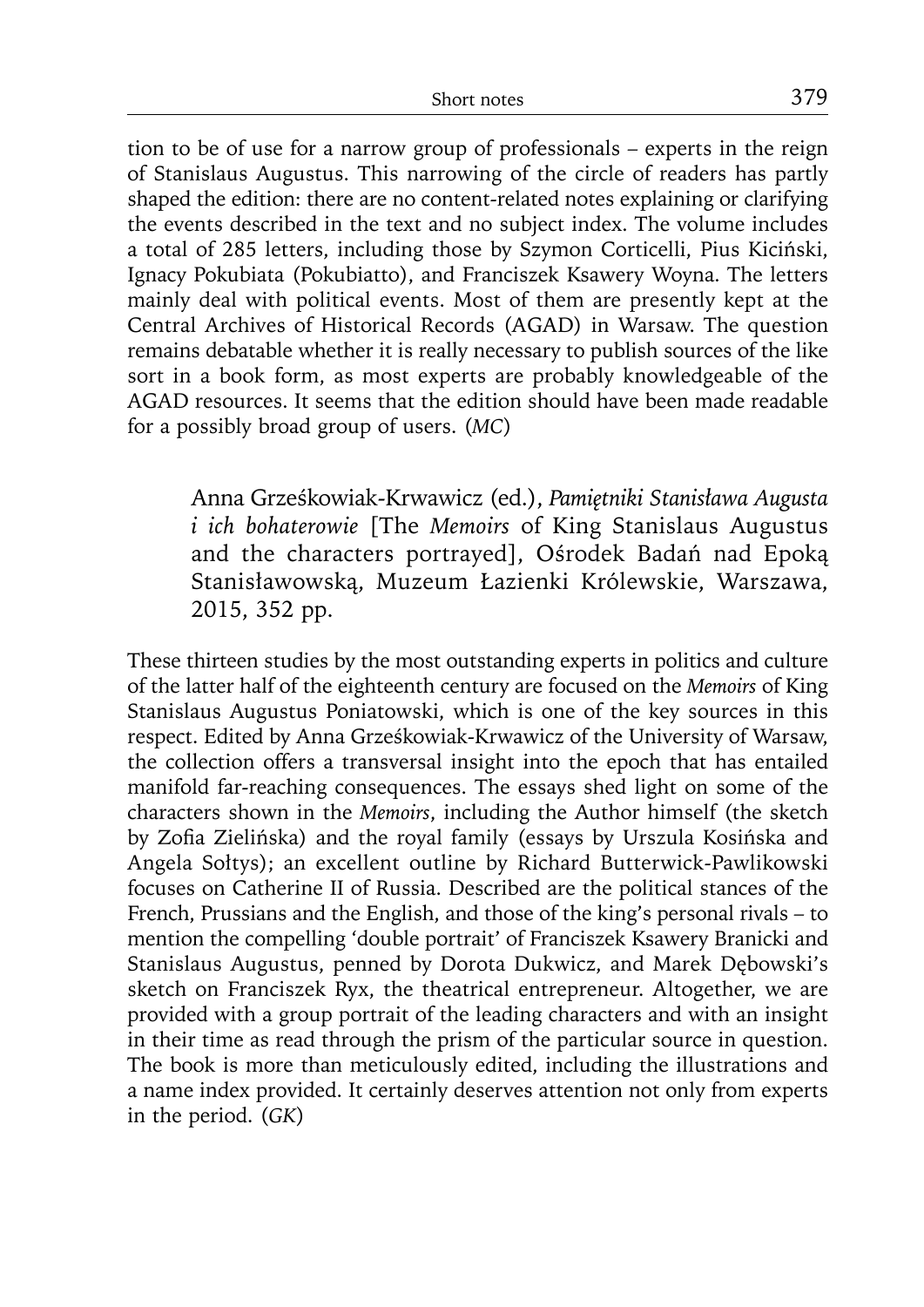#### NINETEENTH CENTURY

*Dziennik ks. Adama Jerzego Czartoryskiego, 1813–1817* [Prince Adam Jerzy Czartoryski's diary, 1813–17], ed. by Małgorzata Karpińska and Janusz Pezda, Wydawnictwo DiG, Warszawa, 2016, 488 pp.

Prince Adam Jerzy Czartoryski was an eminent nineteenth-century diplomat and political activist and, later on, became one of the most outstanding, virtually emblematic, personages among Polish political émigrés. These excerpts from his diary date to the years marking his political climax: apart from other offices, he served as Russian Empire's foreign minister. We are led to the period 1816–17, when this stage of Prince's career was at a decline; after tsar Alexander I's death, he in fact opposed the Russian authorities. The edition is meant to include two volumes, with 1827 as the end point. This particular piece of memoirist output ranks among the most interesting testimonies of the period and is an important contribution to the history of the monumental figure of Czartoryski. Worthy of note is a detailed introduction (penned by Małgorzata Karpińska, a researcher at the University of Warsaw), describing the Prince's biography and outlining the current state of research into his activities. In fact, this section can also be used as a set of editorial instructions – a rather rare occurrence with texts of this kind. Meticulously compiled indices of personal and geographical names and a summary section complement this elaborate edition. (*GK*)

Grażyna Gzella, *Obrażające i podburzające pismo.* Lech. Gazeta Gnieźnieńska *(1895–1914)* [An outraging, inciting journal: *Lech. Gazeta Gnieźnieńska*, 1895–1914], Wydawnictwo Uniwersytetu Mikołaja Kopernika, Toruń, 2015, 248 pp., name index, references, ills., summary in German

This book stands out positively amongst the monographs dealing with nineteenth-century history based on analysis of the period's press. The research has mainly been based on original archival materials, rather than analysis of materials published in the newspaper. The topic has been conceptualised in line with the interests of the author, who specialises in censorship and press law – that is, in the context of the Prussian press law, whose infringement was what the newspaper editors were blamed for. As a result, an original study has been compiled, which is certainly of use as a contribution in further research into the legal aspects of the functioning of the press (which are discussed, in general terms, in chapter one). How typical the history of the magazine was in this respect, is hard to judge; yet, one may infer from the book's argument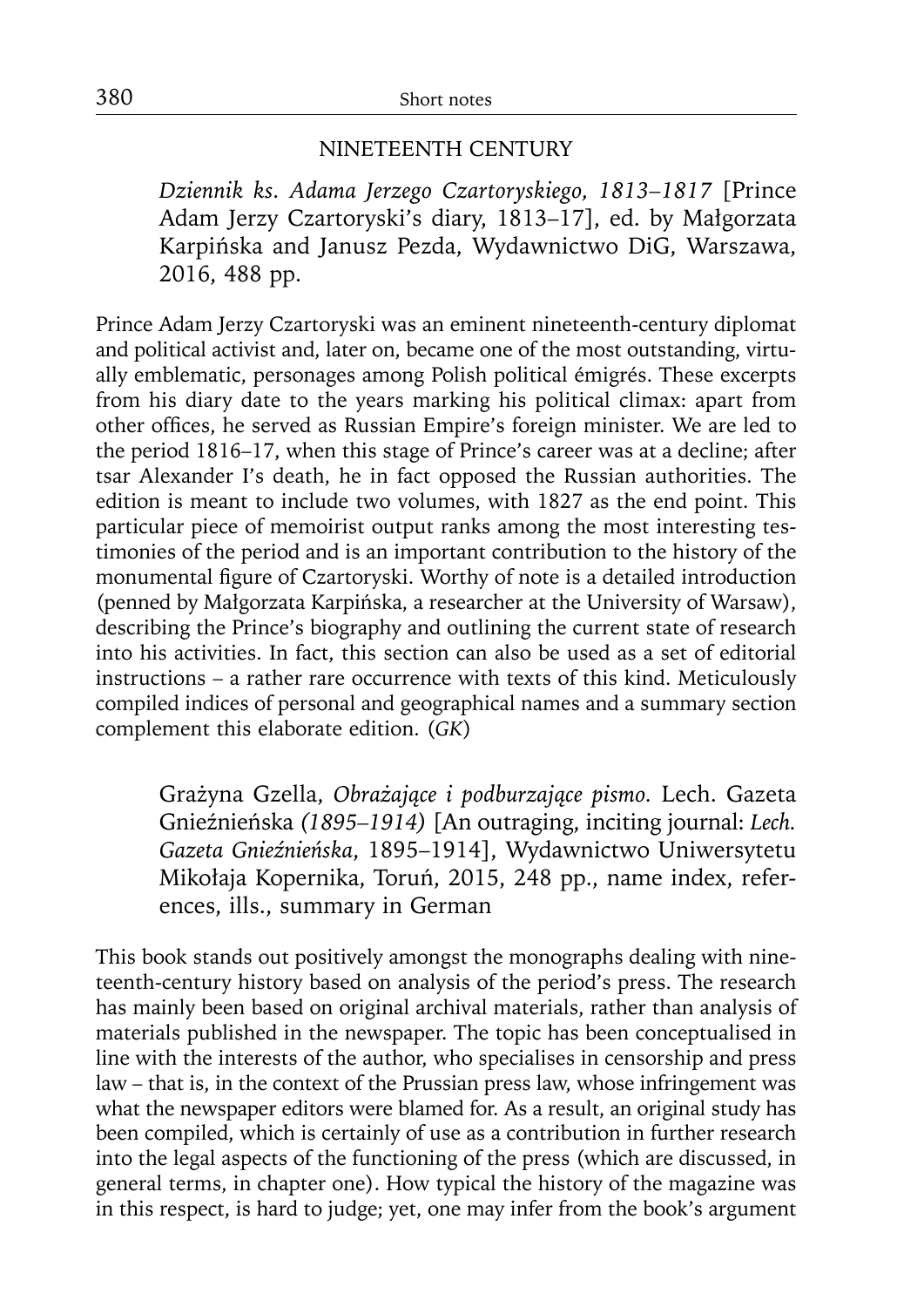that *Lech* (whose brief history, taking into account the biographical notes of the consecutive editors, is told in Chapt. 2) was a particularly rebellious and inexorable team and milieu. The editorial board were habitually sued by the readers who felt offended as well as by the authorities getting stubbornly criticised and ridiculed (Chapt. 3 to 5). As the court registries, researched by the author, tell us, *Lech* had to deal with up to twenty-six trials at a time. Of the eighty cases sued against the newspaper and researched by Gzella, the editors were found not guilty ten times, against seven incidents of settlement concluded with the complainants, twenty-three verdicts passed for 'incitement of disobedience' or 'gross licence'. Overall, within the period 1900–14, the *Lech* editors were sentenced to four years and three months of custody and 4,125 marks of fine; the severest penalty, nine-month detention, was (quite patently) inflicted for lèse-majesté. None of these prevented the team from pursuing their subversive activities – even when the printers had to replace the editors when under detention. (*AK*)

Marek Król, *Towarzystwa oszczędnościowo-pożyczkowe w guberni kaliskiej do 1914 roku* [Savings-and-lending societies in Guberniya of Kalisz before 1914], Wydawnictwo Uniwersytetu Łódzkiego, Łódź, 2016, 408 pp.

This interesting monograph of civic life in Polish provincial areas focuses around an issue that tends to be neglected in historical research: strivings to secure cheap loans. The study by Marek Król, a researcher associated with the University of Łódź, has three exhaustive chapters portraying the relevant sections of social and economic life in an agricultural governorate (*guberniya*) of what was the Kingdom of Poland (within the Russian Empire). Chapter 1 is an extensive introduction discussing the unique phenomenon of savings societies in the Guberniya of Kalisz; the second and third chapter deal with lending cooperatives and their loan-facility structure, as aspects of functioning of these organisations. Apart from a number of detailed economic mechanisms, the study shows how the 'manor' and the 'presbytery' were taking over the authority over the provincial regions. The sources of the social and, consequently, political success of the National Democracy, the period's largest mass political formation is a very interesting thread – though, regrettably, unsatisfactorily explored, especially in terms of the role of local credit societies in the movement's development. While the study is meant to be used primarily by specialists, it will be of use to anyone interested in the mechanisms of societal life in the late nineteenth and early twentieth century. A helpful bibliography, two annexes and a number of tables are included. (*GK*)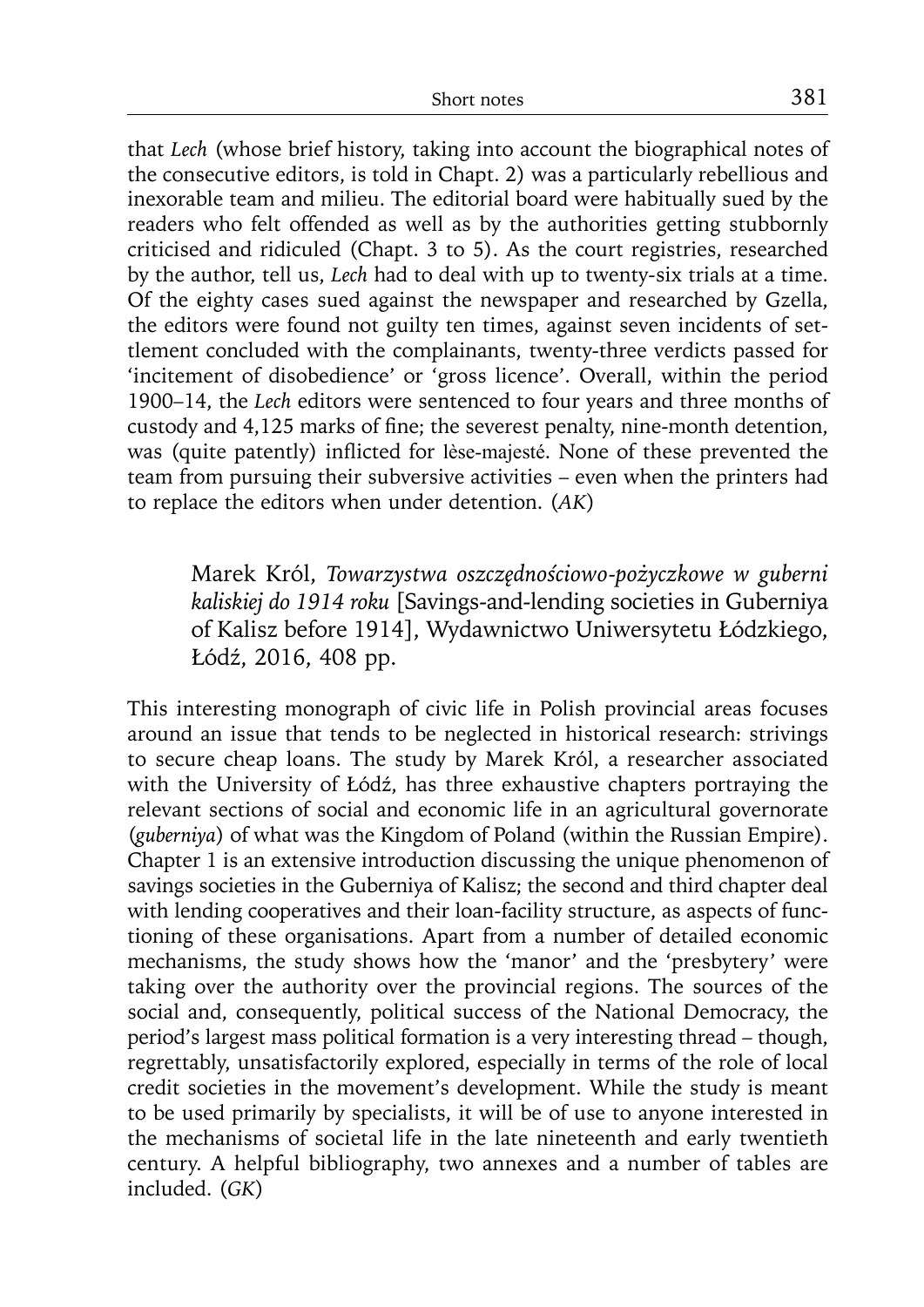Helena z Czartoryskich Stanisławowa Plater-Zyberkowa, *Wspomnienia z młodości* [Memories from my youth years], with an introduction and ed. by Barbara Wysocka, Biblioteka Kórnicka, Kórnik, 2015, 255 pp.

The memoirs record the events and episodes spanning between 1860 and the early twentieth century (the author, Helena Plater-Zyberk, née Czartoryska, married to Stanisław Plater-Zyberk, lived in 1855–1936) and focus mainly on the vicissitudes of the aristocratic houses of Czartoryski, Działyński, and Zamoyski. To a considerable extent, it is a story on the lives and fates of some of the influential landowning and aristocratic families in the late nineteenth/ early twentieth century from the standpoint of an adolescent girl brought up into a patriotic family, with a network of connexions almost across Europe. The author interestingly describes the attitudes of individuals representing her own sphere, allowing the reader to understand their views and emotions. Big politics is a rare guest on these pages, but it does imprint its lasting mark on the personal histories of the author and the related families. The volume is a valuable source for researchers interested in the period, particularly those specialising in its mores and customs, and material culture. A careful editorial effort has made this testimony even more interesting – not only to specialists. (*GK*)

Szczepan Wierzchosławski (ed.), *Modernizacja – polskość – trwanie. Społeczne, kulturowe i polityczne aspekty aktywności Polaków na przełomie XIX i XX wieku* [Modernisation, Polishness, endurance: the societal, cultural and political aspects of activity of the Poles in late nineteenth and early twentieth century], Wydawnictwo Uniwersytetu Mikołaja Kopernika, Instytut Historii PAN, Toruń, 2015, 312 pp.

The volume consists of fourteen separate studies focused on a variety of issues related to the life of Polish people in the late nineteenth and early twentieth century, particularly in the Prussian Partition – an area the least (re)visited by authors of synthetic monographs of Poland's history. The essays on Polish vacationists in Sopot (then, Soppot) near Danzig, a biography of a bicycle-maker from Thorn, a study on church construction industry in Pomerania, and the sketch on cartography in the Second Republic of Poland are probably the most original among them. The other studies deal with the material situation of peasants, Pomeranian landowners, the petty nobility in Kashubia, the clergy in the Kingdom of Poland, teachers in Austrian Galicia, and the women's movement. Altogether, the book seems to suggest that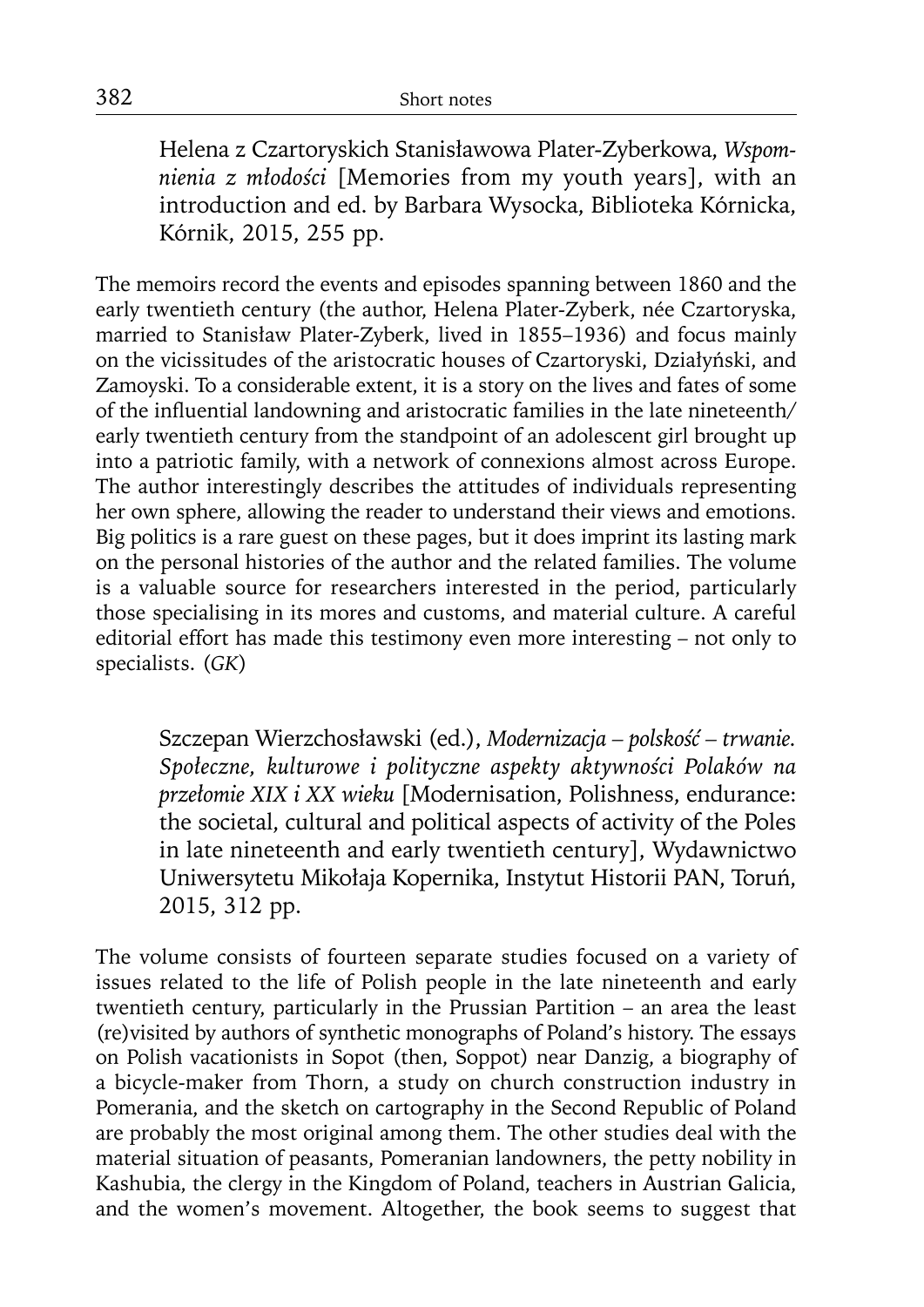its ambition has been to embrace a possibly most extensive societal and geographic spectrum of the period's soci(et)al activity, as virtually declared by the editor in the introduction. He namely states, using a somewhat bombastic tone, that the nineteenth century has in Poland been undeservedly ill-famed as an era of lack of independence and political freedom, whilst in reality it was the time when the Polish territories benefited from enormous progress in all the fields. In particular, a modern Polish nation eventually emerged, which, "having regard to its spiritual and emotional predispositions, did not capitulate to anybody". Whether such an argument may inspire any broader discussion is not quite certain; yet, an interested reader will certainly find a lot of inspiring information in a number of texts contained in this anthology. (*AK*)

Jolanta Kolbuszewska and Marta Sikorska-Kowalska (eds.), *Historycy a socjalizm. Polska lewica niepodległościowa spod znaku Klio* [Historians facing socialism. Polish independence-oriented leftist 'Clio's offspring'], Wydawnictwo Uniwersytetu Łódzkiego, Łódź, 2014, 233 pp., name index, references, ills.

The book presents a collection of texts by seven authors who were, in one way or another, associated with the so-called independence-oriented Left [Polish, *lewica niepodległościowa*] before 1914 – which primarily means the Polish Socialist Party (PPS), mainly in Galicia. These authors include Zofia Daszyńska-Golińska (1866–1934), Ludwik Kulczycki (1866–1941), Wilhelm Feldman (1868–1919), Feliks Perl (1871–1927), Emil Haecker (1875–1934), Józef Dąbrowski-Grabiec (1876–1926), and Stanisław Loewenstein (1890– 1944). Their selected texts are preceded by exhaustive biographical sketches. According to the editors, the publication is meant as the first in a series. Apart from the fact that the book comes out at a moment when the left(ist) oriented tradition does not enjoy much interest, or even experiences hostility, among historians, the decision to place an emphasis on lesser known authors, rarely discussed in monographs dealing with Polish political and soci(et)al thought, should be deemed highly apt and valuable. It therefore should be hoped that the anthology will prove of special value to students and researchers of the period in question. For a change, advertising this book as providing a (more or less complete) image of left-oriented historians' views on the past can be deemed disputable: the selected authors were not chiefly historians, whilst the anthologised texts do not primarily focus on (aspects of) history. Save for Wilhelm Feldman, the other authors dabbled with historical writing on a short-timed basis; some of them were active as pedagogues. The texts themselves are not scientific or scholarly in character but rather popularisation-oriented or merely journalistic, appealing to a possibly broadest reading public (as emphasised by the editors in the introductory section). Thus, the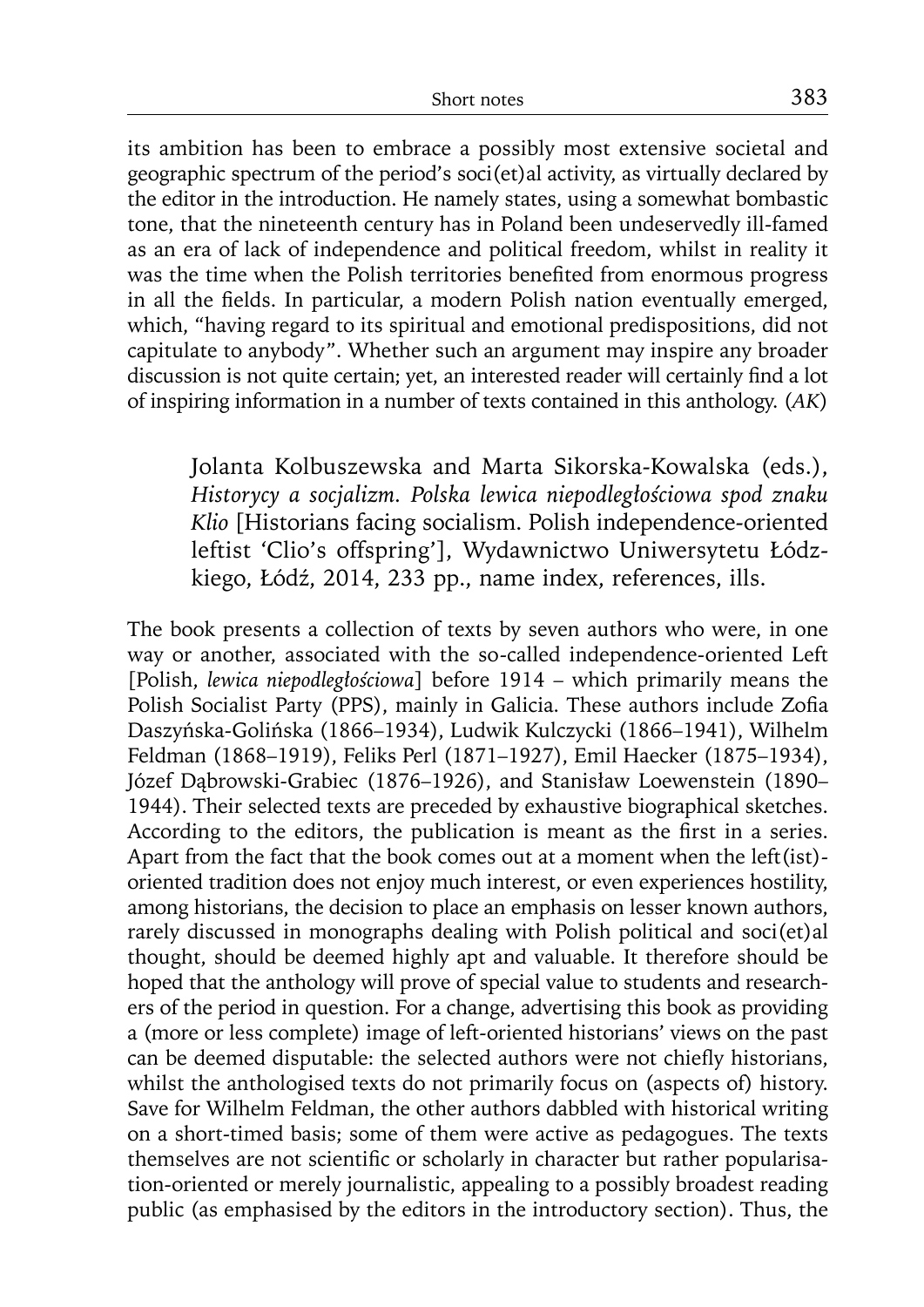book forms an interesting though piecemeal survey of the left-oriented sociopolitical thought with history at its background, rather than an ideologically biased, leftist-coloured historiographic compendium (as the title seems to suggest). Moreover, with the potential reader in mind, furnishing the texts with (very thorough as they are) biographical notes on the authors, rather than providing an analysis of the source materials edited and published, seems not overly apt. It should be hoped that the book will indeed initiate a series; as for now, it primarily makes one realise a lack of modern and synthetic elaboration on left(ist)-oriented literature and intellectual milieus in the late nineteenth/early twentieth-century Poland; clearly, the same is true with respect to academic left(ist)-oriented historiography. (*AK*)

Aneta Bołdyrew, *Społeczeństwo Królestwa Polskiego wobec patologii społecznych w latach 1864–1914* [The society of the Kingdom of Poland in the face of social pathologies, 1864–1914], Wydawnictwo Uniwersytetu Łódzkiego, Łódź, 2016, 367 pp., bibliography

The book's chronology covers the (so-called Congress) Kingdom of Poland with regards to intensive social transformation related to the abolishment of serfdom and intense industrialisation and urbanisation of at least some of its regions. The changes, whose scale was unprecedented, formed the basis for fervent debates and discussions with various social and political ideologies clashing one another. Although the topic abounds with literature, Aneta Bołdyrew's book is an original complementation of the previous research, as it concerns an essential and interesting fragment of the realities of the time, one that has so far been only incidentally studied. The author basically deals with three interrelated aspects, deemed 'pathological': alcoholism; prostitution; and, unwanted homeless children, infanticide and juvenile crime. Discussed are also the endeavours with respect to prophylaxis and social rehabilitation of the affected strata, taken by the administration and charity organisations. Why the author has assumed such a narrow concept of societal pathology – narrower than accepted now and then – is not quite clear. Perhaps she has decided that crime amongst adults, homelessness or beggary have already been studied to a satisfactory degree. In any case, the choice could have been broader, since the book is an extremely reliable and well-founded study. One of its strengths is the diverse and extensive body of sources and records: archival materials of the Kingdom's central administration and of the (Russian Empire's) *guberniya* administration are confronted with press coverage, incl. some 900 articles and notes from a total of seventy-two newspapers or magazines, also with popular-science and medical brochures, plus pieces of journalistic writing and reminiscences, or even interviews made in mid-twentieth century by members of the Faculty of Ethnography, University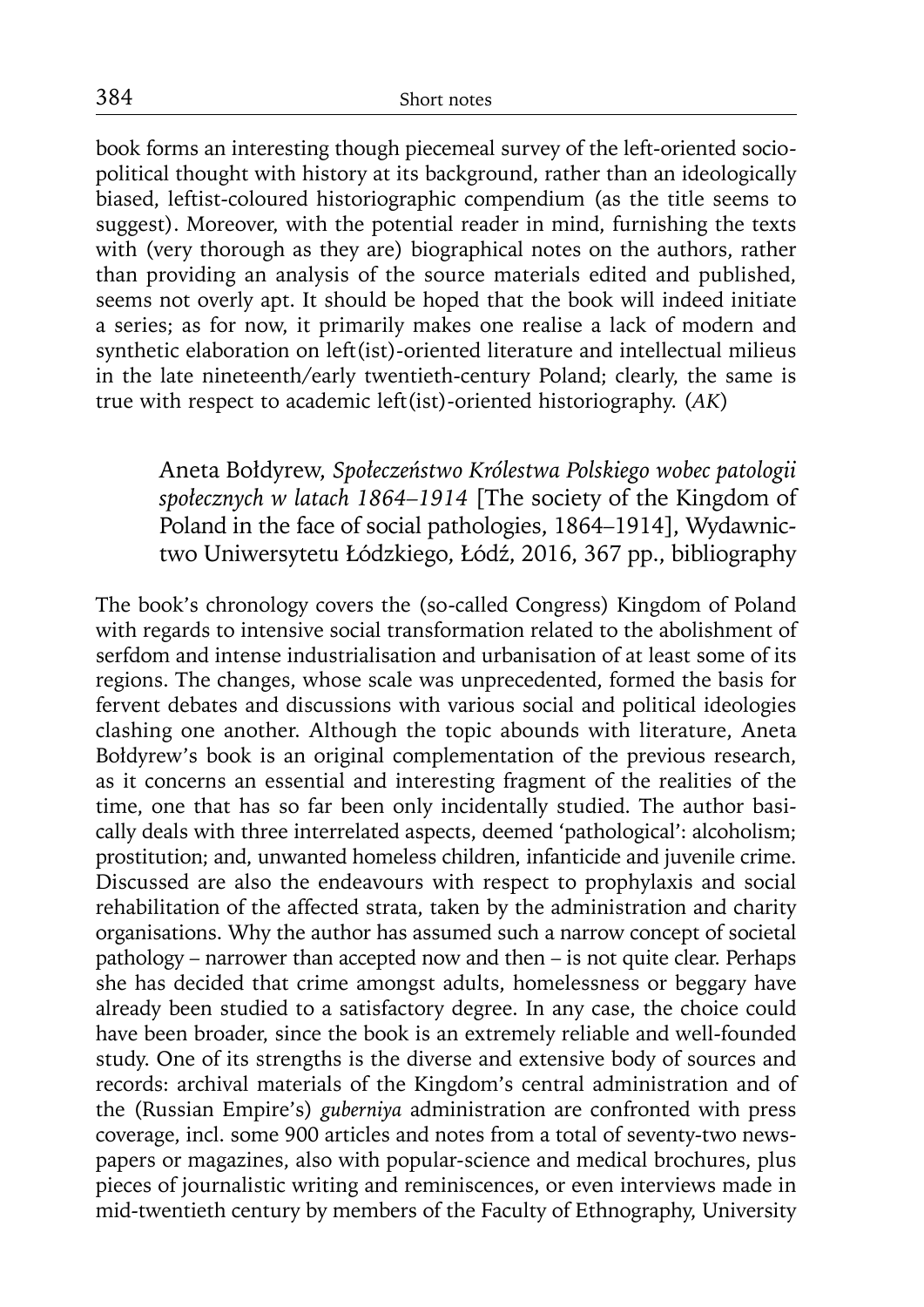of Łódź, with residents of the city who could still remember the time before 1914. As a result – this being a rare and commendable thing – the book presents facts related to the phenomena researched: the 'pathology' as such and the attempts to prevent it and alleviate its effects, while also discussing how these phenomena were reflected in the discussions and journalism of the period. This juxtaposition is driven by the underlying questions that were posed at the time but have not been satisfactorily answered until today: namely, the questions concerning the reasons behind societal pathologies, the ways of defining and combating them. (AK)

Kajus Augustyniak (ed.), *Sienkiewicz dzisiaj. Eseje o twórczości autora Trylogii* [Sienkiewicz today. Essays on the work of the author of the Trilogy], Narodowe Centrum Kultury, Warszawa, 2016, 340 pp.

A collection of, quite diverse, twenty-three essays prepared on the occasion of the Sienkiewicz Year (2016 – the novelist's birth and death anniversary), the book includes studies by outstanding Sienkiewicz scholars (Tadeusz Bujnicki, Jolanta Sztachelska) along with new interpretations of the popular writer's output (incl. the essays by Dariusz Gawin) and a series of riveting contributions, some of them innovative. Apart from the essays by Ryszard Koziołek and Jan Tomkowski, there are (regrettably) no studies offering a critical insight into the work and heritage of Sienkiewicz  $-$  a deficit that is, in fact, part of a more general tendency in Sienkiewicz studies. In spite of its commemorative role, the book, as a whole, is valuable – also in terms of its editorial design. A selective reference literature, indices of persons and novelistic characters as well as Sienkiewicz's works, are added. Piotr Gliński, a sociologist, presently Minister of Culture and National Heritage of the Republic of Poland, has authored an introduction. (*GK*)

Marek Kornat (ed.), Jan Bloch, pacyfizm europejski i wyobraźnia *Wielkiej Wojny. Studia i rozważania* [Jan Bloch, the European pacifism, and the imagination of the Great War. Studies and consideration], Instytut Historii PAN, Warszawa, 2016, 496 pp.

This is a small collection of studies related to Jan Gotlib Bloch (1836–1902), an outstanding figure from the late nineteenth/early twentieth century. Forgotten for almost half a century, Bloch was an entrepreneur who specialised in great infrastructural projects. He was a railroad builder, organiser of the societal life in Polish lands (under partition), his favourite pastime being research activities pursued in the spirit of nineteenth-century positivism.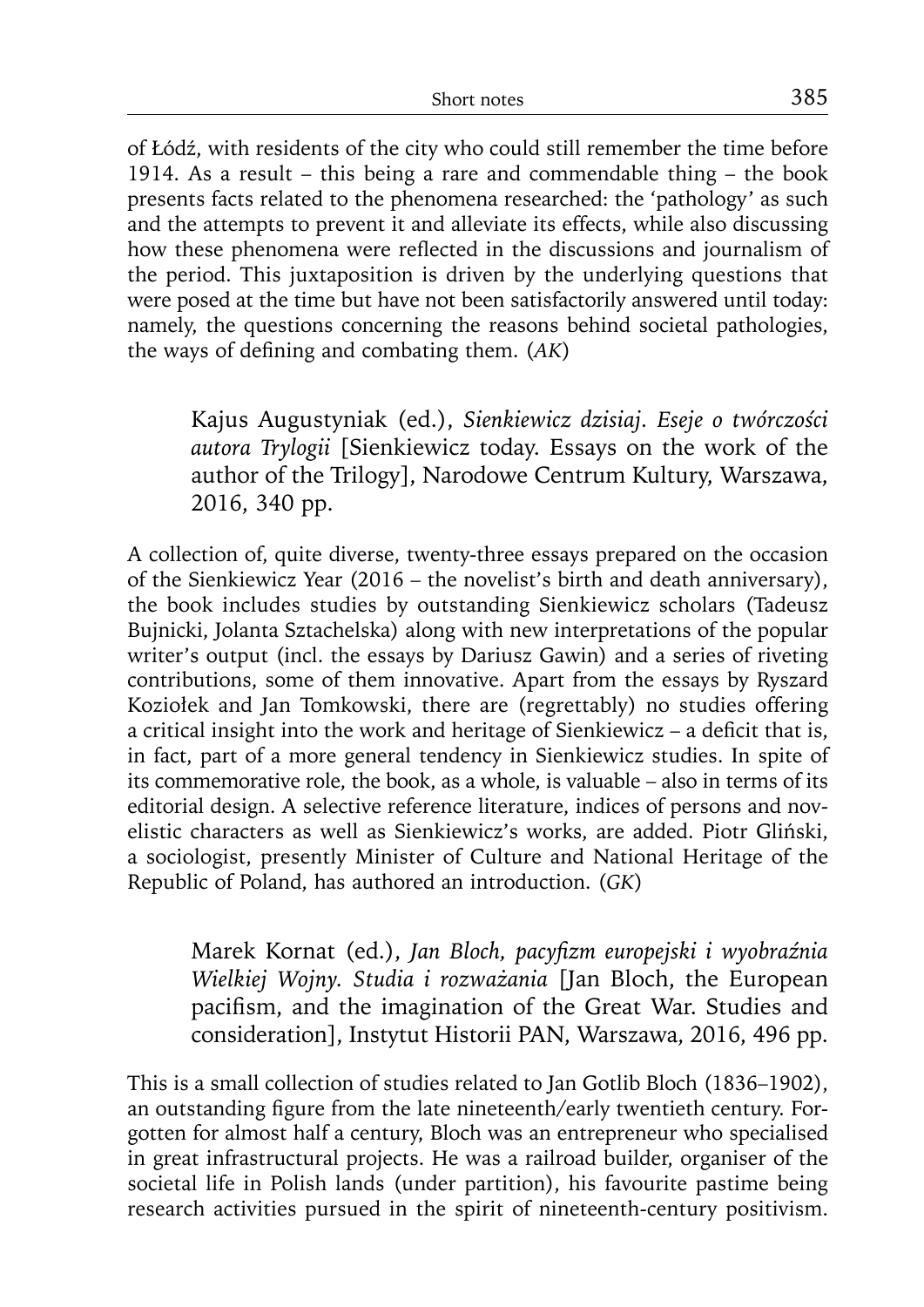The book in question comprises papers of a scientific conference held in December 2014 in Warsaw. Introduced by Marek Kornat, the set of texts is divided into two sections  $-$  the first containing studies portraying the title character and the formation of his ideological profile (essays by Andrzej Żor, Marek Kornat, Grzegorz P. Bąbiak); the second describing Bloch and his views against the background of the epoch and analogous ideological currents, with particular focus on Germany and France (Dariusz Grzybek, Rafał Dobek, Grzegorz Kucharczyk). The materials collected show a fascinating personality active in the borderland of (broadly defined) economy and science; a devoted and very influential intellectualist. Although two popular biographies of Bloch (by Żor and Ryszard Kołodziejczyk) have already been published, the studies under review are evidence that there are still numerous gaps to be filled as far as the biography of this pretty extraordinary figure is concerned. Altogether, the book is modestly though meticulously edited and published. (*GK*)

#### INTERWAR PERIOD

Marcin Król (ed. and with an introduction by), *Konserwatyści polscy 1918–1939. Wybór pism* [Polish conservatives, 1918–39. A selection of writings], Wydawnictwa Uniwersytetu Warszawskiego, Warszawa, 2014, 189 pp., name index, references

The book is the most recent volume published in the series *Genealogia współczesności. Historia idei w Polsce* [The genealogy of contemporaneity. A history of ideas in Poland], as part of which a series of volumes have been published: Zygmunt Krasiński's *Listy polityczne* [Political letters], Florian Znaniecki's *Upadek cywilizacji zachodniej* [The collapse of Western civilisation], Ludwik Gumplowicz's *System socjologii* [A system of sociology], Kazimierz Kelles-Krauz's *Marksizm a socjologia* [Marxism and sociology], Zygmunt Balicki's *Państwo, naród i polityka polska* [The State, nation, and Polish politics], Mieczysław Szerer's *Śmiertelni bogowie. Rzecz o demokracji i dyktaturze* [Mortal gods. On democracy and dictatorship], and an anthology entitled *Kooperatyzm, spółdzielczość, demokracja. Wybór pism* [Cooperatism, cooperative activity, and democracy. A selection of writings]. Apart from recalling the output of Polish authors from the nineteenth and the former half of the twentieth century (who are well known to political thought scholars), or perhaps even a hope for enlivening the debates of today, the purpose behind the series has seemingly been to compile a compendium of use for students who would prefer it compared to the older, not as easy accessible editions. As Marcin Król notices in his vivid and passionate introduction, the anthology offers writings from a period when conservatives actually did not exist as a political formation, or, in any case, their influence was marginal – this very fact making them original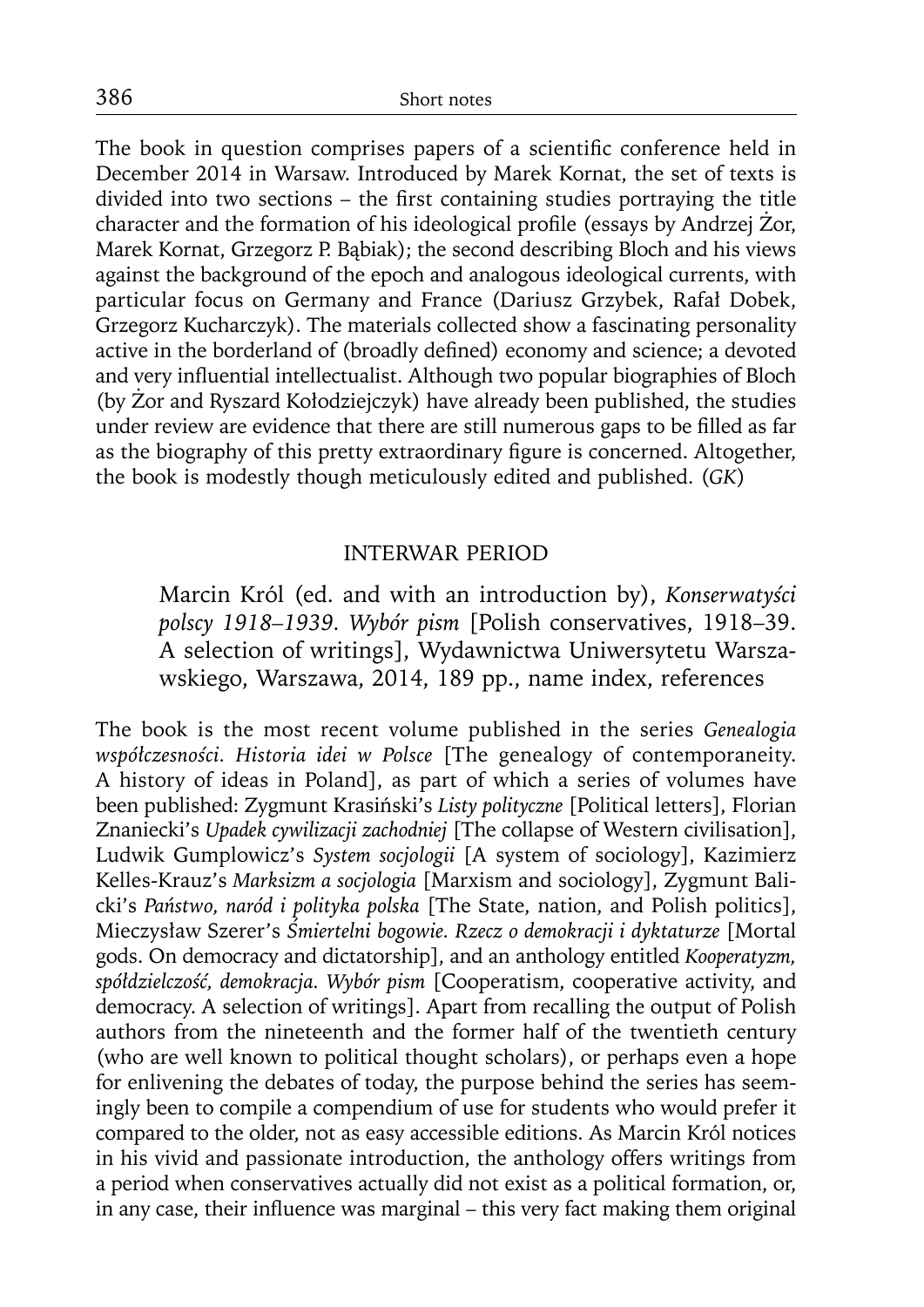authors, affected by a specific pessimism. A wide use has been made of texts penned, among others, by Adolf Bocheński (1909–44), Stanisław Estreicher (1869–1939), or Jan Bobrzyński (1882–1951). These journalists and scholars sympathised with the Józef Piłsudski camp that ruled in 1926–39 but could not efficiently influence or inform the situation and remained strongly critical toward a number of actions taken by the Government. There were two major issues their writings focused on: the political system (in which aspect they were pretty close to the Piłsudski-ite circle's views) and the geopolitical situation of Poland (in which respect their stance was singular). Why none of Marian Zdziechowski's, or Władysław Studnicki's, writings have been included, remains unclear; the editor discusses both at length in the introductory section, which is generally favourable and, at times, even downright nostalgic in respect of the authors under discussion. This might be so because their views have been singled out and condemned to failure. (*AK*)

Andrzej Smolarczyk, Wojciech Śleszyński, and Anna Włodarczyk (eds.), *Wychować lojalnych obywateli. Polityka oświatowa państwa polskiego na Polesiu* [Educating the locals into loyal citizens. Poland's educational policy in Polesia], Instytut Historii i Nauk Politycznych Uniwersytetu w Białymstoku, Avalon, Kraków and Białystok, 2016, 167 pp.

Situated in the outskirts of interwar Poland, Polesia [Polish, Polesie] has recently become, along with Volhynia, one of the most earnestly researched regions of the Second Republic. This collection of over thirty documents and testimonies related to the education policies pursued by the Polish authorities offer a good illustration of the evolution that occurred during the two decades of interwar Poland: from the federative ideas, originally fostered by the Civil Board for the Eastern Territories (1919–20), up to the (gradually propagated) incorporation policy, which was strenuously implemented particularly in the last years of the Second Republic. The selection includes sources of official provenance and other testimonies, such as a choice of preserved school essays and letters written by disciples and teachers. Edited by an experienced research team associated with the University of Białystok (who have also penned an introduction), the book offers us an insight into broader societal processes that accompanied the modernisation of state structures, development of the education and school system, demographic changes within the Polish society, and the evolution of the attitudes of individual minority groups. A list of reference publications on the Second Republic's education system is attached, alongside summaries in English and Russian. The book is basically designed for a specialist reader, but anyone interested in the history of interwar Poland will make a good use of it. (*GK*)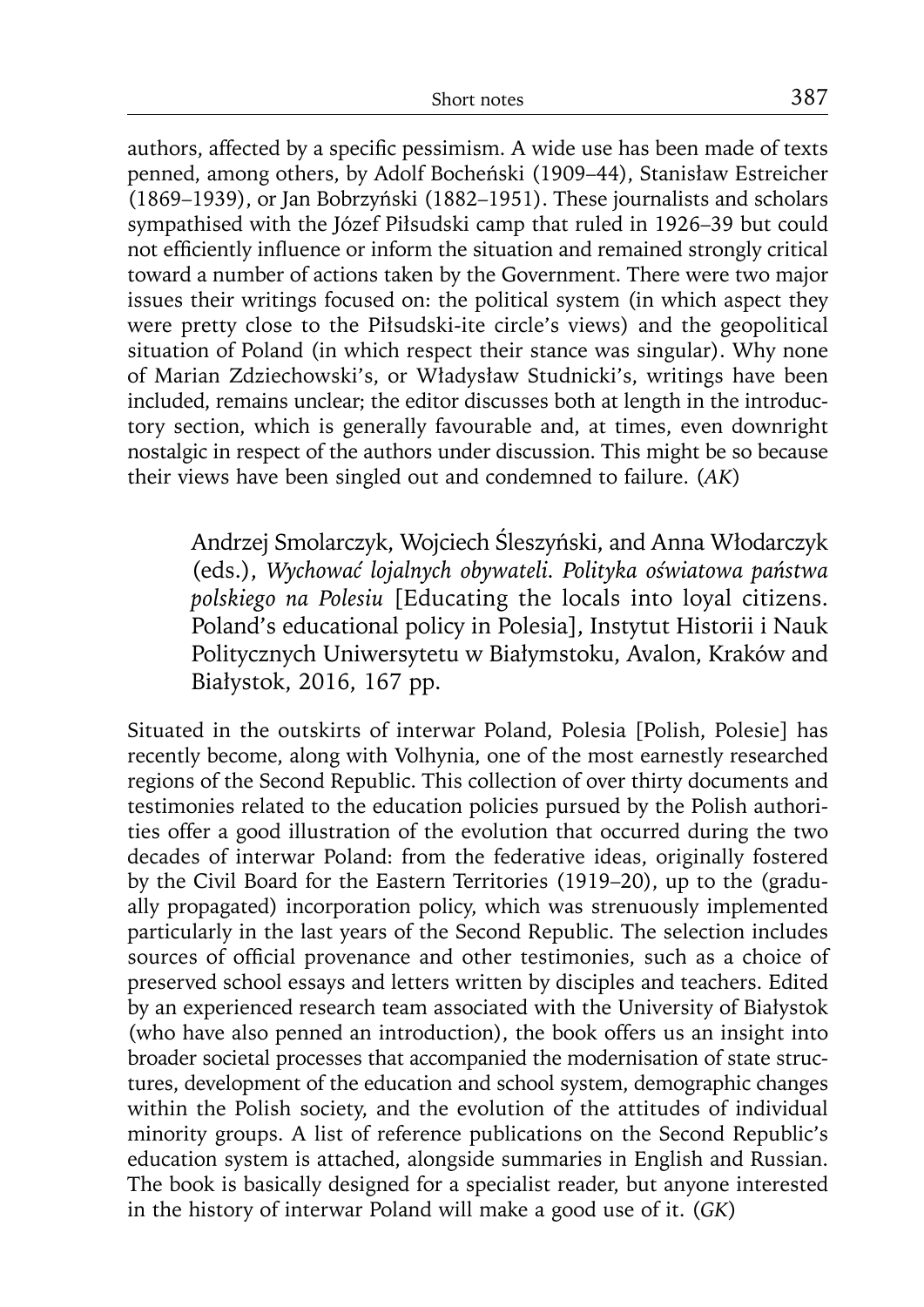Maria Rostworowska, *Szczery artysta: O Karolu Hubercie Rostworowskim* [A sincere artist. A portrait of Karol Hubert Rostworowski], Wydawnictwo Znak, Kraków, 2016, 510 pp.

Carefully compiled, written with a clear empathy for the character in question, though without dodging cumbersome topics, the study is the first comprehensive biography of the Polish playwright and poet Karol Hubert Rostworowski. The study is composed of fifty-six short chapters, with a predominant chronological narrative. The biographical sections are definitely the best, which is not so true for those describing the intellectual profile of the Catholic author who was important especially in the first half of the twentieth century. The author seems to avoid passing her own opinions, usually using instead extensive quotations from other authors. While the reader might find such a cautious approach somewhat irritating, Rostworowska is, admittedly, extremely conscientious in her selection of quotes. The political activity of the artist, particularly his involvement with the nationalistic Great Poland Camp (1926–8), is portrayed less convincingly. Since this is an important caesura in the writer's artistic development, connected with his ideological transformation (before then, he was associated mostly with the Christian Democracy and the *Głos Narodu* daily), the issue would call for more attention. Definitely, a great advantage of the book is its use of domestic archives of the Rostworowski family house (Karol Hubert's three sons – Jan, Marek, and Emanuel were all outstanding figures in Polish twentieth-century culture), along with those kept at the Jagiellonian University. An engaging book, featuring a number of family photographs drawn from the archives. A model edition, and a perfectly redacted book indeed. (*GK*)

Andrzej Sieroszewski, *Wacława Sieroszewskiego żywot niespokojny*  [The turbulent life of Wacław Sieroszewski], ed. by Andrzej Z. Makowiecki, Wydawnictwo Iskry, Warszawa, 2015, 467 pp.

The book is a biography of an important figure in Polish literature and politics of the former half of the twentieth century. Authored by Andrzej Sieroszewski, a valued expert in Hungarian studies and professor with the University of Warsaw, who was, importantly, the novelist's grandson, the book was prepared for a number of years before its author died a sudden death in 2012. The story has been brought to the late 1920s; the present publication is based, to a significant degree, on the manuscript, processed and edited. Of the twenty-four chapters, arranged according to a chronology, the last two ('Under the star-sign of Academy'; 'The last unquiet decade') have in fact been added by Andrzej Z. Makowiecki, a Warsaw University professor specialising in the literary life of the Second Republic of Poland.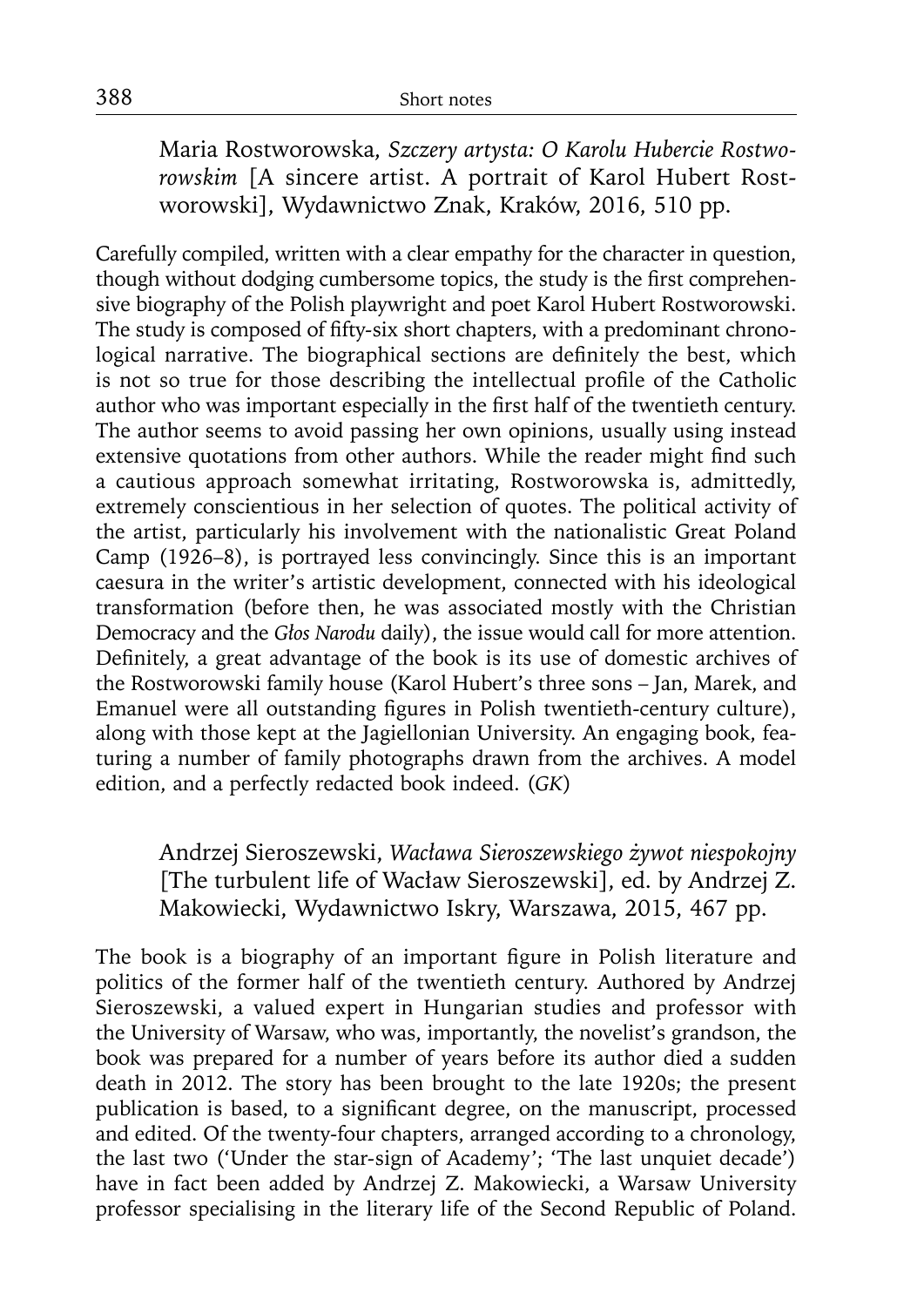The biography places Wacław Sieroszewski - who was an important figure in the independence-oriented current within the Polish Socialist Party (PPS) – within a more general scheme once proposed by Bohdan Cywiński. The author of *Rodowody niepokornych* [The origins of the disobedient (1971)] has namely offered a classical portrayal of the history of Poland in the second half of the nineteenth century in a generational framework: a somewhat outmoded concept today. The difficulties related with it are unveiled especially in the subsequent sections, where the portrait of Sieroszewski, a writer and an outstanding publicist (using the pseudonym 'Sirko'), is situated in the context of the period's literature, while his role in social and political life of the Second Republic is somewhat downgraded. After 1935, Sieroszewski was among the elder generation of independence activists who supported the totalitarian inclinations of the power elite that aimed at a 'consolidation of the nation' (Sieroszewski presided the Polish Academy of Literature since 1933). Whereas a fluent narration makes the reading easy, the author has neglected a number of questions which should be related to Sieroszewski. The edition is meticulous, furnished with a helpful calendar, diligently compiled notes and a bibliography. Expertly selected and matched illustrations are defi nitely a strength of this publication. (*GK*)

Jerzy Łazor, *Brama na Bliski Wschód. Polsko-palestyńskie stosunki gospodarcze w okresie międzywojennym* [A Gateway to the Middle East: Polish-Palestinian economic relations in the interwar period], Instytut Pamięci Narodowej. Komisja Ścigania Zbrodni przeciwko Narodowi Polskiemu, Warszawa, 2016, 285 pp., index of persons, bibliog., ills., summary in English; series: Monografie, 115

In 1935, Palestine, a rather small mandate territory of Great Britain, was a major importer of Polish goods outside Europe, second only to the United States. This fact is not so astonishing given that every fourth Jewish dweller of Palestine before the Second World War came from Poland. The book researches the relations between commerce and migration. Based on meticulously collected quantitative data related to various aspects of trade exchange, the author argues that the arrivals of immigrants from Poland positively influenced the bilateral relations: the transactional costs between the country of their origin and the mandate territory were reduced; Polish-Jewish capital was flowing into Palestine, stimulating further exchange; lastly, the immigration enabled Polish investments in the banking sector and transport industry (an airline and two sea transport lines were created, all of them proving profitable). Yet, doing business based on family or social ties did not make the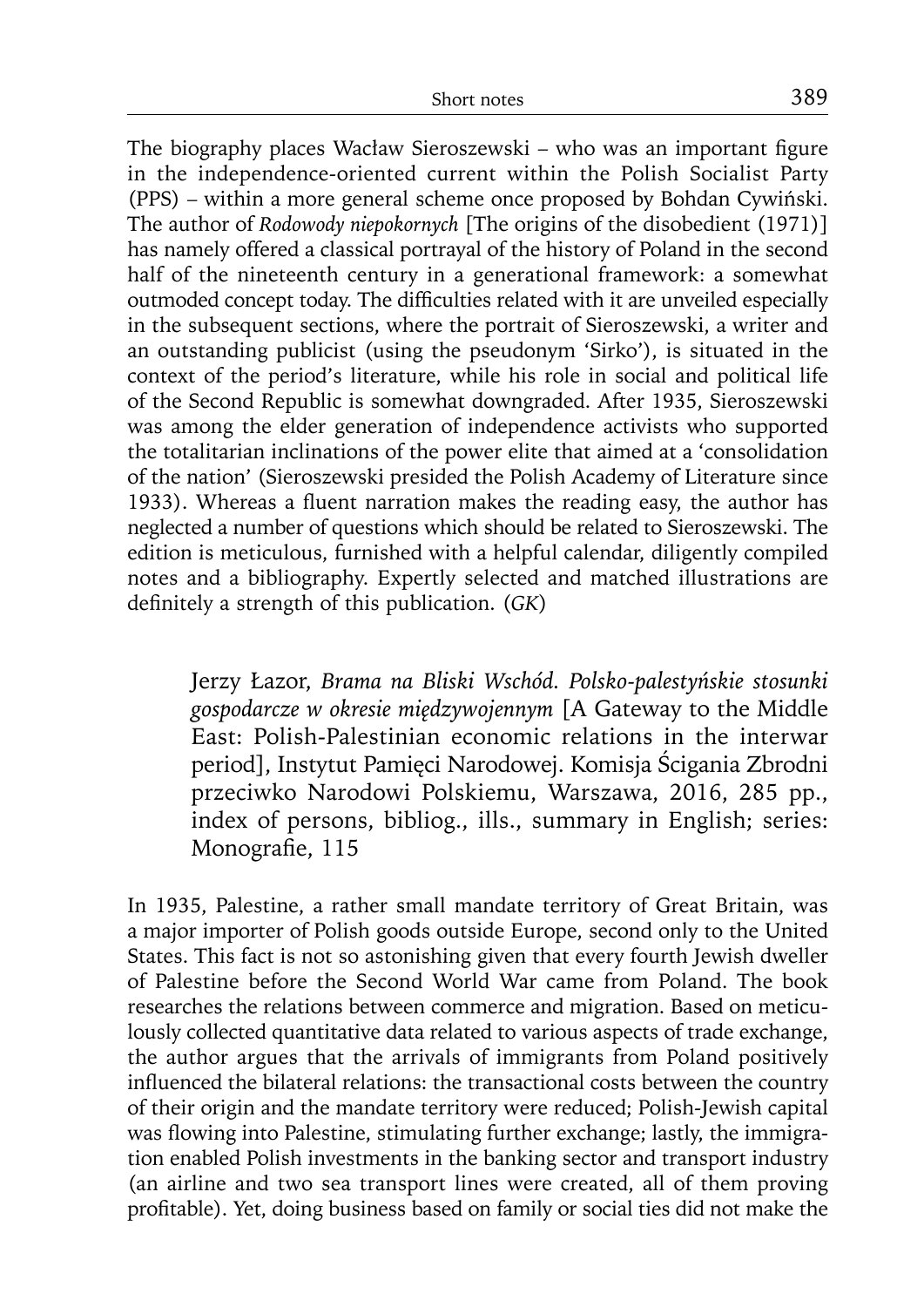trade operations much professional. Palestine apparently missed its chance to become a large market for Polish products, though the trade exchange balance was generally positive for the Polish partners. The country on the Jordan River exported oranges to Poland. The monograph does not neglect the cultural bonds between Poland and Palestine. The latter country was en vogue at the time, as the destination for tourists and pilgrims (reports on the Promised Land were penned by a number of Polish writers and journalists, including Janusz Korczak, Zofia Kossak-Szczucka, Maria Kuncewiczowa, Ferdynand Ossendowski, Ksawery Pruszyński, Melchior Wańkowicz, and others). (*BK*)

Michał Trębacz, *Izrael Lichtenstein. Biografi a żydowskiego socjalisty*  [Izrael Lichtenstein. A biography of a Jewish socialist], Instytut Pamięci Narodowej. Komisja Ścigania Zbrodni przeciwko Narodowi Polskiemu, Łódź, 2016, 250 pp.

Based on a rich array of sources, this study by a young Łódź-based historian (based on his PhD thesis, submitted at the University of Łódź in 2015) researches into a figure that has hitherto been almost completely unknown in the political history of twentieth-century Poland. In fact, Lichtenstein occupied a major position among the Jewish community living in the Polish territory. There are five chronologically ordered chapters, whose narrative follows a triple pattern that encompasses: (i) the political biography of the remarkable socialist activist, the leader of the regional Bund in Łódź and the countrywide head of the organisation; (ii) the process and mechanisms of emancipation of Polish Jews; and, (iii) the ideological genealogy of a political experiment based on the (very successful) cooperation between Polish and Jewish socialists in Łódź in the late 1920s and early 1930s. Associated with the local branch of the Institute of National Remembrance (IPN), presently one of the most resilient centres of research in the history of Polish Jewry, Trębacz transparently, and pretty strikingly, shows the controversies that accompanied Bund's ideological evolution in Poland and elsewhere. While the topic is somewhat limited, the reader is rewarded with a comprehensive presentation of diverse original sources of relevance, matter-of-fact argument, and a conscientious discussion with the rich reference literature. The sources used by the author include those from Polish archives, the N.Y.C.-based YIVO and the archives library of the Internationaal Instituut vor Social Geschiedenis in Amsterdam. A reliable bibliography is added, which apart from archival documents contains press pieces and studies in a number of languages. Altogether, the book is a successful means of recalling one of the outstanding 'Jewish street' figures. What it also does is portray a fragment of the process of empowerment of the Jewish community, so far almost completely neglected by Polish historiographers. (*GK*)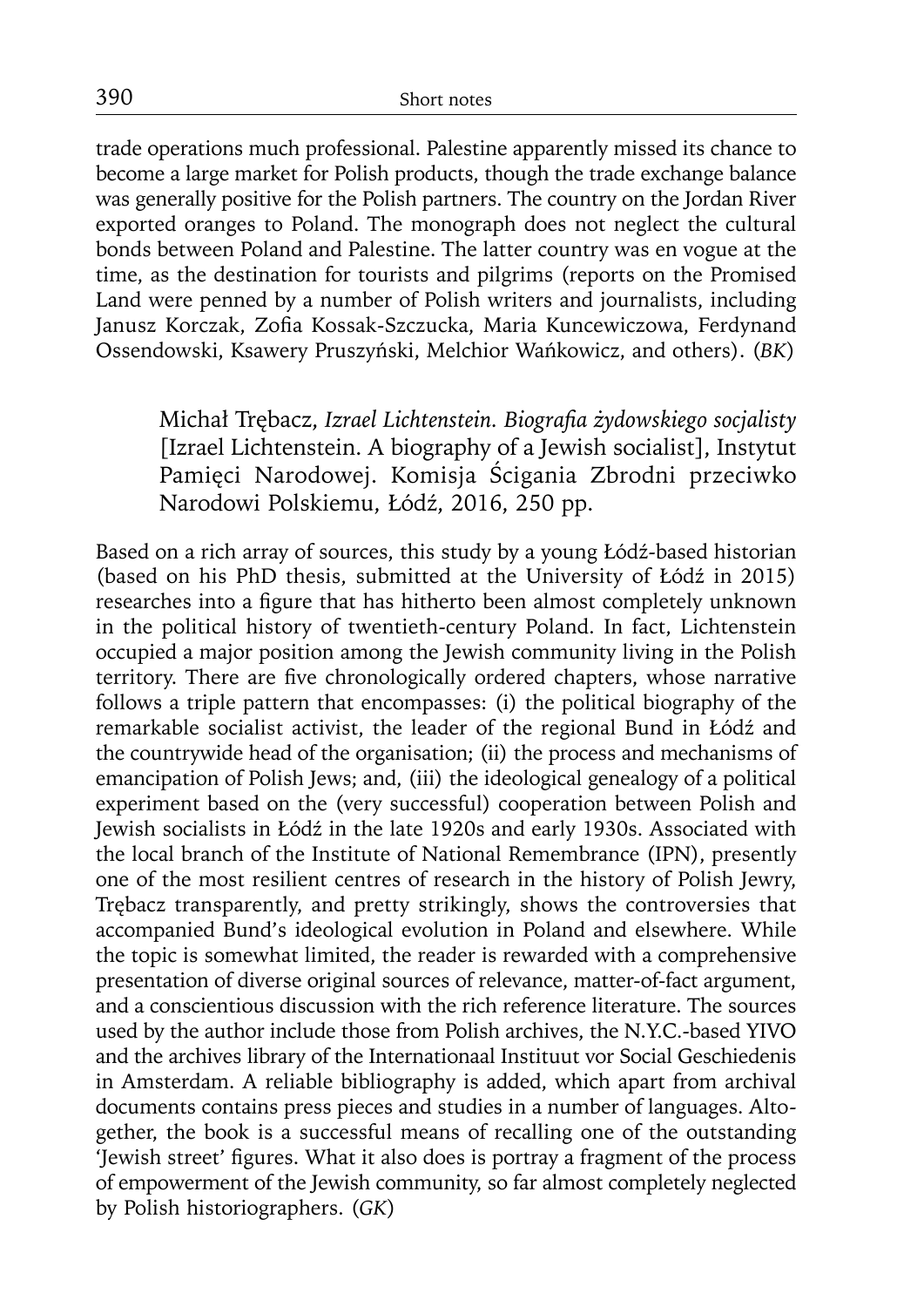## CONTEMPORARY HISTORY

Adam Sitarek, *'Otoczone drutem państwo'. Struktura i funkcjonowanie administracji żydowskiego getta łódzkiego* ['A barbed-wire enclosed state'. The structure and functioning of the administration of the Jewish Ghetto in Łódź], Instytut Pamięci Narodowej. Komisja Ścigania Zbrodni przeciwko Narodowi Polskiemu, Łódź, 2015, 340 pp.

A first comprehensive monograph of one of the largest 'Jewish Ghettoes' (200,000 inmates, with only 5,000 to 7,000 eventually surviving) in Europe during the Second World War. Four large chapters, respectively, deal with Jewish self-government between the outbreak of the war (1939) and the formation of the Ghetto; the structure of the Jewish administrative apparatus in the Ghetto; the Jewish administration during the Holocaust; and, the Ghetto officials, especially members of the team led by Chaim-Mordechaj Rumkowski, the factual head of the Ghetto, as well as his rivals, Dawid Gertler and Aron Jakubowicz. Adam Sitarek, a scholar affiliated with the University of Łódź's Centre for Jewish Research, a quite resilient unit recently, offers us a holistic picture of the situation in the Litzmannstadt Ghetto, painted with use of extensive and extremely abundant sources, this alone being a sufficient reason for why it deserves being read carefully. A list of acronyms, a list of tables, references, and an index of persons are attached. The book is winner of a *Polityka* weekly's prize for 2015 (as a 'debut-making historical book'). (*GK*)

Mieczysław Tryczyk, *Miasta śmierci. Sąsiedzkie pogromy Żydów*  [The cities of slaughter. Pogroms of Jews committed by neighbours], Wydawnictwo RM, Warszawa, 2015, 500 pp.

Dealing with a dozen-or-so cases of anti-Jewish pogroms of the summer of 1941, this hard-hitting study by a young author is composed of seventeen sections (organised a little chaotically, though). The book opens with an exhaustive essay, entitled 'Nationalism in interwar Poland: sketches on the ideology' but in fact primarily comprised of descriptions of court-trial accounts (so-called August trials) from a dozen localities in north-eastern Poland (Jedwabne, Radziłów, Wąsosz, Szczuczyn, Goniądz, Rajgród, Kolno, Suchowola, Brańsk, Jasionówka, and more). Added is a fragment of Hayim Nahman Bialik's poem *In the City of Slaughter* (Polish, *W mieście pogromu*) and a list of archival material used in the research. The study would deserve careful reading except for the conspicuous technical deficiencies extending to large sections, such as no critical analysis provided of the original sources.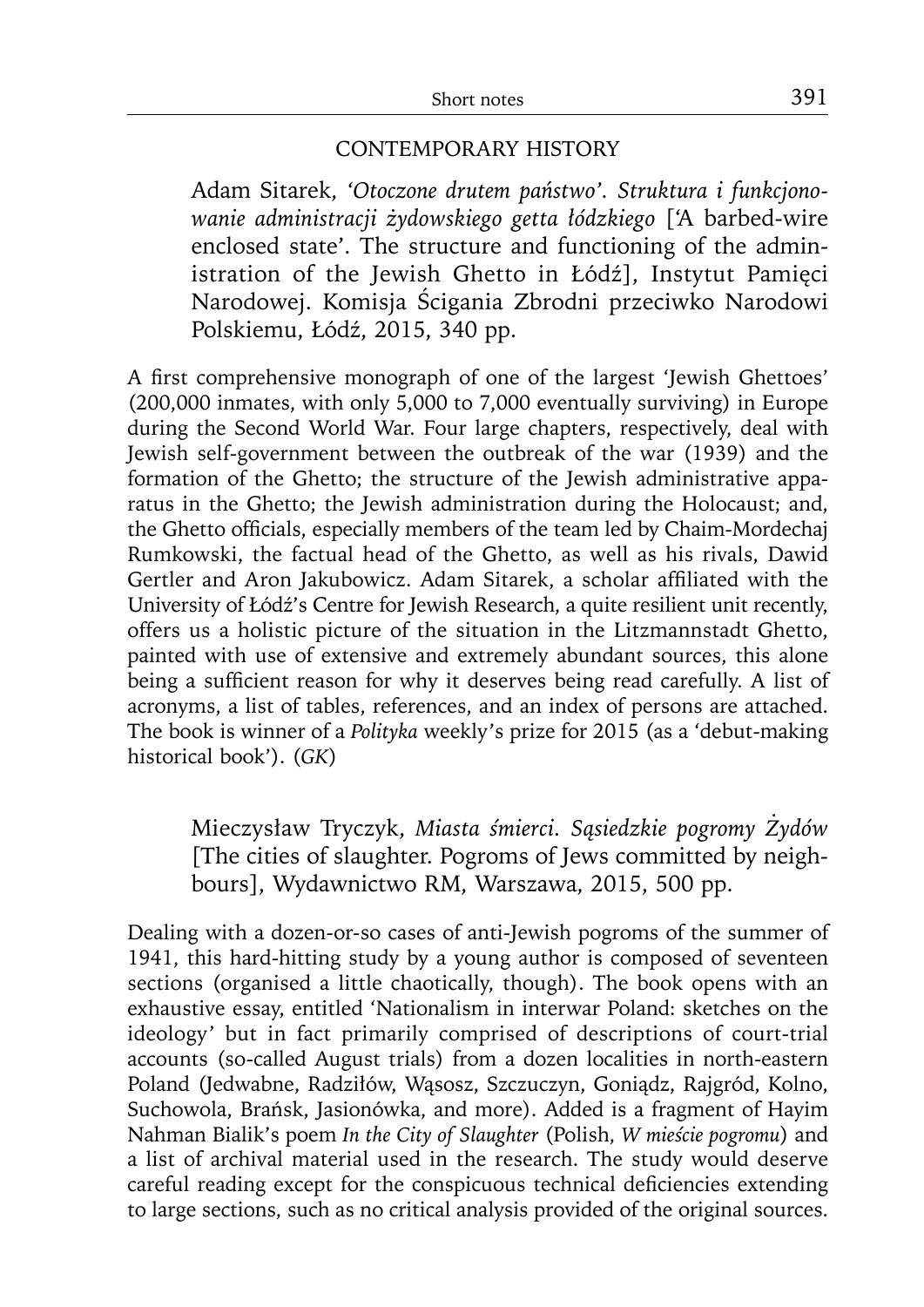The study is designed basically for experts, the material processed is definitely worth the researchers' attention. (*GK*)

Lucyna Tych and Andrzej Romanowski, *Tak, jestem córką Jakuba Bermana. Z Lucyną Tychową rozmawia Andrzej Romanowski* [Yes, I am Jakub Berman's daughter. Lucyna Tych talks to Andrzej Romanowski], TAiWPN Universitas, Kraków, 2016, 232 pp.

The book offers an extended interview with Lucyna Tych, daughter of the prominent communist activist Jakub Berman and wife of the outstanding historian Feliks Tych (herself not too well known to the public opinion), conducted by Andrzej Romanowski, a historian affiliated with Polish Academy of Science's Institute of History and the Jagiellonian University. The conversation unfolds around forty 'reference' issues that involve the interviewer and the interviewee, on an almost equal footing, in a deliberation over the vicissitudes of the lives of Mrs. Tych and her relatives, set against the tempestuous historical background of twentieth-century Poland. This book will certainly be an engaging reading for many – all the more that the interviewer, who often assumes a contrary position toward his interlocutor, can trigger in her a considerable portion of offbeat reflection and observations, never falling into condescension, resorting to no aggressive, or moralising, tone. Altogether, the book bears an important witness, and itself contributes, to Poland's twentieth-century intellectual and societal history. Carefully edited, the publication is furnished with a helpful index and a set of unique photographs. (*GK*)

Bartłomiej Noszczak, *Etos gniewu. Antykomunistyczne organizacje młodzieżowe w Warszawie (1944–1989)* [The ethos of anger. Anti- -communist youth organisations in Warsaw, 1944–89], Instytut Pamięci Narodowej. Komisja Ścigania Zbrodni przeciwko Narodowi Polskiemu, Warszawa, 2015, 894 + 64 pp. (ills.); series: Warszawa nie?pokonana, 11

The spontaneously emerging conspiratorial organisations joined or (co-)originated by young people marked the resistance against the takeover of power in Poland by the communist forces. Based on the political police files, forensic documents, and memoirs, the monograph portrays the phenomenon of youth opposition **–** based on several dozen examples from Warsaw alone – across the communist period (1944–89). Most groups of this sort emerged after 1956. The books describes their origins, structure, political purposes and objectives, methods and effects of their activity. Such organisations were mostly founded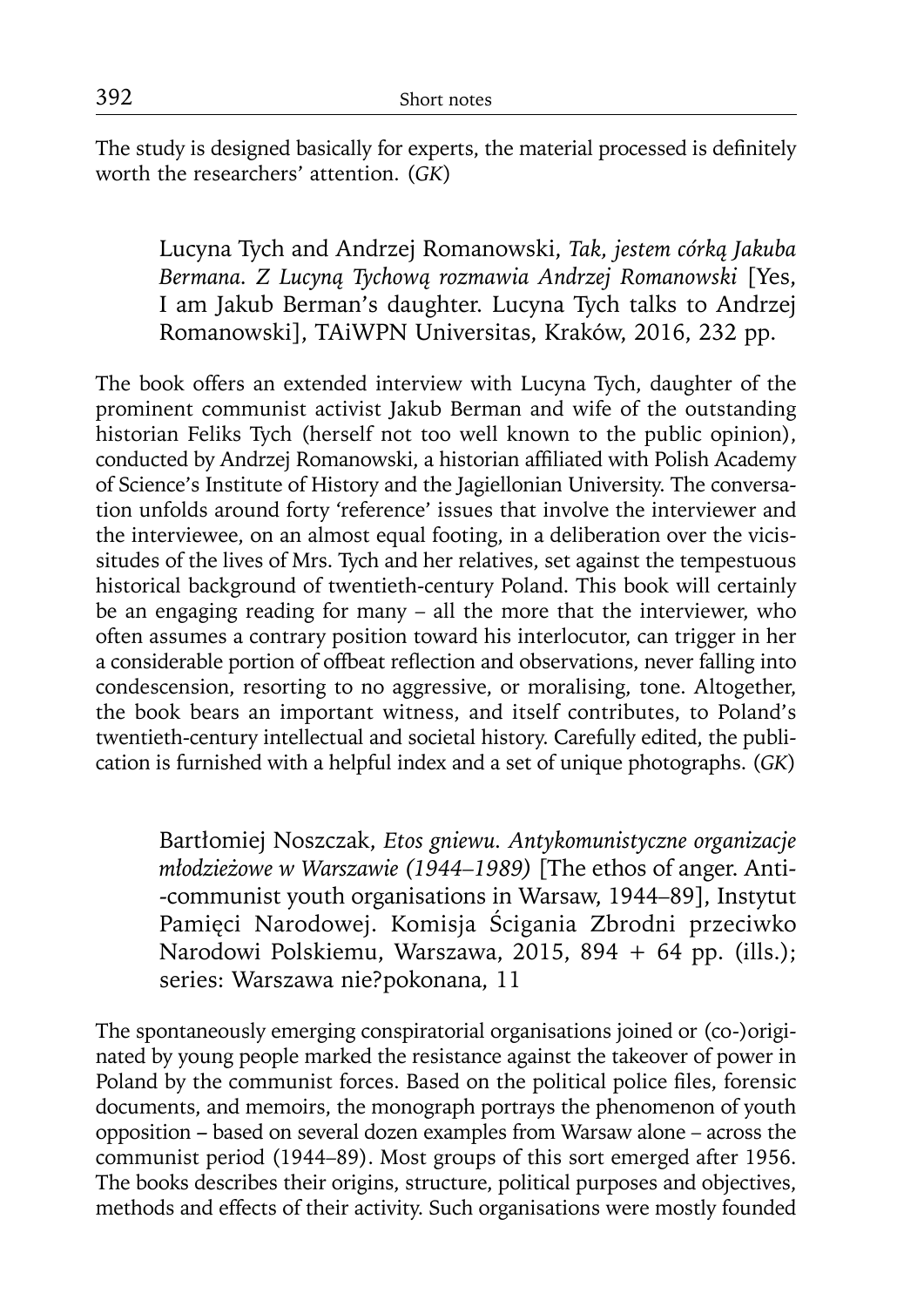by boys aged sixteen to eighteen, most of whom were secondary (including grammar) school students, some attended vocational schools. Before 1956, many of those young men were of working-class background; from the 1960s onwards, conspirers from intelligentsia families tended to prevail. The largest organisations numbered several dozen members before 1956; in 1956–80, none was larger than a dozen-or-so people. Ephemeral character was characteristic of this form of conspiracy (only one group was active for as long as 1.5 years), as was not-too-well-grounded programme-related thought (hoping for a third world war to happen), ill-preparedness for the possible giveaway (getting caught and subjected to severe investigation). The forms of activity did not change remarkably over the years (distribution of leafl ets, painting slogans on walls – such as 'We'll avenge Katyń!', etc.), minor sabotage, destruction of communist symbols (red flags, monuments), listening to Western radio stations. In the Stalinist years, some organisations carried out 'military training' and tried to acquire firearms (with the resulting incidents of shooting a militiaman). It was only after 1980 that conspirers gained the possibility to publish their own 'underground' magazines, and boast organisations of, in some cases, several hundred active members (one example being the Federacja Młodzieży Walczącej [Fighting Youth Federation]). Before 1954, the repression apparatus imposed severe punishments on the conspirers (a total of 209 were sentenced to absolute imprisonment, with ten years' term in some cases; with the Thaw, only deferred sentences were adjudicated). The book reviewed is, partly, a compendium – a sort of dictionary of the youth opposition, introducing into academic circulation some before-unknown individuals while also enabling to assess the phenomenon in question in *longue durée* terms – as a heritage of Polish Underground State and the Home Army tradition (dating to the Second World War and the German occupation), showing generational changeability but also permanence of anticommunist attitudes. According to the author's estimate, the conspiracy, described in such terms, was joined by around one thousand young people over the period researched. (*BK*)

Robert Żurek, *Kościół rzymskokatolicki w Polsce wobec Ziem Zachodnich i Północnych 1945–1948* [The Roman Catholic Church in Poland confronts the Western-and-Northern Territory, 1945–8], Instytut Pamięci Narodowej. Komisja Ścigania Zbrodni przeciwko Narodowi Polskiemu, Szczecin, Warszawa, and Wrocław, 2015, 614 pp., index of persons, bibliog.

The Polish Catholic Church's attitude toward its German counterpart in the territories annexed to Poland based on the Potsdam treaty (1945) forms one of the toughest chapters in twentieth century Polish-German relations.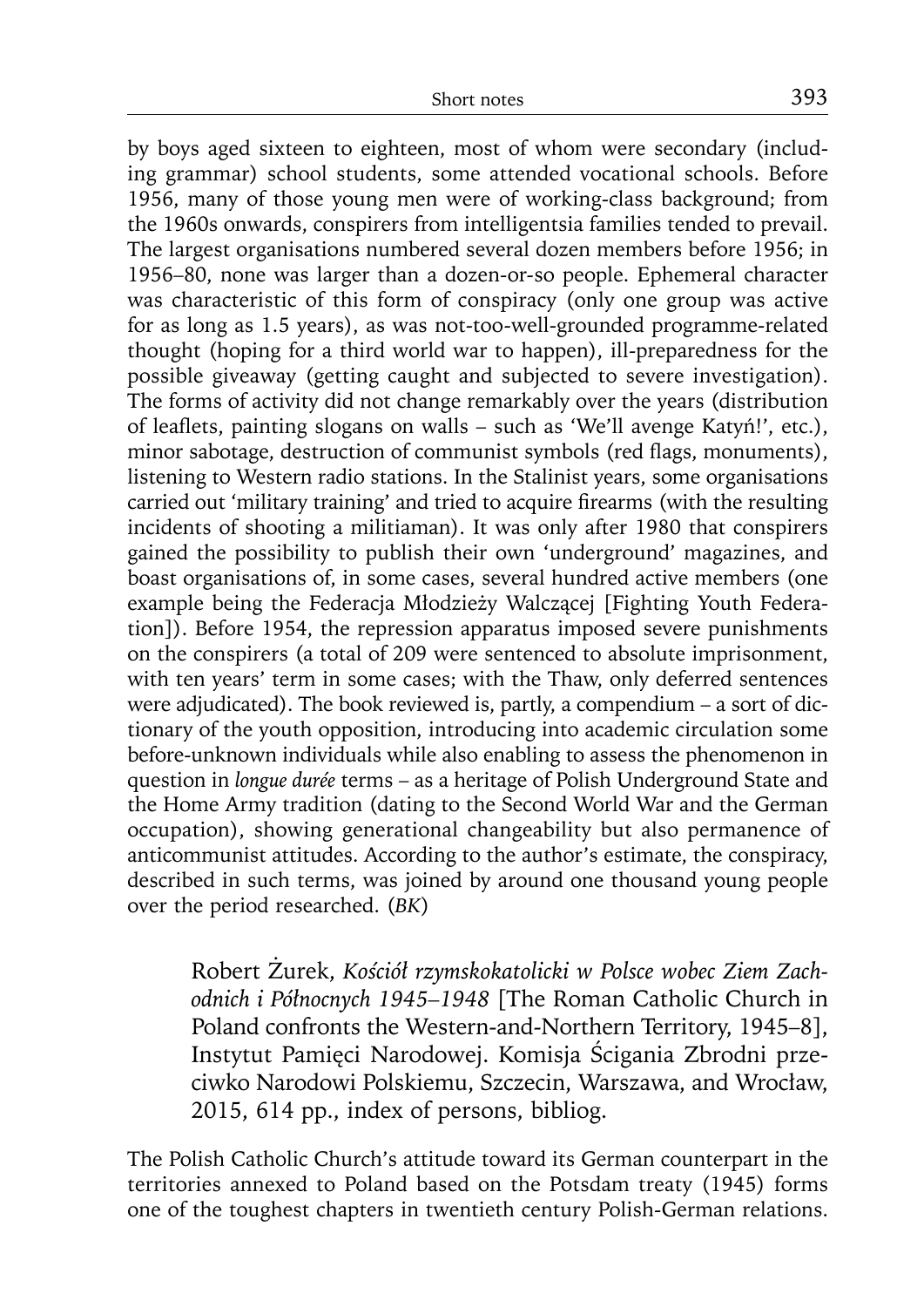The author's intention has been to verify the opinion, popular among German historiographers, that Polish Catholic Church began neglecting and discriminating the German Catholic believers since 1945, and ruthlessly Polonised the areas attached to Poland (most of the German dwellers left the land by the end of 1947; yet, the German dioceses were abolished only in 1972). The author's focus is the actions and attitudes of Polish Catholic ecclesial hierarchy (incl. August Cardinal Hlond, the Primate - a figure disliked by German historians – and the apostolic administrators appointed by him in 1945) and secular Catholics. Żurek argues that the Primate, whose inclination was definitely nationalistic, perceived Polonisation of the Church structures as the only way for the Church to become able to operate in the Western-and-Northern Territory (also called the Recovered Territories), since Polish communists were not quite interested in sustaining it (criticising the Pope for his 'pro-German' bias, they expected the Polish Church to assume an unambiguously national stance). The ecclesial administrators, it is argued, would not support the State's displacement policy; the Rev. Bolesław Kominek, the administrator for Lower Silesia, went as far as protecting the local Germans. In general, Polish hierarchs avoided ethnic, or nationalistic confrontation, although it is quite clear that shortly after the war national antagonisms were not easy to fade out or eliminate, owing to the memory of the wrongs suffered. The book, strongly polemical against the German historiography, shows how vibrant Polish-German stereotypes are, even in the field of historical sciences. (BK)

Ewelina Szpak, *'Chory człowiek jest wtedy, jak coś go boli'. Społeczno-kulturowa historia zdrowia i choroby na wsi polskiej po 1945 r.* ['A man is sick when he is in pain'. A socio-cultural history of health and illness in the Polish countryside after 1945], Instytut Historii PAN, Warszawa, 2016, 341 pp., bibliog., ills., summary in English

Until the end of 1971, the State free-of-charge healthcare system did not extend to Polish individual farmers, who formed a majority in the country's rural areas – the exception being infants and children, not to mention the staff of State-owned collective farms (the PGRs). Regular farmers had even to pay for treatment of tuberculosis (till 1958). The ideological discrimination practiced by the State was not the only reason for the inferior health condition experienced in the rural areas. Their dwellers, as the author argues, had a different idea about health and illness: they did not understand that sicknesses can and should be prevented, considering a morbidity, in some cases, to be a punishment from God (a 'verdict of destiny') rather than a consequence of lifestyle misconduct. Rural populace tended to recognise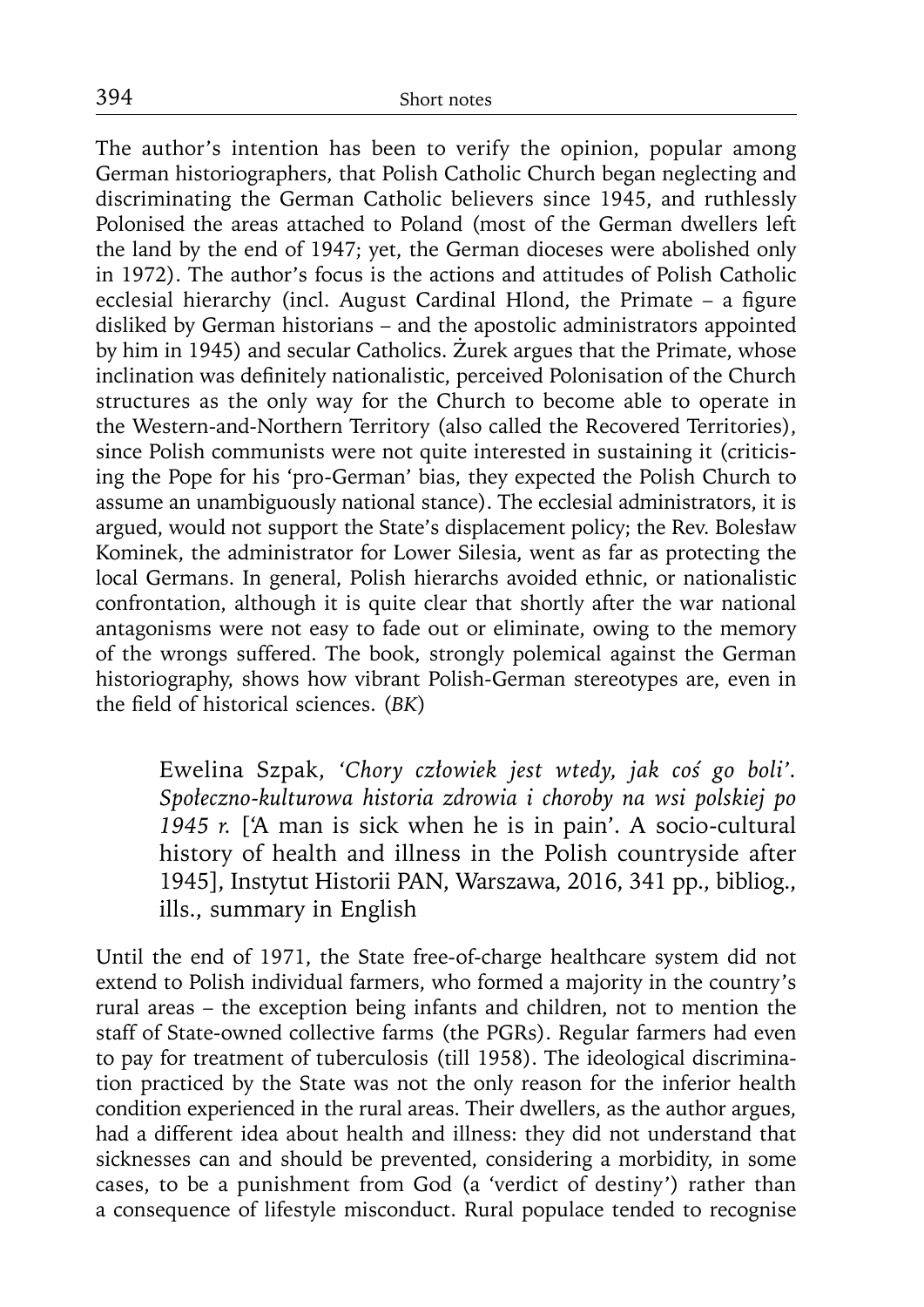pain as the most convincing symptom of illness. The author's attempt was to describe the institutional as well as mental aspects of the functioning of the healthcare system in the countryside, including healthcare outlets, birthing rooms, the activities of quack-doctors and barber-surgeons, personal hygiene habits, mass catering institutions (canteens at PGRs), attitude toward preventive vaccination, gradual disappearance of herbal medicine, and spread of pharmacotherapy. Sanitary education, promoted by the State, gradually changed the traditional methods of infant care and even culinary habits prevalent among rural women. The author has used archival materials, sociological reports, and results of ethnographic research. Three selected regions are described in more detail, including West Pomerania, Cracow Voivodeship, and Lublin Land – based on the author's interviews with former rural doctors, paramedics, and patients. One chapter describes the countryside dwellers' attitude to tuberculosis, cancer, physical as well as mental disabilities, with a focus on stigmatisation phenomena suffered by the affected from their rural neighbours. All in all, the book can be regarded as an introduction to a not-quite-well-researched topic in the area of social history. (*BK*)

Jan Strzelecki, Żywe konflikty. Wybór pism [Living conflicts. A selection of writings], ed. by Kamil Piskała, with an introduction by Andrzej Mencwel, Wydawnictwo Krytyki Politycznej, Warszawa, 2015, 630 pp.

Jan Strzelecki (1919–88) was a unique figure among Polish (resident, nonemigrant) left-oriented intellectuals. A philosopher, sociologist, and essayist, he was member of the Polish Socialist Party (PPS; to 1948) and thereafter, for thirty years, the Polish United Workers' Party (PZPR). At the same time, he was an expert in Catholic personalism (though he considered himself an agnostic), and a critic of Marxism in its Leninist/Stalinist version. Strzelecki joined the dissident circles of 'Democratic Opposition' in 1976, and became an advisor to the 'Solidarity' labour union. The edition under review contains the texts he penned between 1938 and 1988 – including some of his major, often reprinted essays (on the 'theses on socialist humanism', 1946; a journal of personal readings from the Stalinist period; the 1971 essay *Próby świadectwa* – on the conspiratorial experience under German occupation), alongside completely unknown ones (such as reportages published in *Orka na Ugorze*, a pre-war young leftists' periodical). The anthology is organised into four sections: the first comprising agenda statements and political essays from the Second World War period and the author's PPS membership years; the second, testimonies of his own time – the author's personal wrestling with the Nazi and communist ideologies, evidence of his search for spiritual freedom; the third, essays on thinkers Strzelecki considered important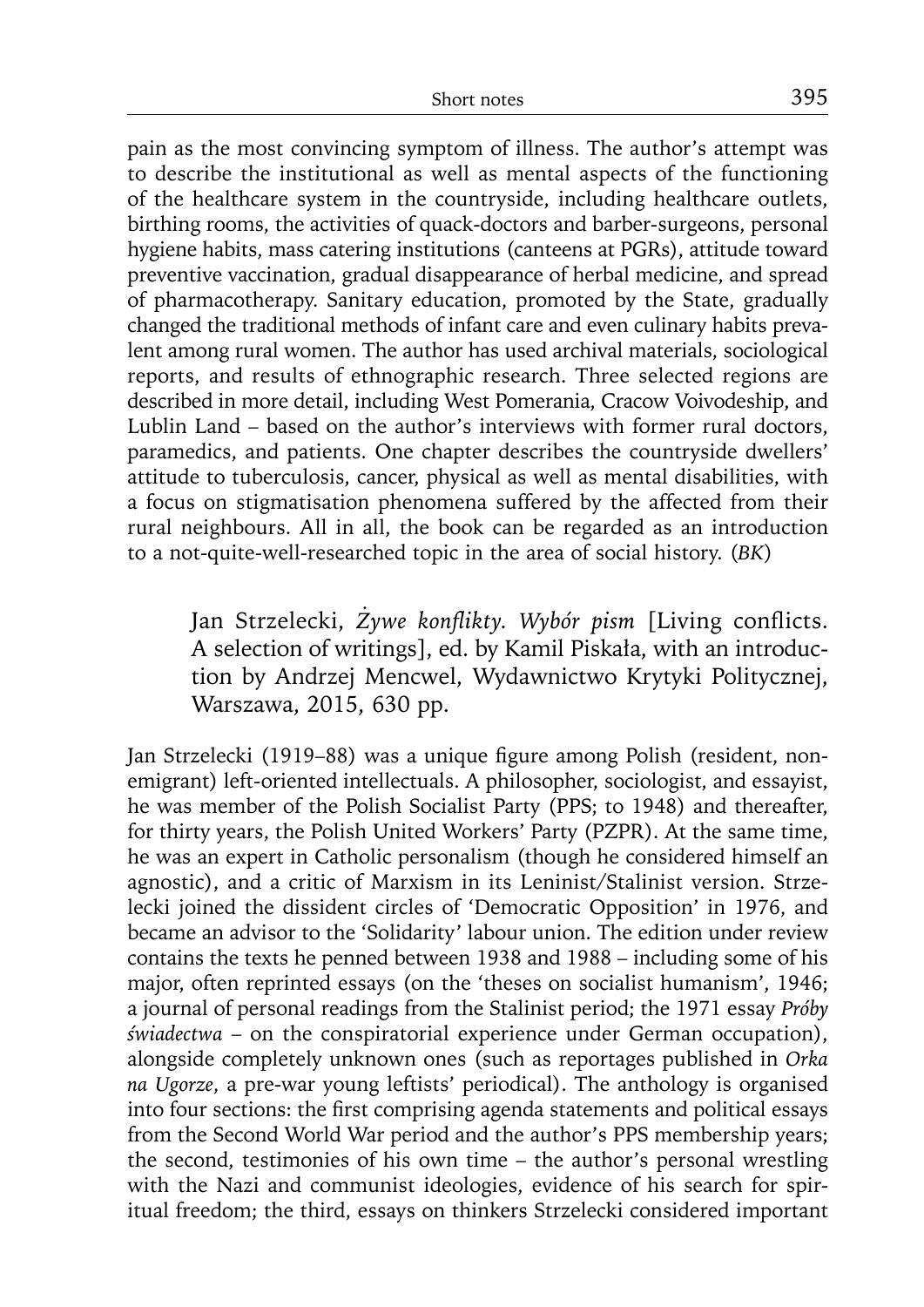(Erich Fromm, Antonio Gramsci, Jean Jaurès, Emmanuel Mounier, Stanisław Ossowski); lastly, the fourth section is composed of miscellaneous texts (e.g. interviews with Strzelecki from the 1980–1 'Solidarity' period). The first such voluminous and critical edition of Jan Strzelecki's output, the edition is furnished with an extensive bibliography of the author's publications and a best-ever-written introduction to the world of thoughts of this 'confirmed socialist' (as he was wont to describe himself). (*BK*)

Piotr Grzelczak, *Poznański Czerwiec 1956. Walka o pamięć w latach 1956–1989* [The Poznań June of 1956. A struggle for memory: 1956 to 1989], Instytut Pamięci Narodowej. Komisja Ścigania Zbrodni przeciwko Narodowi Polskiemu, Wydawnictwo Nauka i Innowacje, Poznań, 2016, 582 pp., index of persons, bibliog., summary in English, ills.; series: Centrum 'Instytut Wielkopolski', 6

The study's focus is on the post-history of the 28 June 1956 strike (and the revolt) of the inhabitants, which means the conflict seen through its assessment, interpretation, and commemoration. The author shows how the 'Poznań June' was promoted as a historical event of a countrywide rank. Between June and October 1956, the Stalinist interpretation of the strike prevailed, depicting the occurrence as having resulted from a provocation instigated by imperialist agents. This narration was abandoned in the autumn of 1956, to which the trials of the participants and their defence attorneys' speeches broadcasted on the radio heavily contributed. Władysław Gomułka regarded the strike action as a legitimate protest of the working class. In 1957, the first anniversary of the occurrence was officially celebrated, in the same spirit. However, the subsequent official commemoration of the revolt came only in 1981. Grzelczak describes the few grassroots commemorating initiatives, suppressed by the ruling party and the political police, along with some unofficial methods of sustaining the memory of the event cultivated by the residents of Poznań and Greater Poland (based on variety of documents: personal materials, letters, leaflets, occasional poetry). Over the years, the State fought those who were the 'media of memory' about the workers' strike, having them laid off and/or inspected by the Security Service (SB). The censorship authority eliminated any references, allusions or mentions of the June 1956 events in the public space. The 'Democratic Opposition' dissidents officially referred to them since 1976 (a holy mass was celebrated on the twentieth anniversary – in Warsaw, not in Poznań; occasional articles were published in censor-independent press). The memory of 'Poznań June' became public domain during the 'Solidarity' period, 1980–1. The inde-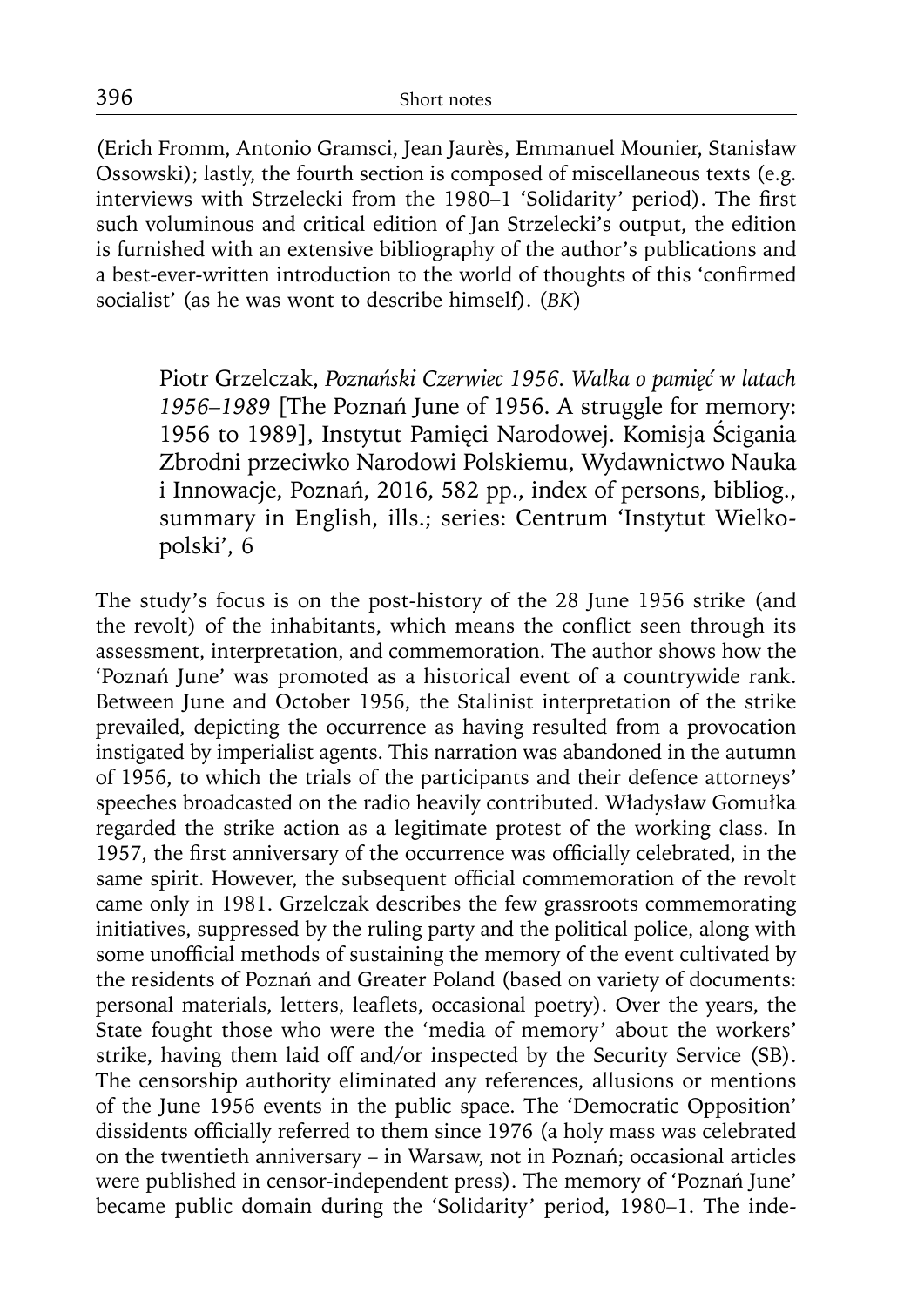pendent labour union's efforts made the unveiling of a Poznań '56 victims monument possible. The eighties saw the authorities resume the 'policy of oblivion', consisting in ignoring and denying the events in question; however, the scale and strength of the conceptualised public memory – the independent political and historical interpretations of the rebellion – was already overwhelming. (*BK*)

Przemysław Gasztold-Seń, Natalia Jarska, and Jan Olaszek (eds.), *Drugi obieg w PRL na tle samizdatu w państwach bloku sowieckiego po 1956 roku* [The 'second circulation' in communist Poland, viewed in the context of samizdat in Soviet Bloc countries after 1956], Instytut Pamięci Narodowej. Komisja Ścigania Zbrodni przeciwko Narodowi Polskiemu, Warszawa, 2016, 614 pp., index of persons, summaries in English, bibliog.

This voluminous book, compiled as a result of an international conference, contains texts by twenty-six (incl. eighteen Polish) authors and summarises the achievements of Polish historiographers in the research of the so-called 'second publishing circulation', also pointing to a potential for further comparative studies, the potential objects being opposition/dissident milieus or even countries. The 'second circulation' (Polish, *drugi obieg*), meaning duplication of periodicals and books outside the State censorship system, came to its peak in Poland after 1976, with the then-advanced technologies used for the purpose. Other Soviet Bloc countries knew, mostly, the socalled samizdat – with texts rewritten using typewriters, in a (very) limited number of copies. The book has a few sections. 'Interpretations' includes studies on the 'second circulation' in light of a sociological theory of social movements (Adam Mielczarek); in the context of the 'underground' (illegal) book and press market (Mateusz Fałkowski); uncensored book publications as an element of political and ideological identity of the opposition community (Natalia Jarska, Jan Olaszek). The second section, 'Monographic and synthetic studies', proves extremely interesting and valuable; it comprises concise articles concerning, inter alia, the two conspiratorial magazines issued by the Polish 'Ruch' organisation in 1969–70 (Piotr Byszewski); the Workers' Defence Committee's (KOR) *Biuletyn Informacyjny* ('Information bulletin') (Andrzej Friszke); illegal prints of the dogmatic current within the Polish United Workers' Party (PZPR) (Przemysław Gasztold-Seń). The latter publications were political in nature: their authors attacked some members of the communist party's authorities, accusing them of submissiveness to the opposition and/or Jews, criticising the retreat from a 'genuine communism', etc. The section entitled 'Actions of the political police' offers (among others) articles on the methods of fighting the independent publishing movement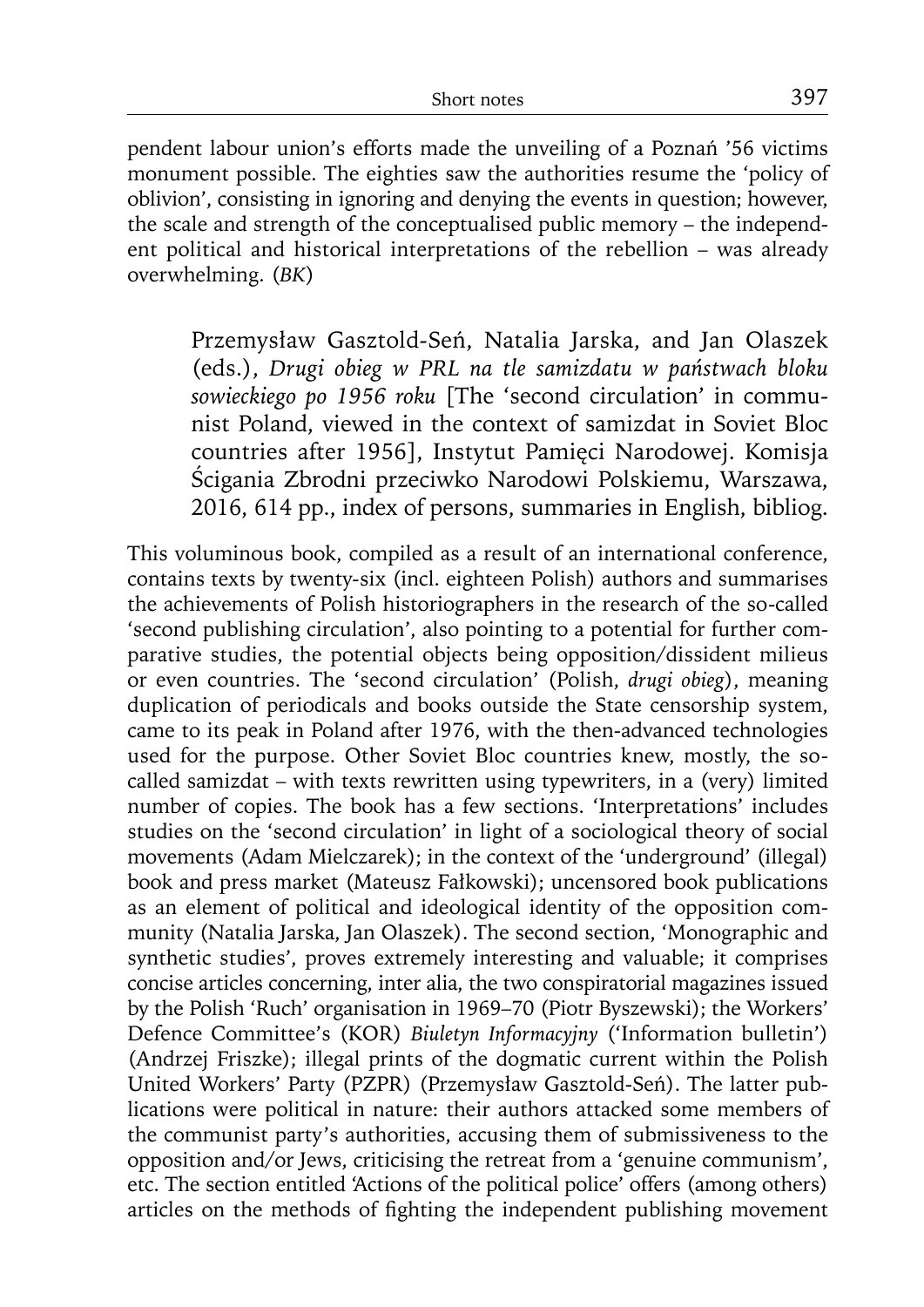by the Polish Security Service (SB) (Grzegorz Waligóra, Grzegorz Wołk). The methods of combating, infiltration, repression, and disinformation yielded limited effects: the phenomenon was too common and extensively present for the SB to be able to control it. The contributors to the last section, 'The West and the emigration' (Patryk Pleskot, Benjamin B. Fischer, and others) have embarked on evaluating the scale of assistance offered by the United States to 'Solidarity' in general and the 'second circulation' in particular. (*BK*)

Maciej Krzywosz, *Cuda w Polsce Ludowej. Studium przypadku prywatnego objawienia maryjnego w Zabłudowie* [Miracles in communist Poland. A private Marian revelation in Zabłudów – a case study], Instytut Pamięci Narodowej. Komisja Ścigania Zbrodni przeciwko Narodowi Polskiemu, Białystok, 2016, 477 pp., ills., indices, bibliog.

In May 1965, Jadwiga Jakubowska, a fourteen-year-old from the Podlasie village of Zabłudów (this small locality officially enjoyed a municipal status) saw Our Lady appearing in a meadow. This private revelation soon became shared property of all those who willed to believe. The news quickly circulated around, closer and further; pilgrims and gawkers began visiting the Mariophany site. A fortnight later, in the face of the coming parliamentary election, the local authorities resolved to 'reinstate the normality' and forcefully disperse the crowd praying amidst the meadow. The Motorised Reserves of Civil Militia (ZOMO) troops used as the task force had to recede against the large group of believers, after a short 'battle'. In the aftermath of this failure, the authorities applied different methods to restrict the traffic of people, including sanitary quarantine (under the pretext of alleged epidemic, the young visionary and her family were discredited. The dramatic events in Zabłudów are described in the study in the context of other miracular phenomena in post-war Poland. The related actions taken by the public administration (and the repression apparatus) are discussed, as is the attitude of the Catholic and Orthodox Churches with respect to the (unacknowledged) revelations, and the conflicts incited by the Mariophany phenomena in a local community. The study under discussion discovers a marginal but extremely interesting current in Polish folk religiosity, and is a good example of benefits implied by interdisciplinary (anthropological/sociological) approach to the subject-matter, supported by field research (interviews with the locals). (BK)

Grzegorz Gąsior, *Praska Wiosna w Bratysławie. Kierownictwo Komunistycznej Partii Słowacji w okresie próby reformy systemu*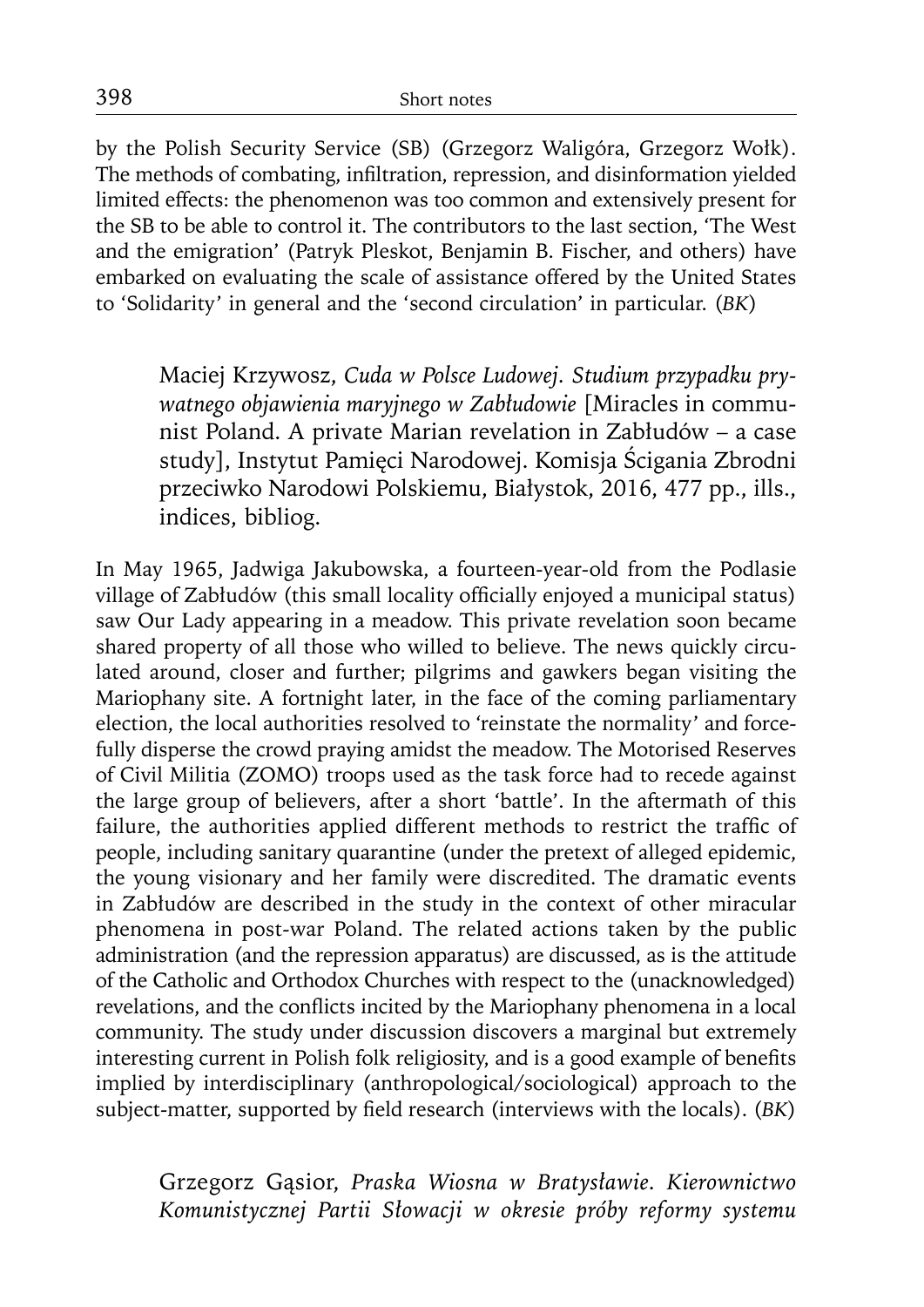*politycznego w Czechosłowacji w latach 1968–1969* [The Prague Spring in Bratislava. The leadership of the Communist Party of Slovakia during the attempted reform of the Czechoslovak political system, 1968–9], Wydawnictwa Uniwersytetu Warszawskiego, Warszawa, 2015, 339 pp., bibliog., index of persons

This is the first Polish publication that comprehensively attempts at describing the political change that took place within the Communist Party of Slovakia within the Prague Spring period (the Slovak national historiography would willingly use the phrase 'Czech and Slovak Spring'), the Warsaw Pact military intervention in August 1968 and the 'normalisation' based on rejecting the Spring's achievements (civil liberties, institutional change in the State). The first chapter excellently depicts the social and economic specificity of the Slovak part of Czechoslovakia and the ensuing political determinants, including a weaker democratic spirit compared to the Czech area, stricter authoritarianism, stronger attachment to the Catholic and Protestant Churches as the bulwarks of the national spirit, and a (facts-based) sense of impairment compared to Bohemia. This makes it easier to understand the society's satisfaction with the federalisation of Czechoslovakia in October 1968. Gąsior's argument is, traditionally, focused on the mechanics of strives among top authorities, within the communist party  $-$  i.e., what the leading figures in the Slovak politics (Vasil Biľak, Gustáv Husák, Jozef Lenárt, and others) did at the time; the relationships between the Churches and the State authority and the ethnic tensions between Slovaks and Hungarians are by no means neglected, though. (*BK*)

Radosław Domke, *Przemiany społeczne w Polsce w latach 70. XX wieku* [Social changes in Poland in the 1970s], Oficyna Wydawnicza Uniwersytetu Zielonogórskiego, Zielona Góra, 2016, 430 pp., indices, bibliog., ills.

The political history of Poland in the 1970s decade has been researched in more detail than the period's social history. Radosław Domke now tries to do something about this disproportion. He has set quite ambitious goals for himself, drawing a broad perspective to depict social changes taking place in the main social and professional strata: workers, farmers, and the intelligentsia. His focus is on civilisation advancement, the scale of migrations from rural to urban areas, and the scope of the country's urbanisation. Much focus is placed on modernisation of the mores, change in the model of the family (departure from the conservative pattern of man as the head of family; popularisation of professional career for women, including wives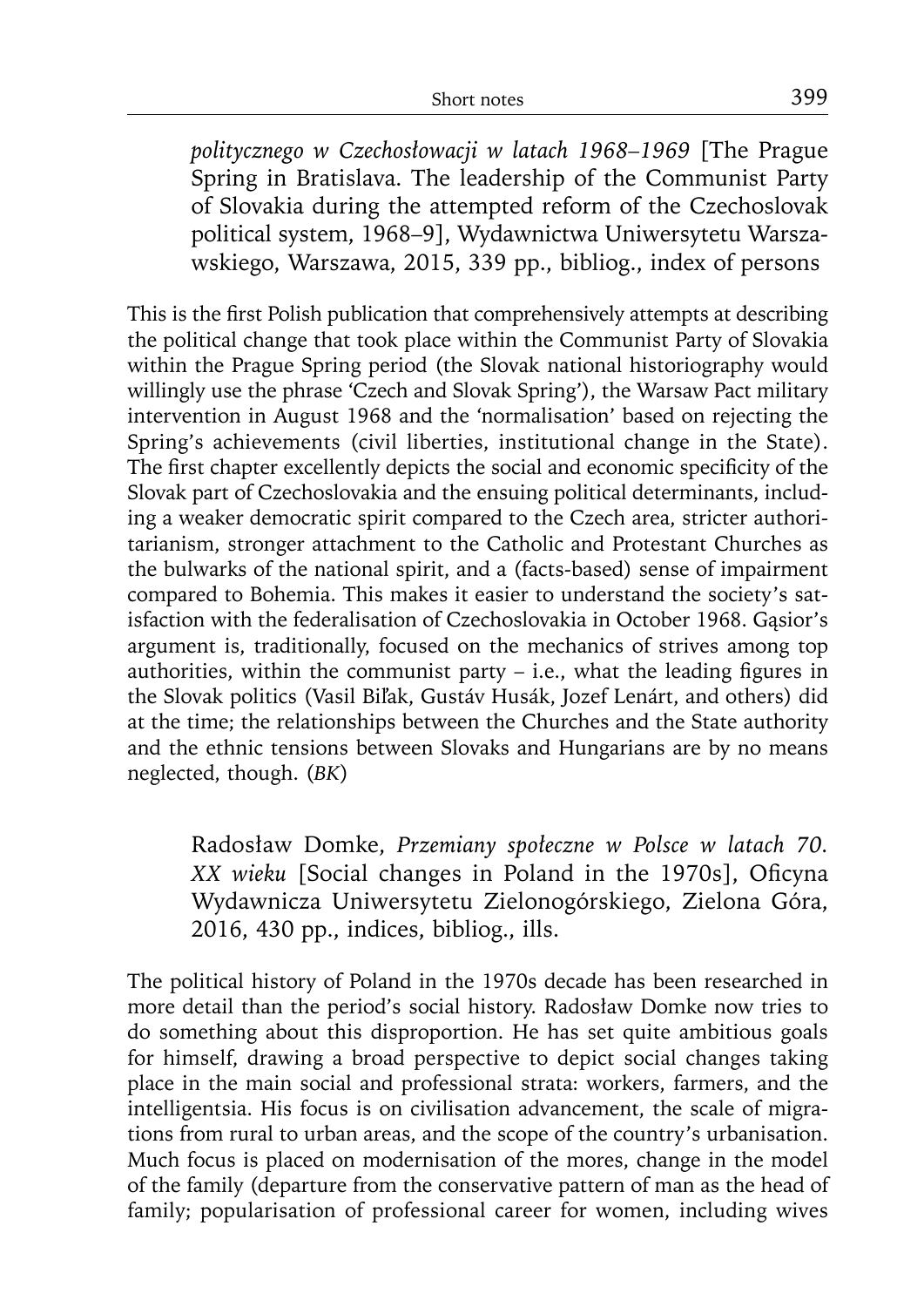and mothers). As the author argues, in the seventies we had to do with a civilisational leap forward in material terms (one example being the spread of motorisation: at the end of the period concerned, every fourth Polish family had a car). The unprecedentedly wide opening to the world (through intensified tourist exchange, particularly with the German Democratic Republic and Czechoslovakia; a generally increased social mobility) also implied a positive change. The nation's educational level increased; however, the morals and mores remained as before, whereas laicisation, in its version promoted by the State during the Władysław Gomułka decade, came to a halt. The seventies' decade, the author concludes, saw the emergence (or, perhaps, strengthening) of a socialist middle class, which partly overlapped with the power-wielding elite. In spite of the official ideology of unity and equality, the social groups were antagonistically disposed toward one another (unequal access to increasingly scarce goods was mainly responsible for the differences), which eventually contributed to the eruption of social conflict in August 1980. The author has used not only archival sources and numerous sociological studies but also cultural texts from the period concerned (literary works, cinematography, daily press). As a result, the study zooms in on a variety of social phenomena, which is definitely its strong point, even though some of them are approached rather superficially. (BK)

Artur Kubaj (selected, edited, and with an introduction by), *Szczecińskie posiedzenie KKP NSZZ 'Solidarność', 18–19 listopada 1980 r.* [The Szczecin Meeting of KKP 'Solidarity', 18–19 November 1980], Instytut Pamięci Narodowej. Komisja Ścigania Zbrodni przeciwko Narodowi Polskiemu, Szczecin, 2016, 301 pp., index of persons, bibliog., annex (ills.)

Szczecin became one of the three large 'epicentres' in the strike wave that shook the country in August 1980; the city moreover had a great symbolic significance as the scene of the powerful workers' protest in December 1970/ January 1971. A dissonance between Gdańsk and Szczecin first sparked in September 1980, since Szczecin had signed an understanding with the Government negotiators one day ahead, thus breaking the solidarity with the Gdańsk strike committee. The Szczecin strike action leader Marian Jurczyk rivalled against Lech Wałęsa of Gdańsk. A working meeting of the 'Solidarity's'' top authority, the National Coordinating Committee [Krajowa Komisja Porozumiewawcza (KKP)], held 18–19 November 1980 in Szczecin was meant to reinforce the union's unity. The book comprises seventeen documents related to the meeting, which (expectedly) include resolutions postulating salary rises and the like and, moreover, a stenographic record of the Committee's deliberations and a record of an interesting meeting of Wałęsa and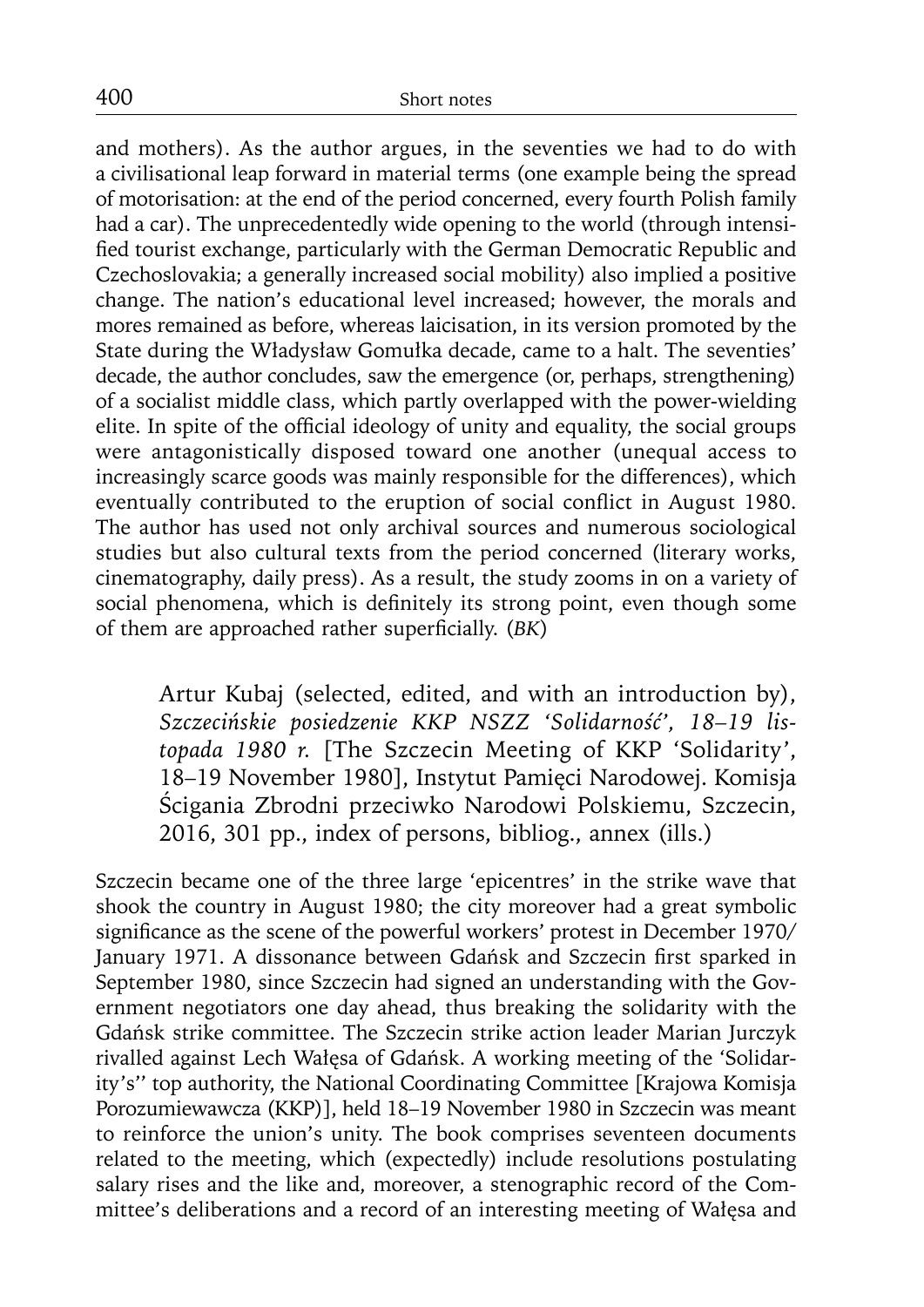other 'Solidarity' activists with thousands of inhabitants of Szczecin, at the City Stadium. The book shows the historical social movement *in statu nascendi*, with the associated local conflicts, the horizon of endeavours of the trade union's activists and their advisors (Jacek Kuroń, and others); its editorial elaboration is excellent ('Solidarity's' original documents are confronted with those produced by the political police – the forces that combated 'Solidarity'). A set of previously not-widely-known photographs documenting public meetings attended by Wałęsa is a valuable addendum. (*BK*)

Grzegorz Majchrzak, *'Solidarność' na celowniku. Wybrane operacje SB przeciwko związkowi i jego działaczom* ['Solidarity' in the crosshairs. Selected operations of the Security Service against the union and its activists], Zysk i S-ka, Poznań, 2016, 309 pp., bibliog.

Grzegorz Majchrzak is one of the most hardworking and persistent researchers specialising in the combating of 'Solidarity' Independent Self-governing Trade Union by the communist authorities between 1980 and 1989. His focus is on the organisation not as a mass-scale social or public movement but as the target of the political police – the Security Service (SB) – whose activity included secret operations, repressive measures, provocations, and disinformation. As is shown by the collection of twenty-one essays under review, this peculiar perspective implies considerable cognitive qualities. It is with cautiousness and distance that the author describes some of the famous operations pursued by secret services against the union's activists, verifying, in parallel, a number of related myths or half-truths. The author's scope of observation includes the 'Solidarity' convention in autumn 1981; the suppression of the strike of cadets at Warsaw's Fire Fighters Training College; an in-camera meeting of the union's leaders recorded by a secret collaborator of the Security Service (Radom, December 1981); the several years' search for Zbigniew Bujak, the leader of the union's Region of Masovia; attempts to form a neo-'Solidarity' by the communist authorities; and, various ventures undertaken by the propaganda apparatus to discredit Lech Wałęsa in the public opinion. The author's critical reading of the documents has helped reinstate, for historiographic use, an image of the unique trade union that resisted yielding to the authorities' control and preserved independence, not losing its authentic character over the several years of functioning in conspiratorial conditions, preserving its ability to mobilise followers and its own symbolic value. (*BK*)